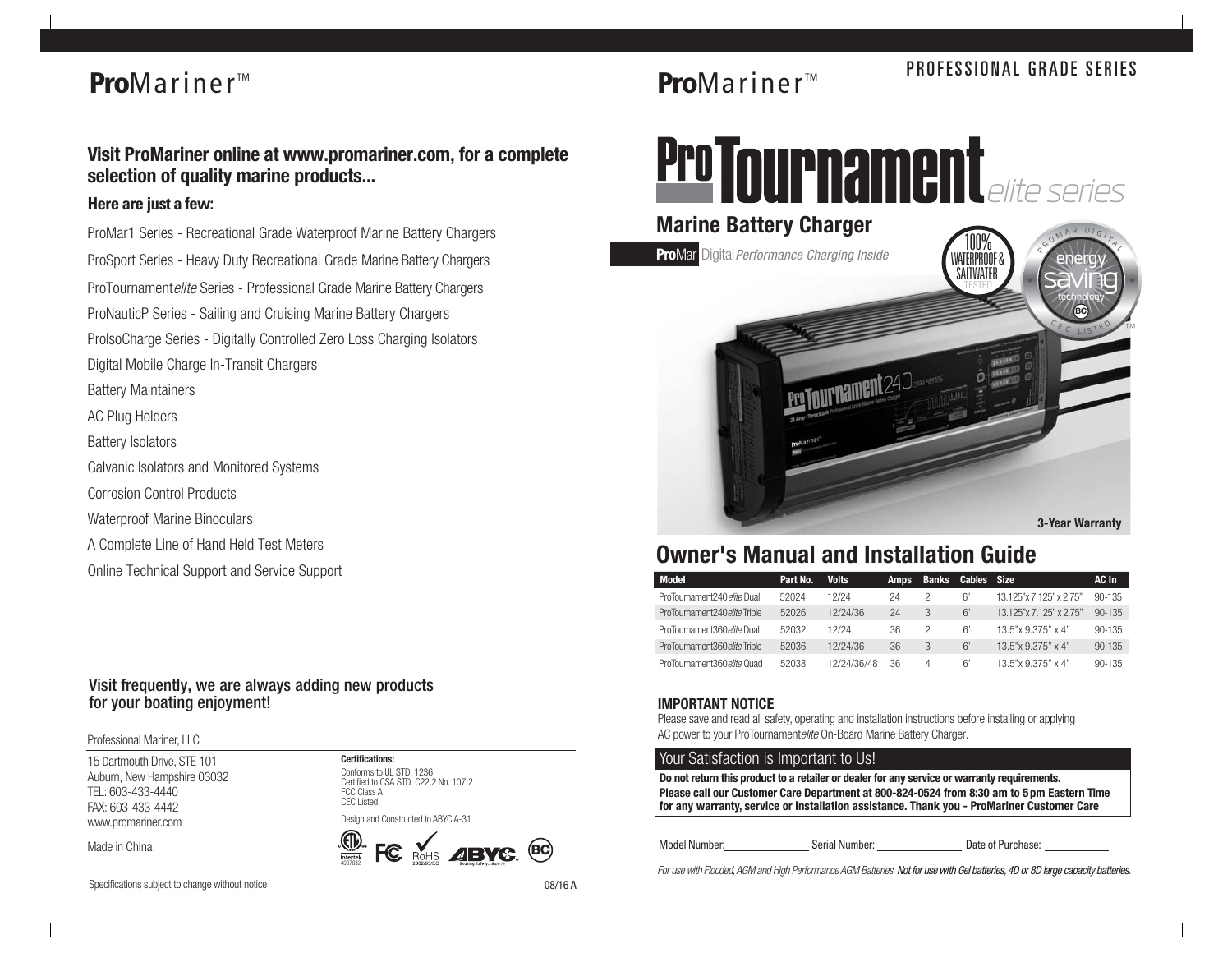### **Table of Contents**

| Introduction                  |           |
|-------------------------------|-----------|
| Important Safety Instructions | $2 - 7$   |
| General Overview              | $8-9$     |
| General Operation             | $10 - 12$ |
| Installation                  | $13 - 15$ |
| Wiring Diagrams               | 16-24     |
| Charging your Batteries       | 25        |
| Optional Remotes              | 26        |
| Maintenance                   | 27        |
| Troubleshooting               | 28        |
| Accessories                   | 29        |
| Warranty                      | 30        |

#### **Important Charger Operation Note:**

Once your new ProTournamentelite is installed and properly connected to batteries you will be ready to plug it in.

Please note the ProTournamentelite has a built-in self test feature that will also analyze all battery connections and batteries to determine if your boat's batteries are capable of being charged correctly. The self test is automatic and will take place every time the unit is plugged into a 120 VAC outlet. The self test may take up to 2 minutes to complete.

During the self test the red charge mode indicator will be flashing. When completed if everything is connected properly and the batteries are OK and above 2.0 volts DC then the charger will register and illuminate the green system check OK indicator followed by a solid (non flashing) red charge mode LED illuminating indicating all batteries are being charged.

If the charger does not go into the charge mode with a solid (non flashing) red charge mode indicator and the system check OK indicator is not illuminated with a solid green LED then a red battery bank fault LED will illuminate identifying the battery(s) that have either a wiring fault present i.e. poor connection, a blown DC cable fuse, the DC cable is wired in reverse polarity, battery cable is wired across multiple batteries in series or the battery itself may be under 2.0 volts DC. In any of these cases refer to the troubleshooting section on page 28 of this manual.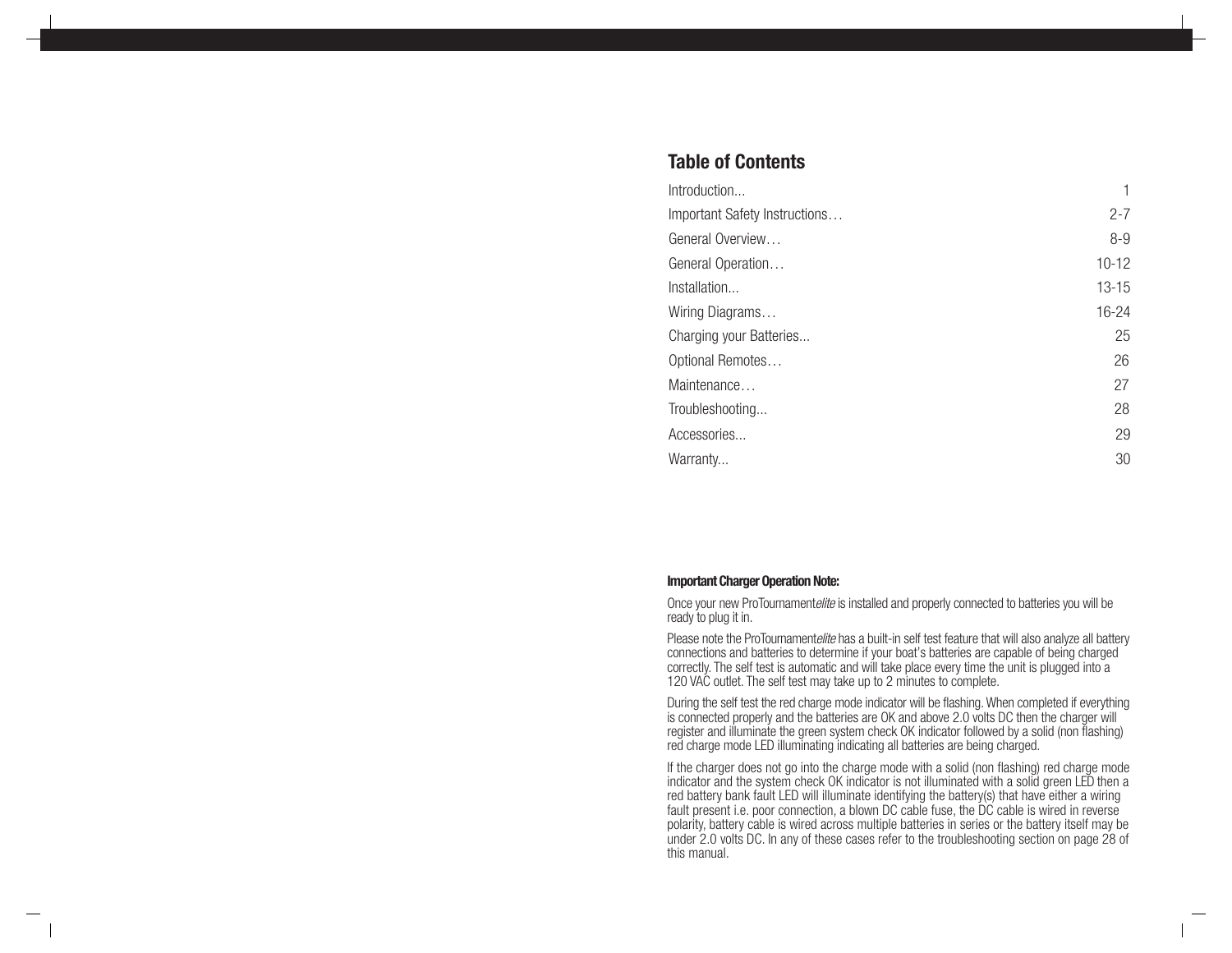### INTRODUCTION

 $\mathfrak{p}$ 

#### 1

### **Introduction**

Thank you from all of us at ProMariner and congratulations on your recent purchase of the ProTournamentelite On-Board Marine Battery Charger.

The fastest charger with the most features in its class. Specifically designed to deliver maximum charging performance and extend battery life. Get on the water first and stay there longer with tournament winning technology providing: 100% charge upon completion of multi-stage charging process. 100% charging output with AC power as low as 90 VAC. 50% lighter and 2 to 3 times faster than traditional chargers.

Give your batteries what they demand with ProTournament *elite's* three (3) digitally selectable "performance matched" 5-stage charge profiles. Using 100% of the available charging amps, ProTournament*elite*'s Distributed-On-Demand™ Charging technology will always distribute its full charging output to the combination of batteries connected to it as required by the discharge state of each battery.

### **Have the edge with our elite Professional Performance feature set:**

#### **Forced Induction Cooling (360elite models only)**

For cooler operation and the fastest charge times

#### **Digital LED Display with Dual Mode Battery Status Monitor**

Intuitive LED display with charge mode indicators and real time charge level status with an on-the-water push-to-test feature for percent of battery power remaining.

#### **3 Selectable Performance Matched Charge Profiles**

Profiles include: Standard Flooded/AGM batteries, HP AGM1 for pure lead AGM batteries like OPTIMA Blue Top Marine Batteries, HP AGM 2 for pure lead AGM Batteries like Odyssey Marine Batteries.

#### **Waterproof Connector Port for Optional Status Remote**

Optional tri-color LED charge mode status remote can be placed up to 12' away from the charger.

#### **Digital 5-Stage Charging with Temperature Compensation**

Analyzes connections and the ability for a battery to accept a charge, advance high fill rate charging, conditioning, auto maintain (energy saving mode) and automatic once a month storage recondition mode automatically monitors ambient temperatures and adjusts its charging output.

#### **System OK & Individual Battery Trouble Status Indicators**

Advanced technology eliminates time consuming trouble shooting by clearly indicating system and battery connections are OK or if a fault is present on a specific battery bank.

#### **Built-in Safety and Pre-Wired for Easy Installation**

Shock resistant, space saving extruded aluminum design, dual in-line DC safety fuses for trolling motor and house batteries, over-voltage, overload, over-temperature, reverse polarity and ignition protection.

#### **3-Year Warranty**

### **Important Safety Instructions**

### **SAVE THESE INSTRUCTIONS**

This manual contains important safety and operating instructions for the ProTournament elite On-Board Marine Battery Charger.

 **CAUTION** - To reduce the risk of injury, charge only Lead-acid type rechargeable batteries; Flooded, AGM, and High Performance AGM. Other types of batteries may burst, causing personal injury.

Use of attachments not recommended or sold by ProMariner may result in a risk of fire, electrical shock or personal injury.

EXTERNAL CONNECTIONS TO CHARGER SHALL COMPLY WITH THE UNITED STATES COAST GUARD ELECTRICAL REGULATIONS (33CFR183, SUB PART 1).

Before connecting your batteries or applying AC power, read all instructions and cautionary markings on the battery charger, cables, and batteries.

### **WARNING**

To reduce the risk of injury to user or property; the user must read and understand the instruction manual and all warnings on the charger and batteries before use.

### **WARNING**

RISK OF EXPLOSIVE GAS MIXTURE. Read instructions in manual before using charger.

- 1. Connect and disconnect battery leads only when supply cord is disconnected.
- 2. Do not overcharge battery See Instruction Manual.
- 3. Do not smoke, strike a match, or cause a spark in vicinity of battery.
- 4. Use in well-ventilated area.
- 5. Refer to Instruction Manual for further details.

### **CAUTION**

#### Risk of Electric Shock. **Connect only to properly grounded GFCI (ground fault circuit interrupt) protected outlets.**

Do not expose AC Power cord connection to rain or snow.

If cords or wires/cables become damaged return complete unit to ProMariner for service/repair immediately.

### **WARNING**

- 1. WARNING RISK OF FXPI OSIVE GASES.
	- a. WORKING IN THE VICINITY OF A LEAD-ACID BATTERY IS DANGEROUS. BATTERIES GENERATE EXPLOSIVE GASES DURING NORMAL BATTERY OPERATION. FOR THIS REASON, IT IS OF UTMOST IMPORTANCE THAT YOU FOLLOW THE INSTRUCTIONS EACH TIME YOU USE THE CHARGER.
	- b. To reduce risk of battery explosion, follow these instructions and those marked on the battery.
- 2. Use charger for charging a LEAD-ACID battery only. It is not intended to supply power to an extra-low-voltage eletrical system or to charge dry-cell batteries. Charging dry-cell batteries may burst and cause injury to persons and property.
- 3. NEVER smoke, strike a match or cause a spark or flame in vicinity of battery.
- 4. NEVER charge a frozen, damaged or leaking battery.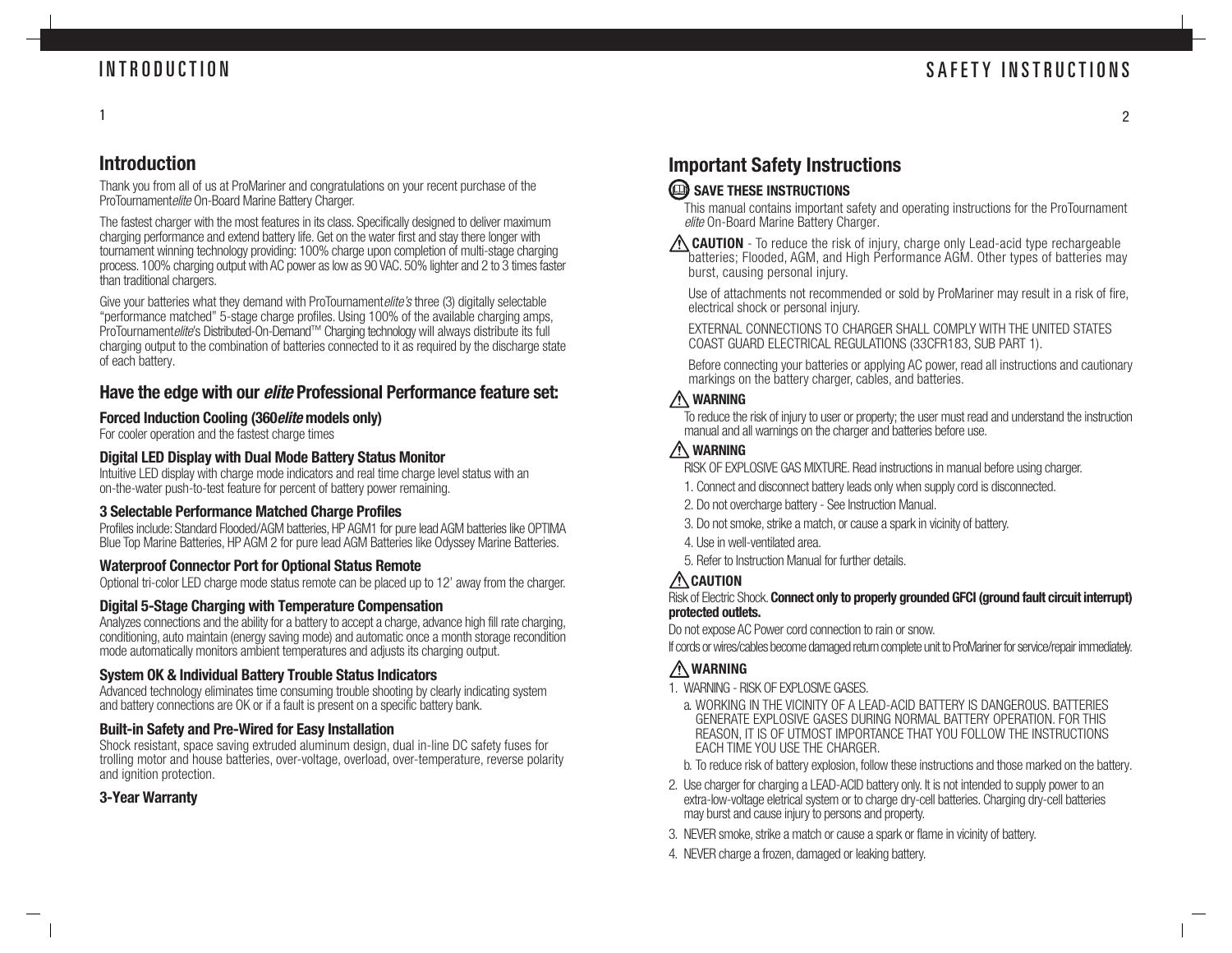3

### **Important Safety Instructions**

- 5. Study all battery manufacturer's specific precautions such as removing or not removing cell caps while charging and recommended rates of charge.
- 6. Use of an attachment not recommended or sold by ProMariner may result in a risk of fire, electric shock, or injury to persons.
- 7. To reduce risk of damage to electric plug and cord, pull by plug rather than cord when disconnecting charger.
- 8. Extension cords should not be used unless absolutely necessary. Use of an improper extension cord could result in a risk of fire and electric shock. If an extension cord must be used make sure:
	- a. Pins on the plug of the extension cord are the same number, size and shape as those on the plug of the charger.
	- b.Use only a properly wired extension cord in good electrical condition.
	- c.Use an industrial grade / heavy duty UL or CSA approved and grounded extension cord. Check extension cord before use for damage, bent prongs, and cuts. Replace if damaged. Always make your extension cord connection on the charger side first. **After connecting the extension cord to the charger proceed to plug the extension cord into a nearby 120 VAC GFCI protected (Ground Fault Circuit Interrupt) outlet**. Below are manufacturer recommendations for the right size UL or CSA Approved grounded extension cord.
		- i. Up to 50 feet in length use a 3 conductor 14 AWG extension cord.
		- ii. 50 to 100 feet in length use a 3 conductor 12 AWG extension cord.
		- iii. 100 to 150 feet in length use a 3 conductor 10 AWG extension cord.
- 9. Do not operate charger if any protective AC and DC cable insulation, charging clamps, DC fuse holders and/or maintainer ring terminals have been damaged or compromised. Return the charger for service and repair to ProMariner immediately.
- 10.Do not operate the charger if it has received a sharp blow, direct hit of force, been dropped or otherwise damaged in any way. Return the charger for service and repair to ProMariner immediately.
- 11.Do not disassemble charger. Incorrect reassembly may result in a risk of electric shock or fire. If service or repair is required please call ProMariner customer service at 800-824-0524 between 8:30am-5pm (EST) Monday through Friday, or via www.promariner.com. Unauthorized attempts to service, repair or modify may result in a risk of electrical shock, fire or explosion and will void warranty.
- 12.To reduce risk of electric shock, unplug charger from outlet before attempting any maintenance or cleaning.
- 13.Do not expose AC power cord connection to rain or snow.

### **Important Safety Instructions**

- 14. **GROUNDING AND AC POWER CORD CONNECTION INSTRUCTIONS**
	- a. Charger should be grounded to reduce risk of electric shock. Charger is equipped with an electric cord having in equipment-grounding conductor and a grounding plug. The plug must be plugged into **a 120 VAC GFCI protected (Ground Fault Circuit Interrupt) outlet** that is properly installed and grounded in accordance with all local codes and ordinances.

#### **DANGER**

Never alter AC cord or plug provided - If it will not fit outlet, have proper outlet installed by a qualified electrician. Improper connection can result in a risk of an electric shock.

b.This battery charger is for use on a nominal 120-volt circuit, and has a grounding plug that looks like the plug illustrated in figure A. A temporary adapter, which looks like the adapter illustrated in figure B may be used to connect this plug to a two-pole receptacle as shown in figure B if a properly grounded outlet is not available. **The temporary adapter should be used only until a properly grounded GFCI protected outlet can be installed by a qualified electrician.**

### **DANGER**

Before using adapter as illustrated, be certain that center screw of outlet plate is grounded. The green-colored rigid ear or leg extending from adapter must be connected to a properly grounded outlet - make certain it is grounded. If necessary, replace original outlet cover plate screw with a longer screw that will secure adapter ear or lug to outlet cover plate and make ground connection to grounded GFCI protected outlet.



Use of an adapter is not allowed in Canada. If a grounding type receptacle is not available, do not use this appliance until the proper GFCI protected outlet is installed by a qualified electrician.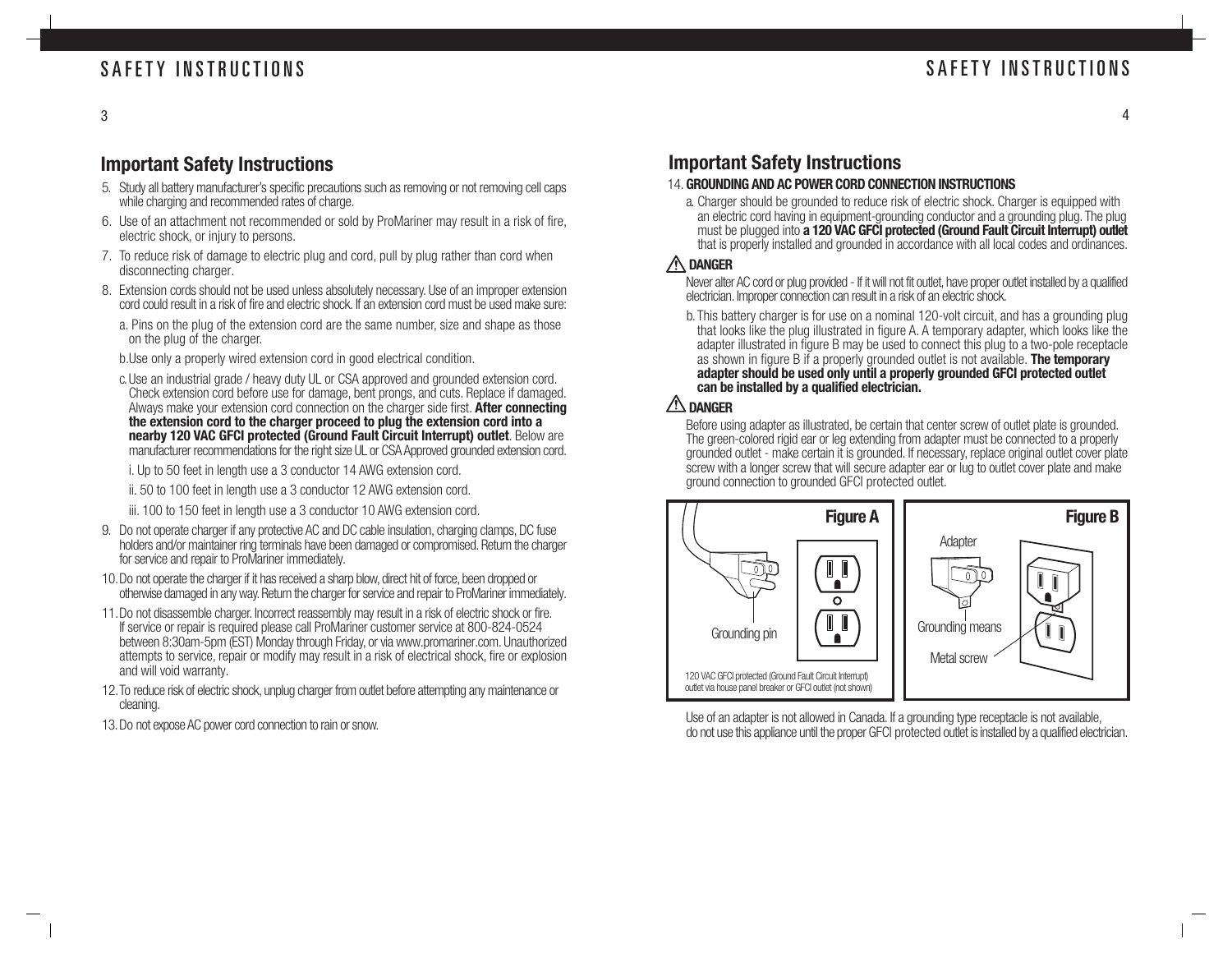### **Important Safety Instructions**

#### 15. **PERSONAL PRECAUTIONS**

#### **CAUTION**

- a. Consider having someone close enough or within the range of your voice to come to your aid when you work near a lead-acid battery.
- b. Have plenty of soap, water and baking soda nearby in case battery acid comes in contact with skin, clothes or eyes.
- c. Wear complete eye protection, hand and clothing protection. Avoid touching eyes while working near a battery.
- d. If battery acid contacts skin or clothing, wash immediately with soap and water. If acid enters eye, immediately flood eye with running cold water for at least 15 minutes and get medical attention immediately.
- e. NEVER smoke, strike a match or cause a spark or flame in vicinity of battery or engine.
- f. Be extra cautious to reduce risk of dropping a metal tool onto the battery. It might spark or short-circuit a battery or other electrical hardware which may cause an explosion or fire.
- g. Remove all personal metal items such as rings, bracelets, necklaces, watches, and jewelry when working near a battery. A battery can produce a short circuit current high enough to weld a ring or any other metal, causing serious burns.
- h. Use charger for charging a LEAD-ACID battery only. It is not intended to supply power to a low voltage electrical system other than in a start-motor application. Do not use battery charger for charging dry-cell batteries that are commonly used with home appliances. These batteries may burst and cause injury to persons and damage to property.
- i. NEVER charge a frozen, damaged or leaking battery.
- Keep other persons, children and pets away from batteries and your charger during operation to avoid serious injury, death, fire or explosion.

### **Important Safety Instructions**

- 16. **PREPARING TO CHARGE A BATTERY**
- **CAUTION**
	- a. If necessary to remove a battery from a boat to charge, **always remove the grounded negative terminal from the battery first.** Make sure all accessories in the boat are off, as to not cause an arc. Be sure the area around the charger and batteries is well ventilated while the batteries are being charged. Gases can be forcefully blown away using a piece of cardboard or other nonmetallic material as a fan.
	- b. Be sure the area around the charger and batteries is well ventilated while the battery is being charged.

If the electrolyte is splashed into an eye, immediately force the eye open and flood it with clean, cool water for at least 15 minutes. Get prompt medical attention.

If electrolyte is taken internally, drink large quantities of water or milk. DO NOT induce vomiting. Get prompt medical attention.

Neutralize with baking soda any electrolyte that spills on a vehicle or in the work area. After neutralizing, rinse contaminated area clean with water.

- c. Clean battery terminals. Be careful to keep corrosion from coming in contact with eyes.
- d. For flooded batteries with removable caps, ONLY ADD DISTILLED WATER in each cell until electrolyte reaches levels specified by the battery manufacturer. Do not over fill. For a maintenance free battery without removable caps, such as valve regulated lead acid batteries, carefully follow manufacturer's recharging instructions.
- e. Study all battery manufacturers' specific precautions; warnings and instructions while charging and recommended rates of charge. Never charge a battery with missing safety vent caps.
- f. Do not overcharge batteries by selecting the wrong battery type or by trying to charge a non-12 Volt battery as defined by the 12 Volt battery types specified in this manual.

#### **Always remove the extension cord from the 120 VAC outlet first when charging is completed followed by unplugging the charger, completely disconnecting.**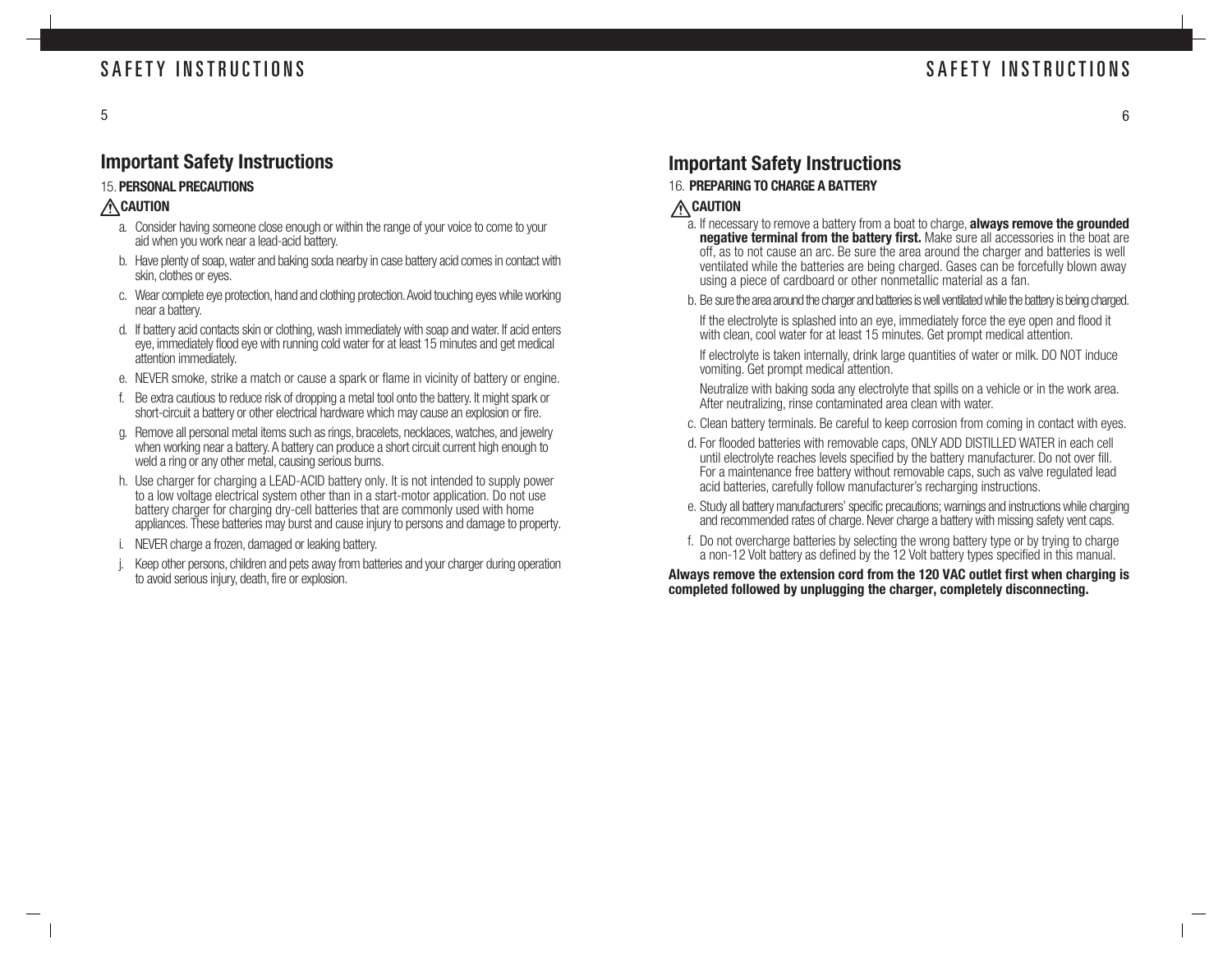### GENERAL OVERVIEW

### **Charger Location & DC Connection**

### 17. **CHARGER LOCATION**

### **CAUTION**

- a.Locate charger as far away from batteries as possible.
- b. Never place a charger directly above a battery being charged; gases or fluids from battery will corrode and damage charger.
- c.Do not operate charger in an enclosed area or in an area with restricted ventilation in any way.
- d. Never allow battery acid to drip on charger when reading electrolyte specific gravity or filling a battery.
- e. Do not set a battery on top of charger.
- f. Do not install on or over combustible surfaces.

#### 18. **DC CONNECTION PRECAUTIONS CAUTION**

- a.Connect and disconnect DC output cables only after setting any charger switches to "off"
	- position and removing AC cord from electric outlet. Never allow cables to touch each other.

### **IMPORTANT NOTICE: FCC CLASS A PART 15 NOTIFICATION**

Your On-Board Marine Battery Charger has been designed and tested to comply with FCC Class A part 15. These regulations are to provide adequate protection against harmful interference while operated in a commercial application. If in a residential setting, you are encountering interference with TV and radio reception, simply remove AC power from the ProMariner unit to confirm if your battery charger is causing interference. End user can explore the following to minimize interference:

- 1) Chose a different AC circuit to power your On-Board Marine Battery Charger.
- 2) Make sure your outlet is properly grounded.

3) Re-position receiving antenna.

4) Purchase a separate AC line filter.

5) Relocate charger so that it is at the furthest point from home receiving equipment,TV, radio, etc.

### **General Overview**

The ProTournamentelite is an advanced electronic and fully automatic multi-stage on-board marine battery charger. ProTournamentelite is pre-wired for easy installation and is 100% waterproof for fresh and salt water applications. ProTournamentelite's multi-stage charging process delivers five modes of operation that include: start up diagnostics, charging, conditioning, auto maintain and storage auto reconditioning of each battery. This process is proven to extend the life of your batteries and will fully charge your batteries each time you connect to AC power. ProTournamentelite delivers increased power and performance while providing improved durability and heat transfer.

The ProTournamentelite's Distributed-On-Demand™ Charging technology will automatically sense and distribute 100% of the available charging output in proportion to the discharge state of each battery connected. Each battery charger output is fully isolated. ProTournamentelite's easy to view LED indicators will provide at a glance status of: AC power, battery type, charging, and battery and charger status. The LED status center also includes an indication of a fault or failure detected at each battery that is connected to the charger and can be seen on the top of the unit when installed.

Note: ProTournamentelite On-Board Marine Battery Chargers are designed for any combination of group 24,27, 29, 30 and 31 batteries. Each battery charger DC output cable must be connected to one (1) 12 Volt DC battery (even if batteries are configured for 24 Volt DC or 36 Volt DC trolling motor or system applications).

#### **Important: The pair of red and black wires in 1 cable jacket MUST GO TO THE SAME 12VDC battery.**



WHEN CONNECTING TO AN ENGINE START BATTERY only connect the battery bank cable that is LABELED: "FOR ENGINE BATTERY, USE THIS BANK CABLE ONLY".

#### Application Tip

EC

If your application is for 4D or 8D large capacity batteries, please refer to ProMariner's website www.promariner.com and view our ProNauticP Hardwired Charger Assortment for a model that is correct for this group size of batteries.

Most specifically you do not have to remove series or parallel jumper cables to use your ProTournamentelite charger. See typical wiring diagrams for these systems in the installation section of this manual.

Note: The ProTournamentelite **must be connected to batteries to operate**. It will not operate as a 12 volt power supply.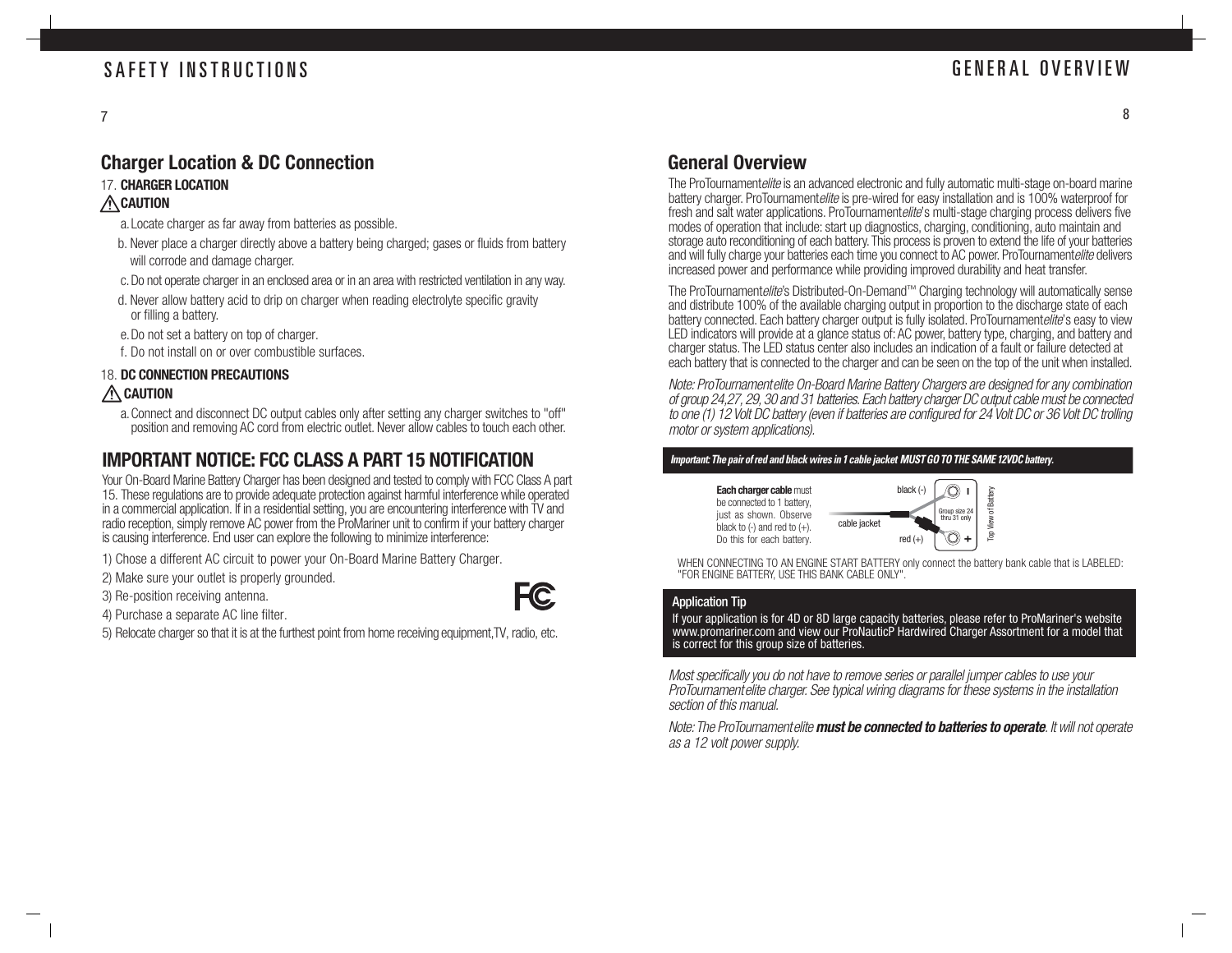### GENERAL OVERVIEW

### GENERAL OPERATION

### **How Distributed-On-Demand™ Charging Technology Works**

ProTournamentelite's Distributed-On-Demand™ Charging technology ensures 100% of the available charging amps are fully utilized to meet the demand of each battery on-board. For example, if your engine start battery only needs 2 amps from your ProTournament240 elite the unused 6 amps will automatically be Distributed-On-Demand™ to your house or trolling motor batteries, providing 11 amps to each of your deep cycle batteries for faster charging.



### **General Operation**

Install your ProTournamentelite On-Board Marine Battery Charger to the quidelines in this manual.

#### Make sure your charger and batteries are properly vented. **Connect your extension cord with no AC power present to the ProTournamentelite and proceed to plug your extension cord in at a nearby 120 VAC GFCI protected (Ground Fault Circuit Interrupt) outlet.**

With your ProTournamentelite plugged in properly, it will automatically fully charge your batteries while it conditions and extends the life of your batteries. Always leave your charger plugged in to reduce sulfate build-up allowing your batteries to be fully charged and maintained for your next fishing trip.

The ProTournamentelite's design incorporates a new storage auto recondition mode that stimulates and auto reconditions your onboard batteries for 3 hours once a month and when completed will resume its normal auto maintain mode. During the storage auto recondition mode the auto maintain LED will remain green and the auto storage recondition mode LED will fade-in fade-out pulse, indicating your batteries are being reconditioned and are fully charged during this process.

### **ProTournamentelite LED Status Center - Operation & Display**



ProTournamentelite includes various LEDs for operation status and up to 4 battery bank trouble LEDs depending on the model.

#### 1. **The blue AC power LED**

Illuminates when AC power is applied

#### 2. **The battery type LED**

Will illuminate green for Flooded/AGM, HP AGM 1 or HP AGM 2.

#### 3. **The system check OK LED**

After applying AC power the ProTournamentelite will self test and analyze all battery connections and batteries. If all checks are OK the green LED will illuminate. This can take up to 2 minutes. If flashing, the charger has shut down due to over temperature and will restart when cooled down.

#### 4. **The charge mode LEDs**

| Charging:                 | Red LED will flash during the self test and battery test mode<br>(approximately 1-2 minutes) and will be solid red during charging. |
|---------------------------|-------------------------------------------------------------------------------------------------------------------------------------|
| Conditioning:             | Amber LED illuminates during conditioning mode.                                                                                     |
| Auto Maintain:            | Green LED illuminates when batteries are fully charged and being<br>automatically maintained until you are ready to use your boat.  |
| Auto Storage Recondition: | Green LED fades in and out when performing a once a month<br>storage recondition mode.                                              |

#### 5. **Dual Mode Battery Status Monitor**

Mode 1 (default) - % of charge completion during charge process

During this mode when the ProTournamentelite is connected to the AC power, the dual mode battery status monitor will automatically display % of charge status for each battery during the charge process until all batteries reach 100%.

Mode 2 - Push-to-test % of charge remaining

During this mode, use the push-to-test button when the ProTournamentelite is **NOT** connected to AC power to display % of charge remaining for on the water use.

#### 6. **Battery bank trouble status LEDs**

Individual red LEDs will illuminate indicating a wiring problem or fault at each of the batteries connected to the ProTournamentelite charger. See page 28 for further details.

#### 7. **Check Fan indication (360 models only)**

The ProTournament360elite (36 Amp) 2, 3 and 4 bank models have a fan powered forced induction cooling feature. If at any time the fan becomes blocked or inoperable, the "Check Fan" LED indication will illuminate red. See page 28 for further troubleshooting details.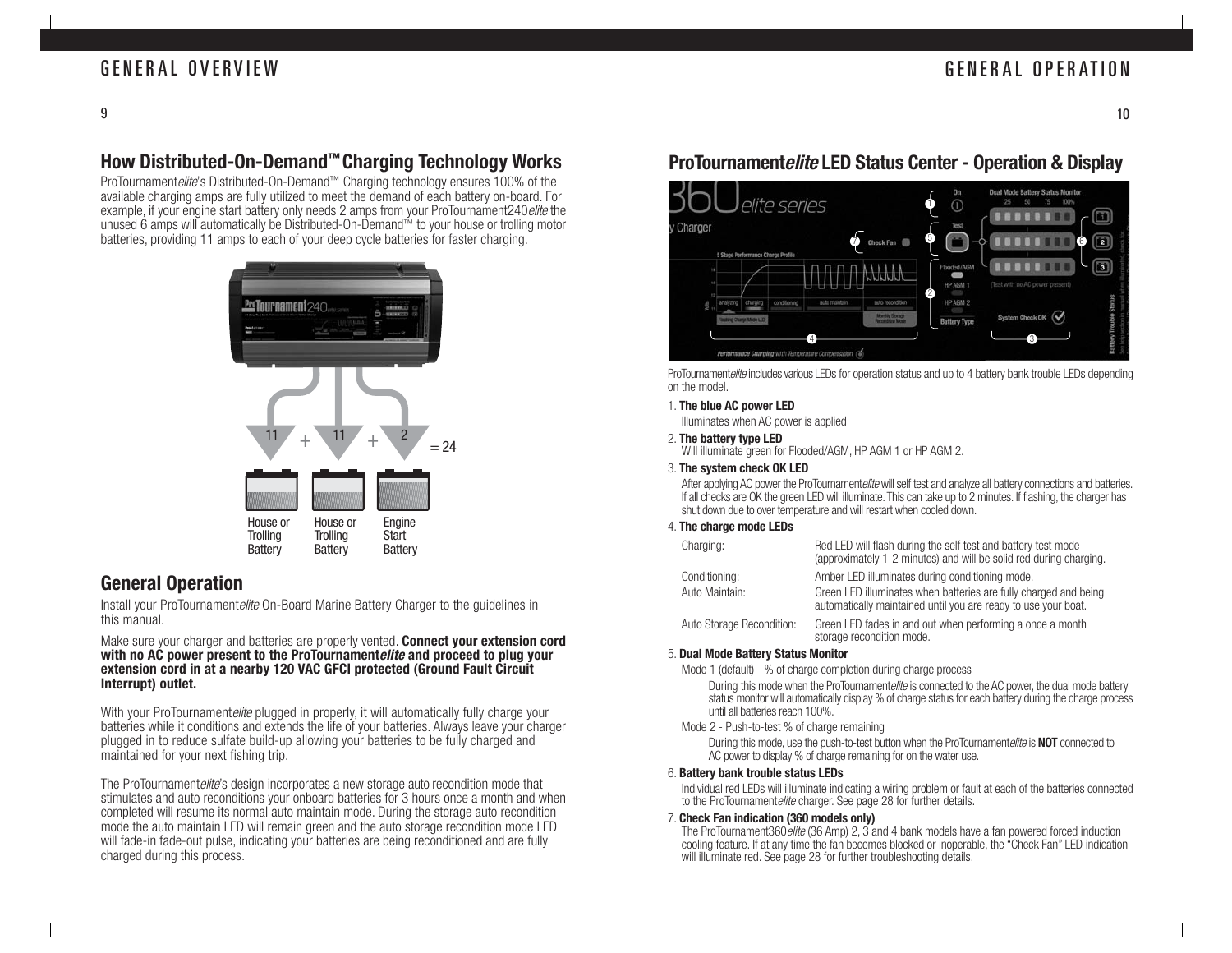#### **Operation after Applying AC Power to a ProTournamentelite Charger Connected to Discharged Batteries**

During the startup test, the battery type LED will be illuminated and the red charge mode LED will flash indicating that the unit is in a self test mode. When complete and if there are no faults, the charger's system check OK indicator will illuminate green and the ProTournamentelite's solid red charging LED will be ON indicating the charge process is initiated. (The following example is for the factory setting of Flooded/AGM batteries) When power is applied the ProTournament elite performs a self test of the battery charger electronics and the batteries connected to the battery charger.

Note: If there is a fault the individual battery bank trouble status LED will illuminate red and the charge process may not start, depending on the location of the fault. See page 28 for further troubleshooting details.

#### **If there are no battery faults, the green System Check OK LED will illuminate and the following sequences will proceed:**

The battery type LED (factory set for standard Flooded (lead-acid)/AGM batteries) will illuminate.

The red charge mode LED will change from flashing to solid red indicating the charger has started its multistage charging process.

When the charge process is approximately 80% complete the red charge mode indicator will turn off and the amber conditioning LED will turn on indicating the conditioning mode until 100% is achieved.

At 100% charge completion, the red charging LED and the amber conditioning LED will be off and the green auto maintain LED will illuminate indicating your batteries are fully charged.

### **Multi-Stage Charging Overview**

**Stage 1 - System Check OK and Battery Analyzing:** During this stage the ProTournamentelite red "Charge" LED will flash indicating ProTournamentelite is analyzing all battery connections in addition to checking each battery is capable of being charged. Upon completion the "System Check OK" indicator will illuminate green followed by Stage 2 Charging.

**Stage 2 - Charging:** During this mode the "Charging" indicator will be solid red. The ProTournamentelite Series will use all of its available charging amps (as controlled by temperature) until the battery voltage is raised to 14.8 VDC (Flooded/AGM factory setting).

**Stage 3 - Conditioning:** During this mode the "Conditioning" status indicator will be amber. Batteries will hold at 14.8 VDC (factory set for Flooded/AGM batteries) to complete charging while conditioning each battery connected. Upon completion the ProTournamentelite will go into its Auto Maintain mode.

**Stage 4 - Auto Maintain (Energy Saver Mode):** During this mode the blue "Power" and green "Auto Maintain" LED's will be on indicating Stage 2 charging and Stage 3 conditioning are completed. At this time the ProTournamentelite will initiate its Auto Maintain (Energy Saver Mode) which will monitor and Auto Maintain batteries only when needed to maintain a full state of charge.

**Stage 5 - Auto Storage Recondition Mode:** During this mode the ProTournamentelite's "Auto Recondition" Mode" green indicator will illuminate with a slow fade in and out pulse. This indicates that while your batteries/boat are in storage the ProTournamentelite will automatically recondition all batteries for up to 3 hours once a month extending battery life and maximizing on the water battery power performance.

#### **5 Stage Performance Charge Profile**



<sup>(</sup>Factory installed black programming cap charge profile illustration).

### **Selecting a Charging Profile & Understanding Battery Types**

Your battery charger is equipped with a user programmable battery type selector that is factory set for standard Flooded (lead-acid) / AGM (Absorbed Glass Mat) batteries.

To set your charger for HP AGM 1 or HP AGM 2 simply remove the black programming cap and replace it with the appropriate HP AGM programming cap. The blue High Performance AGM 1 cap is recommended for pure lead AGM batteries like OPTIMA Blue Top Marine Batteries. The red High Performance AGM 2 cap is recommended for pure lead AGM Batteries like Odyssey Marine Batteries. Any time you reprogram or change the cap, apply marine silicone to the threads of the cap being installed.

### **Understanding Battery Types & Charger Settings**

There are three primary types of batteries in the professional marketplace today; standard Flooded (lead-acid), AGM (Absorbed Glass Mat) and High Performance AGM. Traditionally, the most common type of batteries used are Flooded (lead-acid) batteries. Shown below are ProTournamentelite's 3 performance matched charging profiles at absorption and maintenance levels.

| Cap          | <b>Battery Type</b>                                                                                                                | <b>Charging Profile</b>                       |
|--------------|------------------------------------------------------------------------------------------------------------------------------------|-----------------------------------------------|
| <b>Black</b> | Standard Flooded (lead-acid) -<br>with or without fill caps<br>AGM (Absorbed Glass Mat) - Sealed                                   | 14.8V Absorption,<br>12.8-13.4V Auto Maintain |
| Blue         | AGM High Performance 1<br>(Absorbed Glass Mat) - Sealed<br>Pure lead AGM batteries like OPTIMA<br><b>Blue Top Marine Batteries</b> | 14.6V Absorption,<br>13.0-13.6V Auto Maintain |
| Red          | AGM High Performance 2<br>(Absorbed Glass Mat) - Sealed<br>Pure lead AGM Batteries like Odyssey<br><b>Marine Batteries</b>         | 14.7V Absorption,<br>12.9-13.5V Auto Maintain |

NOTE: AGM (Absorbed Glass Mat) batteries are not Gel (Gelled Electrolyte Lead-acid) batteries. Gel batteries require a completely different charge profile. The ProTournamentelite does NOT support Gel batteries. Standard AGM batteries can accept the same charging profile as Flooded (Lead-acid) batteries.

Note: If you are still unsure what kind of battery(s) you have, we recommend that you contact the manufacturer of the battery(s).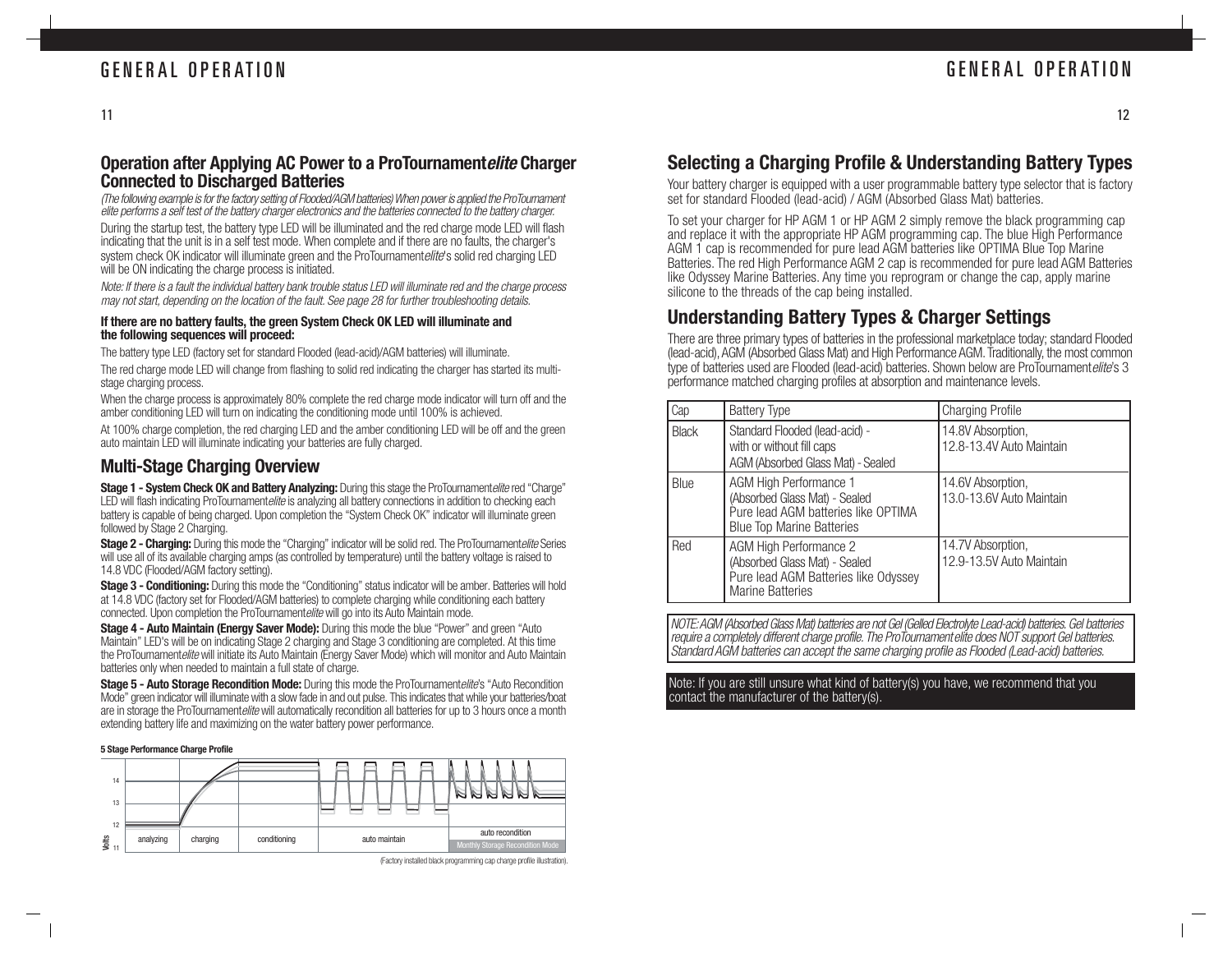### **INSTALLATION**

### **INSTALLATION**

14

### **Installation**

All ProTournamentelite Battery Chargers are designed to be permanently mounted on-board, and should be mounted with extruded fins placed horizontally.

Always mount your ProTournamentelite in a compartment area that can be properly ventilated during use.

Do NOT mix battery types on-board. All batteries should be of the same age and in good operating condition.

Do NOT make any electrical connections to the ProTournamentelite or batteries until the following steps are completed:

#### **10 Easy to follow installation steps:**

1. Select a mounting location that allows for free air ventilation with a minimum of 8 inches of clear unobstructed space around and in front of the battery charger. Open all battery and engine compartments and ventilate for at least 15 minutes before starting the installation of the charger. Confirm all battery cables can reach each of the batteries.

#### Do not install charger on carpeted, upholstered, vinyl, or varnished areas. Be sure to place the ProTournament elite in an accessible area where all indicators are viewable. Install this unit on a hard surface.

Note: For installations requiring an extension of the DC battery charger cables, please call or visit your retailer or dealer to purchase ProMariner's 5 foot or 15 foot battery charger DC cable extenders. Our innovative cable extenders are properly fused and do not require any cutting or stripping of wires. If you have any problems locating this accessory call ProMariner at 1-800-824-0524.

2. Using the ProTournamentelite charger as a template or the enclosed paper template, mark the position of each mounting hole. Insure the mounting screws will not puncture or protrude into a live well, a fuel or oil tank or the bottom of the boat.

3. Using a 1/8" drill bit, drill pilot holes in the (4) marked locations as described in step 2. Apply a silicon sealer in each of the mounting locations to waterproof the screw holes.

4. Position the charger over the mounting holes and secure with a power screwdriver by installing 4 stainless steel #10 screws. (mounting screws not included).



Confirm the surface you will be mounting the charger to is adequate in strength and thickness to hold the ProTournamentelite in place with the mounting screws you have selected.

Maintain an obstruction free area of 8 inches around the ProTournament elite On-Board Marine Battery Charger

For aluminum boat installation we recommend installing your ProTournamentelite Charger on a wood or fiberglass panel and not directly on the aluminum hull.

### **Installation**

5. Prepare each battery in advance by cleaning each terminal post with a wire brush until a shiny surface is obtained.

6. Run cables free from sharp objects and hold each in place with cable ties. Coil excess cable, do not cut or shorten the length of the cables, as in-line fuses are located 4 inches from the end of each positive (red) cable. In addition, there are fuses in all but one of the negative (black) leads. These fuses protect the charger and output cables in the event of a wiring short. We recommend the use of wire ties or cable clamps to provide strain relief for the cables and to reduce the risk of damage to the cables or connections.

7. Connect the DC output cables as illustrated on pages 16-24. Make sure the (black) wires are connected as illustrated to the negative side of the battery and the (red) wires are connected to the positive side of the battery.

Important Note: Your ProTournamentelite charger will not operate properly if it is not connected properly to each battery. Reminder, The ProTournamentelite and each DC jacketed bank cable must be properly connected to "individual 12V batteries". Number of DC jacketed bank cables equals the number of batteries that must be individually connected. Example: a 3 bank ProTournament240elite 3 Bank charger must be connected to 3 individual 12V batteries, as illustrated on pages 16-24. Simply choose the illustration that has the same number of charger output bank cables as your ProTournamentelite Battery Charger in hand and wire exactly as shown (choose the illustration that matches your application) for proper charger operation.

8. Make sure all DC connections are correct, tight, and free from corrosion.

9. Locate the AC power cord in an open-air area of your boat at least 21 inches from the charger, batteries, and fuel fill lines.

10. Connect a heavy duty UL approved extension cord to the battery charger first. **After connecting the extension cord to the charger, proceed to plug the extension cord to a nearby 120 VAC GFCI protected (Ground Fault Circuit Interrupt) outlet.** Always remove the extension cord from the 120VAC outlet first when charging is completed, followed by unplugging the charger. You are now connected and charging your batteries. View the LED indicators.

### **4 Steps to Wire your ProTournamentelite Charger Correctly**

STEP 1: Simply choose the illustration that has the same number of charger output bank cables as your ProTournamentelite Battery Charger in hand and wire exactly as shown (choose the illustration that matches your application) for proper charger operation.

STEP 2: Do not remove your batteries series or parallel jumper cables that interconnect batteries to each other. ProTournamentelite Chargers are designed with isolated outputs and series or parallel jumper cables do not have to be removed.

STEP 3: Your ProTournamentelite charger will not operate properly if it is not connected properly to each battery. Reminder, the ProTournamentelite and each DC jacketed bank cable must be properly connected to "individual 12V batteries". Number of DC jacketed bank cables equals the number of batteries that must be individually connected. Example: a three bank ProTournament240*elite* 3 Bank must be connected to 3 individual 12V batteries. As Illustrated on pages 16-24. Select your battery / trolling motor configuration for the specific wiring illustration needed for your charger.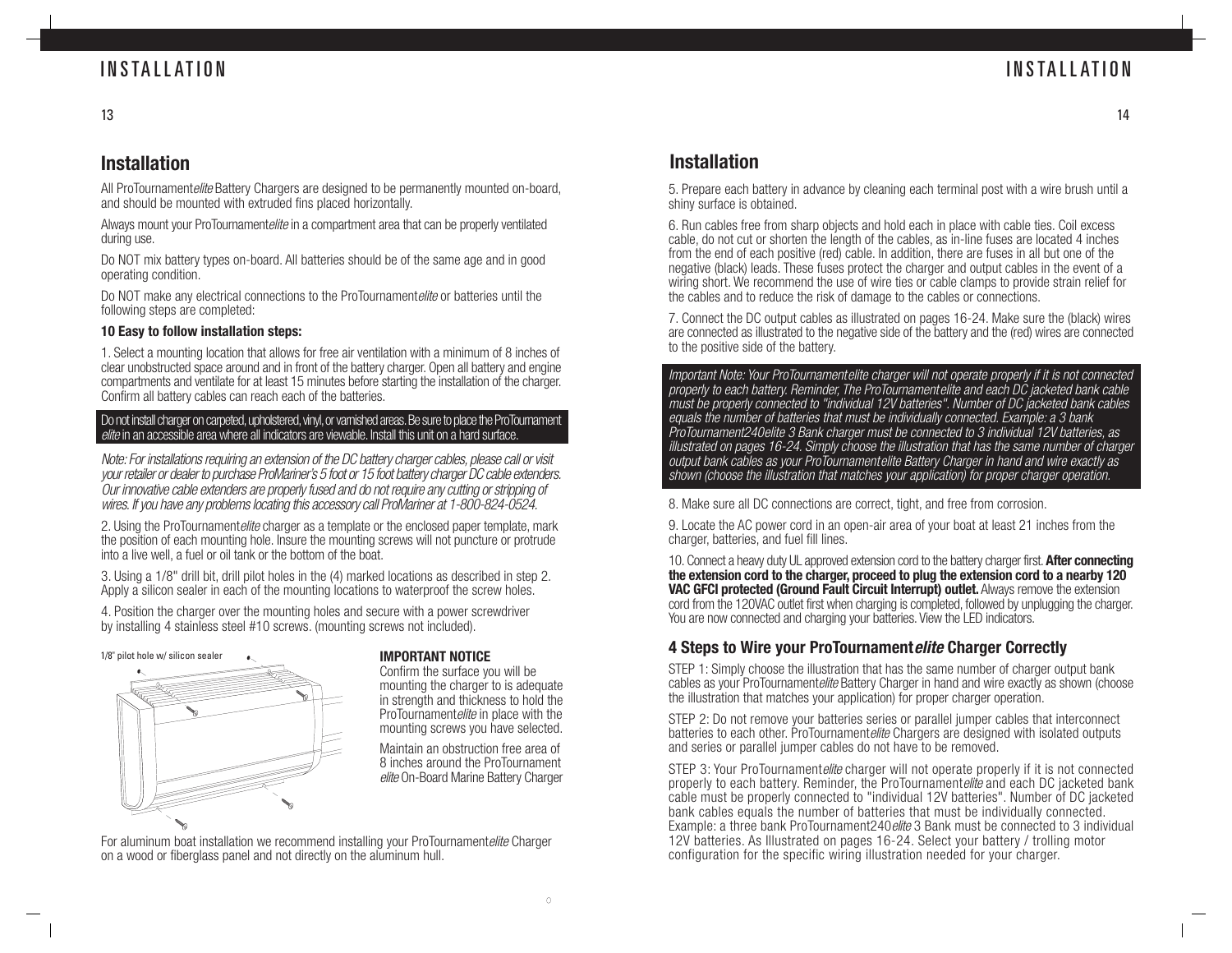### **INSTALLATION**

### WIRING DIAGRAMS

15

### **Installation**

STEP 4: Incorrect wiring will result in reverse polarity or high reverse voltage, in the event this happens, the ProTournamentelite Charger has been designed to not fail as a result. however it will cause the charger to "internally disconnect" and provide "no output" until the (reverse polarity caused by putting the "red"  $+$  lead on a - negative battery terminal) and or the (high reverse DC voltage caused by taking one bank cable and spreading it across two batteries) is corrected, using the wiring diagrams as shown on pages 16-24. In the event of a reverse polarity connection, an improper battery connection or if an output is not connected to a battery the appropriate red battery bank trouble LED will illuminate identifying the battery and wiring connections where a fault is present. See page 28 for further details.

#### **Installation**

When connecting each jacketed battery charger cable, make sure it is connected to only **one 12 VDC battery** and observe the polarity and color of all connections:

- Red Wire  $= +$  (Positive) Battery connection
- Black Wire  $= -$  (Negative) Battery connection
- The black wire can never be connected to a terminal with red wires. Only black.

**Important: The pair of red and black wires in 1 cable jacket MUST GO TO THE SAME 12VDC battery.**

**Each charger cable must** be connected to 1 battery. just as shown. Observe black to  $(-)$  and red to  $(+)$ . Do this for each battery.



WHEN CONNECTING TO AN ENGINE START BATTERY only connect the battery bank cable that is LABELED: "FOR ENGINE BATTERY USE THIS BANK CABLE ONLY".

#### **Application Tip**

If your application is for 4D or 8D large capacity batteries, please refer to ProMariner's website www.promariner.com and view our ProNauticP Hardwired Charger Assortment for a model that is correct for this group size of batteries.

### **Typical Wiring**

 $\circ$ 

#### Fig. 1 ProTournament240elite & ProTournament360elite Dual for 2 12V Batteries





Two 12 VDC batteries connected with a series jumper for a 24 VDC trolling motor

#### **Installation**

When connecting each jacketed battery charger cable, make sure it is connected to only **one 12 VDC battery** and observe the polarity and color of all connections:

Red Wire  $= +$  (Positive) Battery connection

Black Wire  $= -$  (Negative) Battery connection

The black wire can never be connected to a terminal with red wires. Only black.

**Important: The pair of red and black wires in 1 cable jacket MUST GO TO THE SAME 12VDC battery.**

Note 1: One bank cable connects to no more than one battery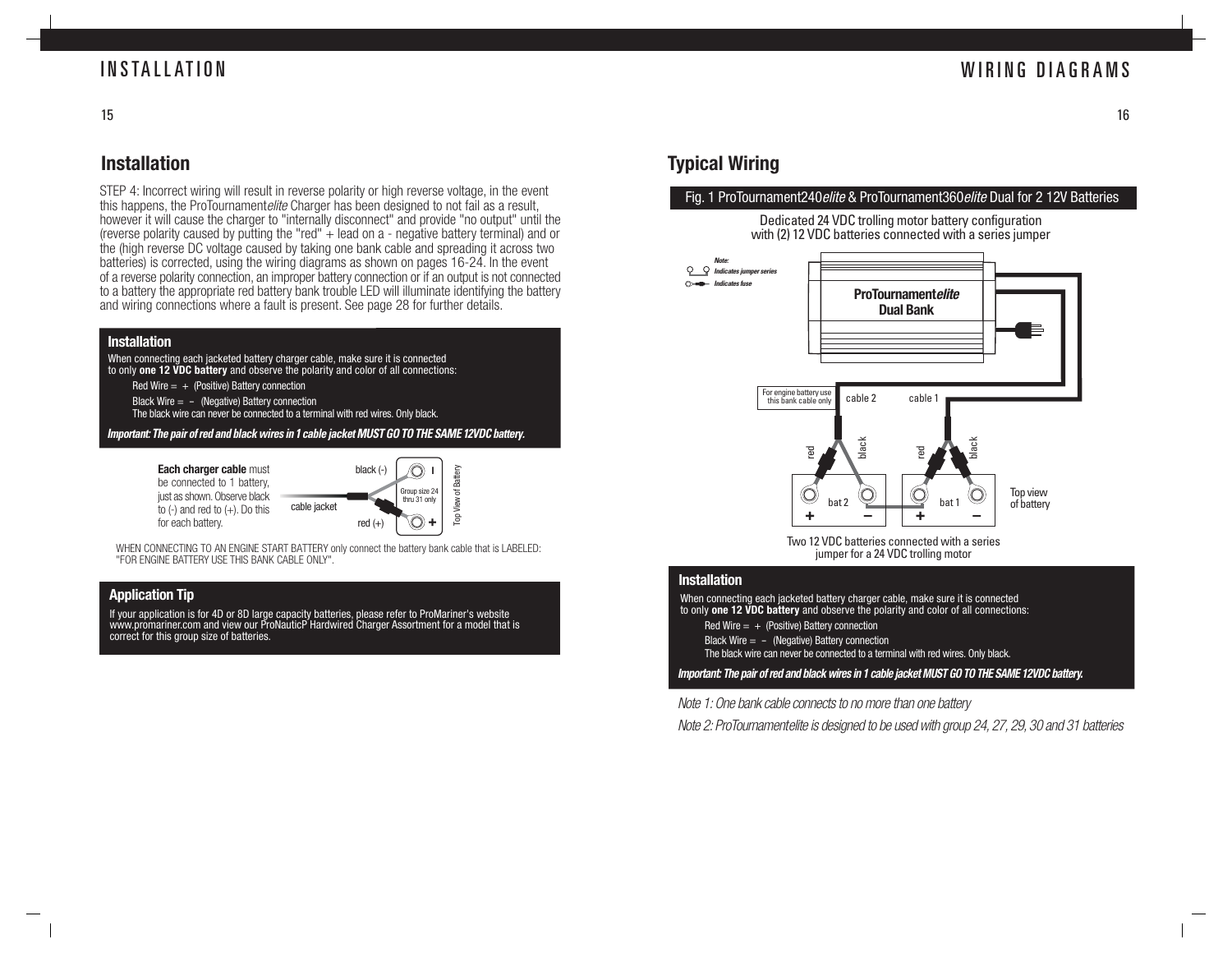### WIRING DIAGRAMS

17

### **Typical Wiring**



- Red Wire  $= +$  (Positive) Battery connection
- Black Wire  $= -$  (Negative) Battery connection
- The black wire can never be connected to a terminal with red wires. Only black.

**Important: The pair of red and black wires in 1 cable jacket MUST GO TO THE SAME 12VDC battery.**

Note 1: One bank cable connects to no more than one battery

Note 2: ProTournamentelite is designed to be used with group 24, 27, 29, 30 and 31 batteries

### **Typical Wiring**

#### Fig. 3 ProTournament240 & ProTournament360elite Dual for 2 12V Batteries in Parallel

Dedicated 12 VDC parallel trolling motor or house configuration



#### **Installation**

**Important: The pair of red and black wires in 1 cable jacket MUST GO TO THE SAME 12VDC battery.** When connecting each jacketed battery charger cable, make sure it is connected to only **one 12 VDC battery** and observe the polarity and color of all connections: Red Wire  $= +$  (Positive) Battery connection Black Wire  $= -$  (Negative) Battery connection The black wire can never be connected to a terminal with red wires. Only black.

Note 1: One bank cable connects to no more than one battery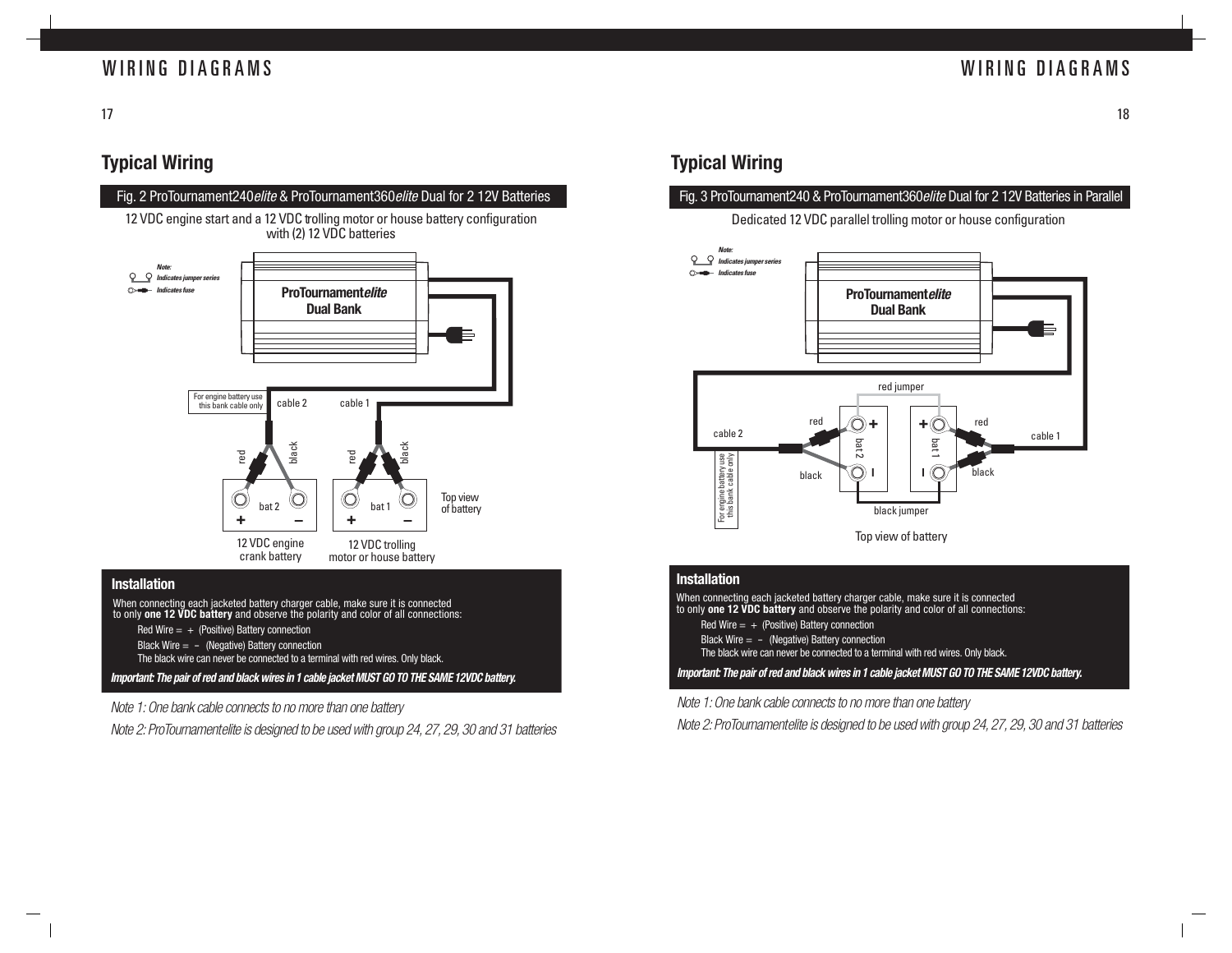### WIRING DIAGRAMS

19

### **Typical Wiring**



When connecting each jacketed battery charger cable, make sure it is connected to only **one 12 VDC battery** and observe the polarity and color of all connections:

- Red Wire  $= +$  (Positive) Battery connection
- Black Wire  $= -$  (Negative) Battery connection
- The black wire can never be connected to a terminal with red wires. Only black.

**Important: The pair of red and black wires in 1 cable jacket MUST GO TO THE SAME 12VDC battery.**

Note 1: One bank cable connects to no more than one battery

Note 2: ProTournamentelite is designed to be used with group 24, 27, 29, 30 and 31 batteries

### **Typical Wiring**

#### Fig. 5 ProTournament240elite & ProTournament360elite Triple for 3 12V Batteries





series jumpers for a 36 VDC trolling motor

#### **Installation**

When connecting each jacketed battery charger cable, make sure it is connected to only **one 12 VDC battery** and observe the polarity and color of all connections: Red Wire  $= +$  (Positive) Battery connection Black Wire  $=$  - (Negative) Battery connection The black wire can never be connected to a terminal with red wires. Only black.

**Important: The pair of red and black wires in 1 cable jacket MUST GO TO THE SAME 12VDC battery.**

Note 1: One bank cable connects to no more than one battery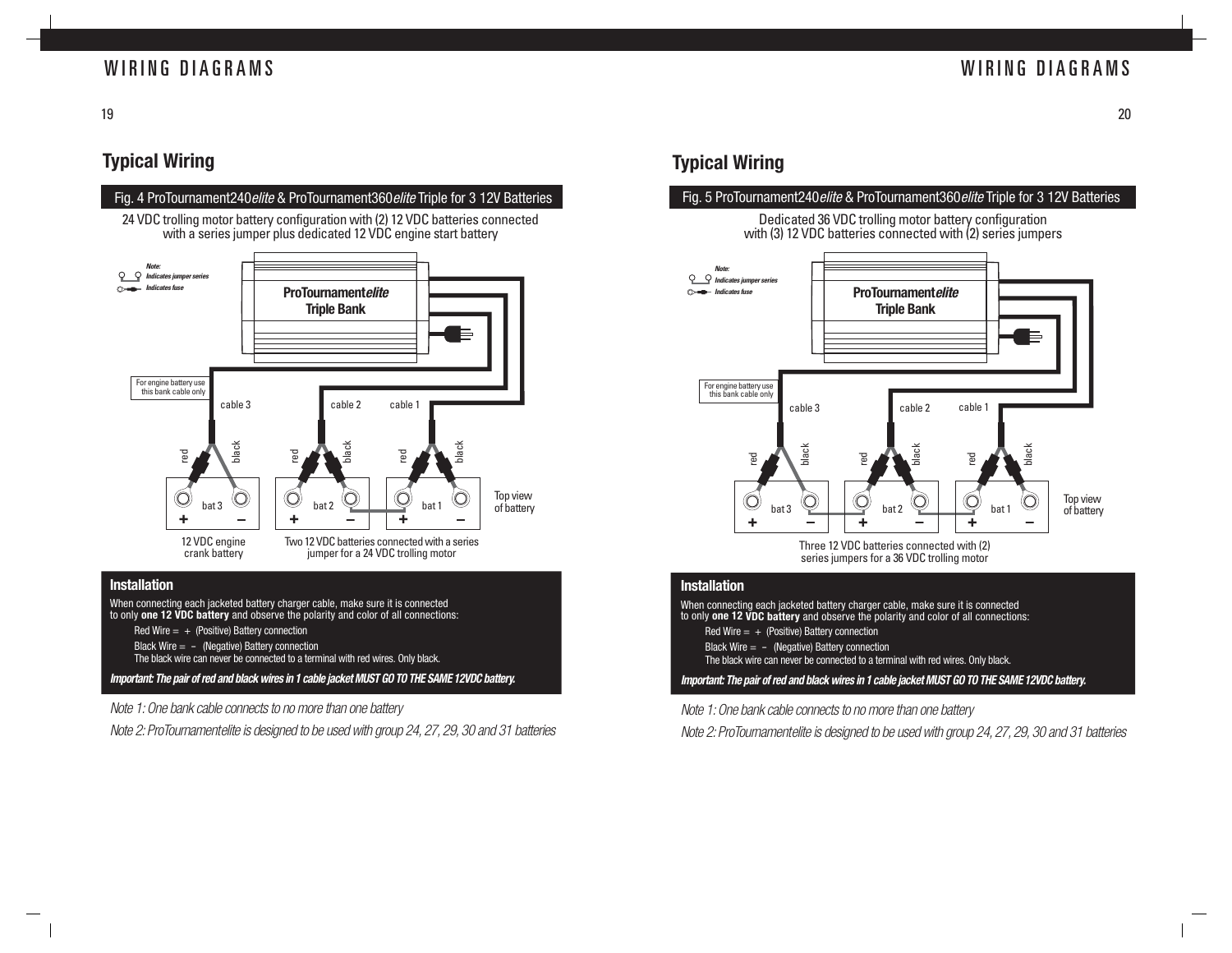### WIRING DIAGRAMS

21

### **Typical Wiring**

#### Fig. 6 ProTournament240 elite & ProTournament360 elite Triple for 3 12V Batteries

Dedicated 12 VDC trolling/house bank and 2 engine crank batteries typical configuration



#### **Installation**

When connecting each jacketed battery charger cable, make sure it is connected to only **one 12 VDC battery** and observe the polarity and color of all connections: Red Wire  $= +$  (Positive) Battery connection

- Black Wire  $= -$  (Negative) Battery connection
- The black wire can never be connected to a terminal with red wires. Only black.

**Important: The pair of red and black wires in 1 cable jacket MUST GO TO THE SAME 12VDC battery.**

Note 1: One bank cable connects to no more than one battery

Note 2: ProTournamentelite is designed to be used with group 24, 27, 29, 30 and 31 batteries

### **Typical Wiring**

#### Fig. 7 ProTournament360elite Quad for 4 12V Batteries 36 VDC trolling motor battery configuration with (3) 12 VDC batteries connected with (2) series jumpers plus dedicated 12 VDC engine start battery **Note:**  $\mathsf{C}$ **Indicates jumper series ProTournamentelite Indicates fuse Quad Bank** For engine battery use this bank cable only cable 2 cable 1 cable 4 cable 3 black black black ج red red red red  $\circledcirc$  $\circledcirc$ bat 1 bat 4  $\leq$  1  $\leq$  bat 3  $\leq$  1  $\leq$  bat 2 **+ \_ + + \_ \_ + \_** Engine Three 12 VDC batteries connected with (2) series jumpers for a 36 VDC trolling motor

#### **Installation**

**Important: The pair of red and black wires in 1 cable jacket MUST GO TO THE SAME 12VDC battery.** When connecting each jacketed battery charger cable, make sure it is connected to only **one 12 VDC battery** and observe the polarity and color of all connections: Red Wire  $= +$  (Positive) Battery connection Black Wire  $= -$  (Negative) Battery connection The black wire can never be connected to a terminal with red wires. Only black.

Note 1: One bank cable connects to no more than one battery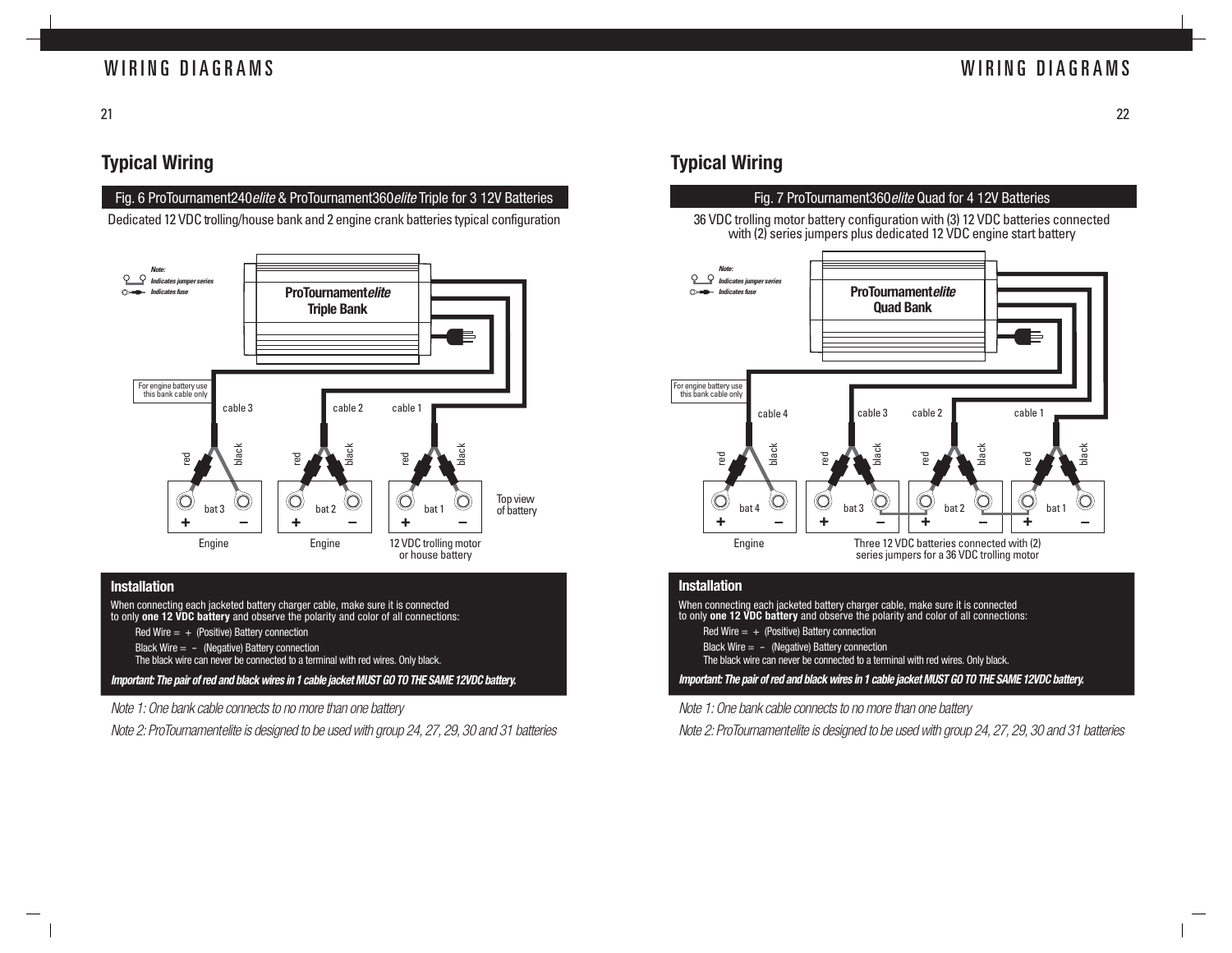### WIRING DIAGRAMS

23

### **Typical Wiring**

#### Fig. 8 ProTournament360elite Quad for 4 12V Batteries

Dedicated 24 VDC trolling/house bank and 2 engine crank batteries typical configuration



#### **Installation**

**Important: The pair of red and black wires in 1 cable jacket MUST GO TO THE SAME 12VDC battery.** When connecting each jacketed battery charger cable, make sure it is connected to only **one 12 VDC battery** and observe the polarity and color of all connections: Red Wire  $= +$  (Positive) Battery connection Black Wire  $= -$  (Negative) Battery connection The black wire can never be connected to a terminal with red wires. Only black.

Note 1: One bank cable connects to no more than one battery

Note 2: ProTournamentelite is designed to be used with group 24, 27, 29, 30 and 31 batteries

### **Typical Wiring**



#### **Installation**

When connecting each jacketed battery charger cable, make sure it is connected to only **one 12 VDC battery** and observe the polarity and color of all connections:

- Red Wire  $= +$  (Positive) Battery connection
- Black Wire  $= -$  (Negative) Battery connection

The black wire can never be connected to a terminal with red wires. Only black.

**Important: The pair of red and black wires in 1 cable jacket MUST GO TO THE SAME 12VDC battery.**

Note 1: One bank cable connects to no more than one battery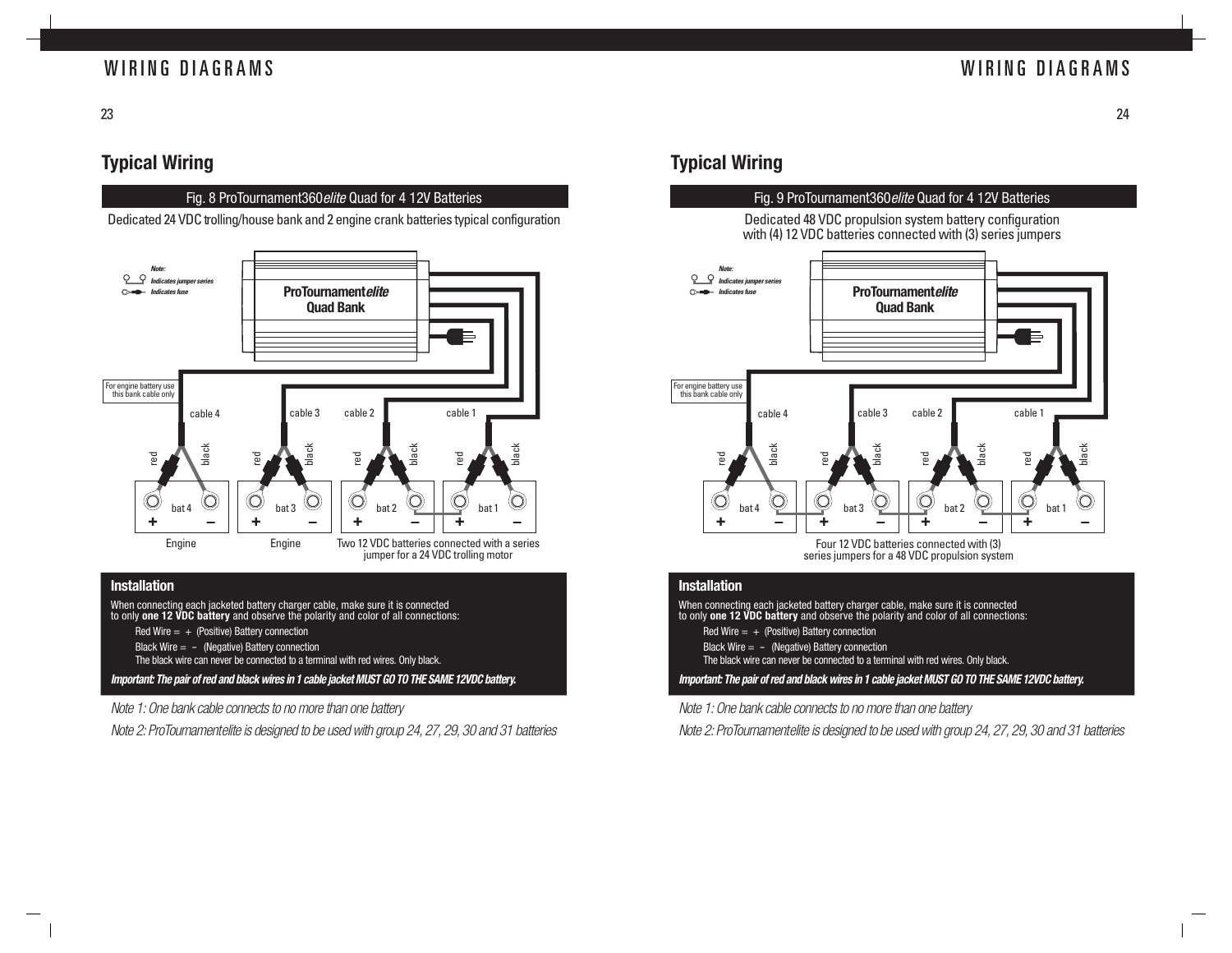### **Charging your Batteries**

The ProTournamentelite is designed to charge, condition, maintain and recondition your batteries. Please follow these steps each time you use your ProTournamentelite charger:

1. Open all battery compartments and ventilate for at least 15 minutes before applying AC power to your charger. While charging your batteries make sure to keep your battery compartment open allowing for free air ventilation.

2. Make sure all DC battery connections are tight and clean. Follow battery manufacturer's recommendations for battery cell caps. (loosen caps if applicable).

Once your new ProTournamentelite is installed and properly connected to batteries you will be ready to plug it in.

3. Connect a heavy duty UL approved extension cord to the ProTournamentelite charger first. **After connecting the extension cord to the charger, proceed to plug the extension cord to a nearby 120 VAC GFCI protected (Ground Fault Circuit Interrupt) outlet.**

4. Assuming your batteries are discharged and your ProTournamentelite is factory set for standard Flooded (lead-acid)/AGM batteries, you should observe ProTournamentelite's self test mode (flashing red charge mode LED), blue AC power LED turn on, followed by the battery type LED turning on and once the green "System Check OK" LED turns on you will notice a solid red charge mode indicator identifying the charging process has started.

Note: The ProTournament elite has built in self testing to insure all batteries are connected correctly. The self test is automatic and will take place every time the unit is plugged into a 120 VAC outlet. The self test may take 2 minutes to complete. During the self test the LED will flash indicating it is in self test mode. If everything is connected properly and the batteries are OK the charger's system check OK indicator will illuminate green and the ProTournamentelite will then go into its charge mode indicated by a solid red LED.

If the charger does not go into the charge mode and a red "fault" LED is illuminated then make sure your batteries have a voltage greater than 2 volts DC present and refer to the trouble shooting section on page 28.

5. The multi-stage charging process is complete when the green LED for the Auto Maintain mode is illuminated indicating that your batteries are fully charged and are being automatically maintained with (Energy Saver Mode) which will monitor batteries and Auto Maintain batteries only when needed to maintain a full state of charge.

6. When you are ready to use your boat, unplug your extension cord at the GFCI outlet first, followed by unplugging the charger.

### **Optional ProTournamentelite Charge Status Remote**

See your local dealer or retailer for the ProTournamentelite Charge Status Remote. The tri-color remote indicator is easy to install to the twist lock quick connector cable pre-wired on ProTournamentelite Chargers. The innovative design has an LED indication of charge status as well as an illuminated halo corresponding to the current charge mode (red for charge, amber for conditioning and green for ready)



### **Optional Battery Bank Status Monitor**

See your local dealer or retailer for the ProMariner Remote Battery Bank Status Monitor. The remote monitor is easy to install and connects directly to your boat's batteries. Once installed, simply hold down the "push-to-test" button and observe the charge level indicator for each battery (up to 3 batteries can be monitored).



**Note: AC power to the battery charger and the boat's engine must be off when using the Remote Battery Bank Status Monitor.**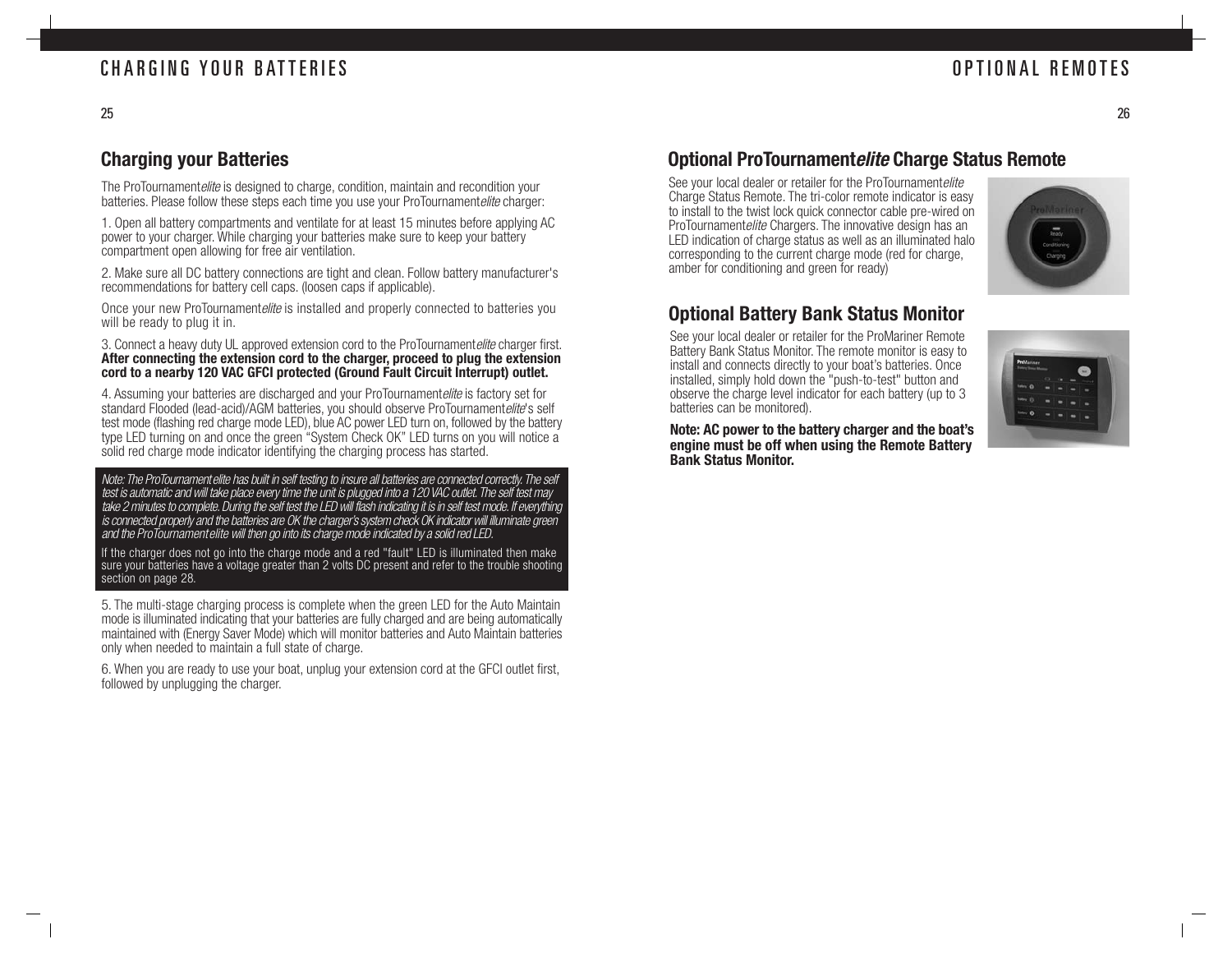### MAINTENANCE

### TROUBLESHOOTING

### **Maintenance**

| Item:           | <b>Battery Connections</b>                                                                                                                                                                                            |
|-----------------|-----------------------------------------------------------------------------------------------------------------------------------------------------------------------------------------------------------------------|
| <b>Process:</b> | Clean and tighten all battery connections. Follow battery manufacturer's<br>instructions for cleaning a battery. Clean all battery terminals with a wire brush<br>where required and tighten all battery connections. |
| When:           | Monthly                                                                                                                                                                                                               |
|                 |                                                                                                                                                                                                                       |
| Item:           | <b>Battery Electrolyte</b>                                                                                                                                                                                            |
| <b>Process:</b> | Per battery manufacturer's instructions, monitor, and maintain proper<br>levels of distilled water in each battery.                                                                                                   |
| When:           | Monthly                                                                                                                                                                                                               |
|                 |                                                                                                                                                                                                                       |
| Item:           | <b>ProTournamentelite DC Output Wiring</b>                                                                                                                                                                            |
| $D = - - -$     |                                                                                                                                                                                                                       |

|          | <u>I TO TOUTHAITICITICHED DO OULDUL WITHIN</u>                                                                  |
|----------|-----------------------------------------------------------------------------------------------------------------|
| Process: | Visually inspect all wiring for cuts and abrasions. Contact ProMariner if<br>your charger needs to be serviced. |
| When:    | Monthly                                                                                                         |

| Item:           | AC Power Cord and Mounting Hardware Inspection                                                                                              |
|-----------------|---------------------------------------------------------------------------------------------------------------------------------------------|
| <b>Process:</b> | Visually inspect the AC power cord. Confirm ground blade is present and<br>all plug blades are in good condition and not bent out of place. |
|                 | Check all mounting hardware to ensure there is no loose hardware.<br>Tighten where required.                                                |
| When:           | Monthly                                                                                                                                     |

### **Troubleshooting**

#### **No blue AC Power LED or Charge Mode indicator or Battery Type LED**

Check for loss of AC power at the 120 VAC outlet. Confirm GFCI (Ground Fault Circuit Interrupter) has not tripped. Check with a meter or 120 VAC test light that AC power is present at the end or your extension cord. Reset AC power if it was not present. Confirm all charger cables are installed with the correct polarity connections at each battery and that all connections are clean and tight. Wait 2 minutes while unit performs self test. If AC power is present and all connections are correct and LEDs do not illuminate, contact ProMariner at 1-800- 824-0524 from 8:30 am to 5pm Eastern Time. If your ProTournamentelite is within the warranty period of 3 years from the date of purchase, you can go to www.promariner.com where you will find our customer care return form and instructions.

#### **Green System Check OK indicator is OFF and a red Battery Bank Trouble Status LED is ON solid.**

Identify the battery bank LED that is lit, remove AC power and check the battery bank indicated i.e 1, 2, 3 (model specific). The LED indicates there is a fault present. Listed below are typical faults and what can be done to clear the red battery bank trouble status indicator (reapply AC power after making any corrections):

**Poor battery connections** - Make sure all connections are tight and clean

**Blown DC cable fuse** - Make sure all fuses are good with a digital ohm meter or continuity tester and visually inspect the ProTournamentelite's DC battery cables to insure they have not been compromised or shorted in any way.

**Reverse polarity** - Make sure all wiring connections are color coded and connected properly and that each bank cable goes to one 12V battery where  $(+)$  = red  $(-)$  = black.

**Battery too low to charge** - with a digital voltmeter make sure the battery is over 2.0 volts DC (if not have your battery charged out of the boat and have it load tested by your local battery dealer to insure optimum performance on the water.

**High battery voltage input** - Check to make sure one bank lead was not spread across multiple batteries connected in series for 24 or more volts DC. If so correct by wiring to the diagrams on pages 16-24.

#### **Green System Check OK indicator is OFF and a red Battery Bank Trouble Status LED is flashing.**

This is an indication of a deeply discharged battery that may need more charging time or it is a failing battery. To help decide which simply reset AC power and try another charge cycle. If the flashing trouble LED comes on again after the charge process is complete, remove the battery and have it load tested by your local battery dealer.

#### **Check Fan indication (360 models only) LED is ON after self test**

With charger disconnected from AC power and batteries, check to see if the fan is blocked or foreign objects are inhibiting fan function. If there is no visual obstruction, contact ProMariner at 1-800-824- 0524 for further assistance.

#### **Battery(s) not charging, blue AC Power LED, red Charging & Battery Type LEDs are ON**

Confirm all charger cables are installed with the correct polarity connections at each battery, and that all connections are clean and tight. Confirm that there are no bank trouble status LED indicators on. With the charger on, read DC voltage at each battery. If any of the readings are less than 13 volts DC proceed with the following:

- A. Disconnect AC power at the 120 VAC outlet.
- B. Go to pages 16-24 of this manual and confirm your ProTournamentelite model charger is connected correctly as illustrated in the installation drawings.
- C. Upon completing B above; plug your charger into AC power and observe the LED center. Charger should be in the charging mode (charge status indicator should be red). After completing a full charge cycle, 10-12 hours or more for deeply discharged or completely dead batteries, the Auto Maintain mode LED indicator should be green.

Note: If a Digital Volt Meter (DVM) is available to you, instead of waiting to complete a full charge cycle, you can simply use a DVM and take DC voltage measurements across each 12 volt battery. As long as the voltage continues to increase while the red charging LED is on, this will serve as a confirmation that the charger is properly connected and is properly charging.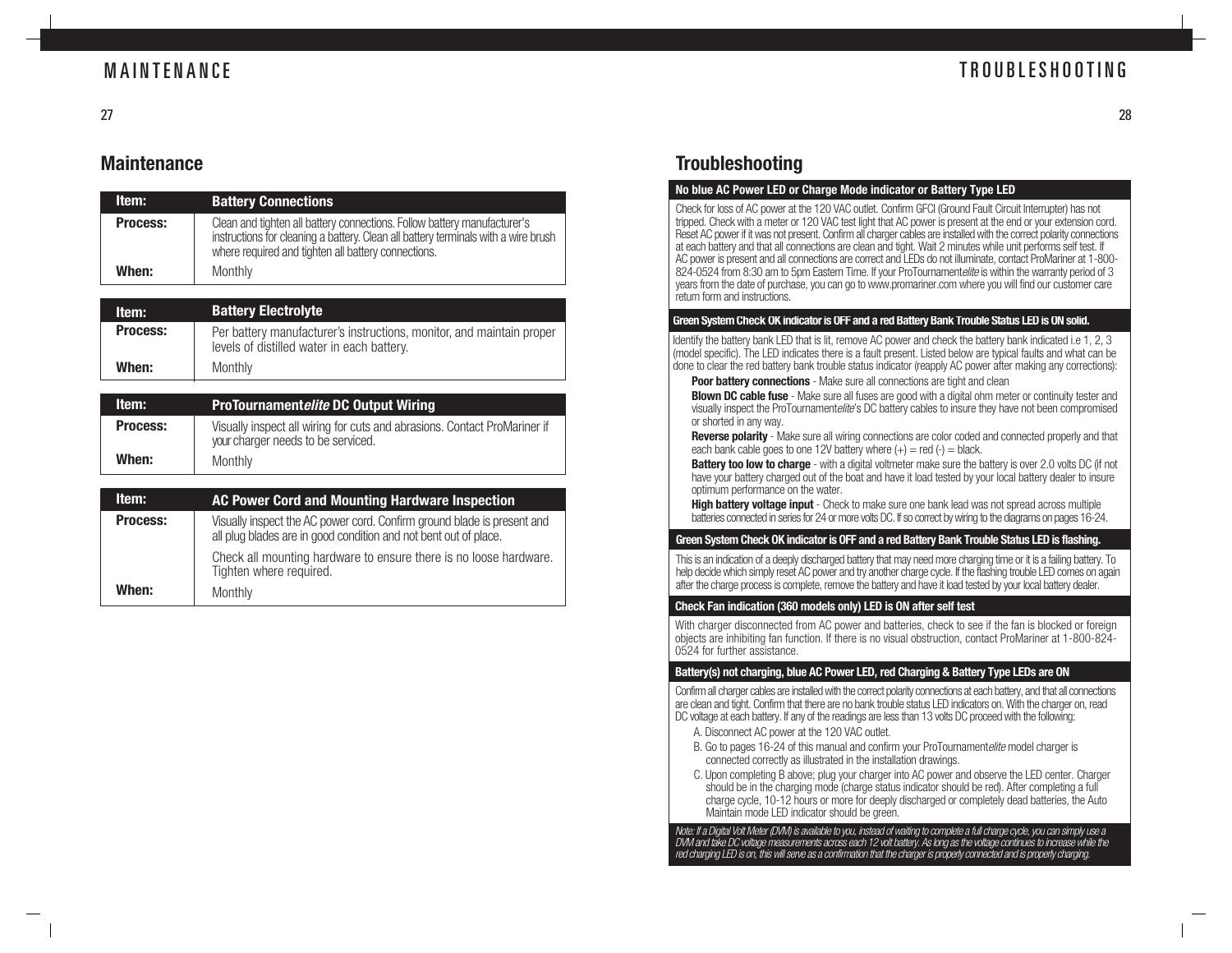### ACCESSORIES

30

#### 29

### **Specifications**

| model                         | part no. | volts       | amps | banks | cables | size LxWxH               | weight     | AC in  |
|-------------------------------|----------|-------------|------|-------|--------|--------------------------|------------|--------|
| ProTournament240 elite Dual   | 52024    | 12/24       | 24   |       |        | 13.125"x 7.125" x 2.75"  | 7 lbs      | 90-135 |
| ProTournament240 elite Triple | 52026    | 12/24/36    | 24   |       | 6'     | 13.125" x 7.125" x 2.75" | 8 lbs      | 90-135 |
| ProTournament360 elite Dual   | 52032    | 12/24       | 36   |       | 6'     | 13.5"x 9.375" x 4"       | $12.5$ lbs | 90-135 |
| ProTournament360eliteTriple   | 52036    | 12/24/36    | 36   |       | 6'     | $13.5$ "x $9.375$ " x 4" | $13.5$ lbs | 90-135 |
| ProTournament360 elite Quad   | 52038    | 12/24/36/48 | 36   |       |        | 13.5"x 9.375" x 4"       | $14.5$ lbs | 90-135 |

### **Accessories**

#### **ProTournamentelite Charge Status Remote**

Indicates charge status of the ProTournamentelite from another location. The remote will illuminate red for charge, amber for conditioning or green for ready.

#### **Handheld DC System Tester**

At-a-glance testing of your batteries, on-board charger, and alternator/regulator output. Compact lightweight design

#### **ProMariner & Universal Plug Holders**

Secure your AC plug with an easy to mount plug holder. No cutting or stripping of wires required. Safe and easy to use. Choose from two colors, black or white.

#### **Remote Battery Bank Status Monitor**

Remote "Push to Test" status indicators for up to 3 batteries with easy to read LED indicators. Universal flush or surface mount capable.

#### **Battery Bank Cable Extenders**

No cutting, stripping, or splicing wires! 2 convenient sizes to choose from: 5' or 15'. Gold plated terminals, in line fuses and hardware included. The state of the state of the state of the state of the state of the state of the state of the state of the state of the state of the state of the state of the state of the state of the state of the

#### **Handheld Digital Multi-Meter**

Test and measure AC and DC voltage and amperage, continuity, resistance fuses outlets and more. Large digital LCD display with back light and hold feature. Test leads included.

| Model                                   | Part No. |
|-----------------------------------------|----------|
| ProTournamentelite Charge Status Remote | 52060    |
| Handheld DC System Tester               | 87710    |
| Remote Battery Bank Status Monitor      | 51060    |
| ProMariner's AC Plug Holder (white)     | 51200    |
| ProMariner's AC Plug Holder (black)     | 51201    |
| Universal AC Plug Holder (black)        | 51202    |
| Universal AC Plug Holder (white)        | 51203    |
| 15' Battery Bank Cable Extender         | 51070    |
| 5' Battery Bank Cable Extender          | 51071    |
| Handheld Digital Multi-Meter            | 87730    |

**To place an order contact your local retailer, dealer or ProMariner at: 603-433-4440 / Fax: 603-433-4442 / www.promariner.com**







51060





### **ProTournamentelite Warranty**

We are committed to customer satisfaction and value your business. If at any time during the warranty period you experience a problem with your new ProTournamentelite On-Board Marine Battery Charger, simply call us at 1-800-824-0524 for technical support or email info@promariner.com.

WARRANTY CARD CAN BE REGISTERED AT WWW.PROMARINER.COM or the warranty card included in this manual can be completed and sent to ProMariner by mail.

#### **PROTOURNAMENT ELITE LIMITED THREE-YEAR FACTORY WARRANTY**

Each ProTournamentelite model is guaranteed against defects in material and workmanship to the original consumer in normal use for 3 years from the date of purchase. Professional Mariner, LLC will at it's discretion repair or replace free of charge any defects in material or workmanship.

#### The following conditions apply:

- Warranty and repair adjustment calculated from manufacture date if not registered or proof of purchase within two weeks of sale.
- Warranty void if unauthorized repairs attempted.
- Deep water damage not covered under warranty
- Customer is responsible for shipping to ProMariner.
- Cosmetic repairs are done at the owner's request and expense.

Purchase or other acceptance of the product shall be on the condition and agreement that Professional Mariner, LLC SHALL NOT BE LIABLE FOR INCIDENTAL OR CONSEQUENTIAL DAMAGES OF ANY KIND. (Some states do not allow the exclusion or limitation of incidental or consequential damages, so the above limitations may not apply to you.) This warranty is made in lieu of all other obligations or liabilities on the part of Professional Mariner. Professional Mariner neither assumes nor authorizes any person for any obligation or liability in connection with the sale of this product.

To make a claim under warranty, go to www.promariner.com and click on the support tab and follow the instructions making sure to identify the product and the problem. If you can not use our online warranty claim registration, please feel free to call ProMariner at the toll free number listed below. Professional Mariner will make its best effort to repair or replace the product, if found defective within the terms of the warranty, within 30 days after return of the product to the company. Professional Mariner will ship the repaired or replaced product back to the purchaser. This warranty gives you specific legal rights, and you may also have other rights, which vary from state to state or province to province. This warranty is in lieu of all others expressed or implied.

> Factory Service Center & Technical Support Professional Mariner, LLC 15 Dartmouth Drive, STE 101 Auburn, New Hampshire 03032. Tel: 1-800-824-0524

> Professional Mariner, LLC Tel: (603) 433-4440 / Fax: (603) 433-4442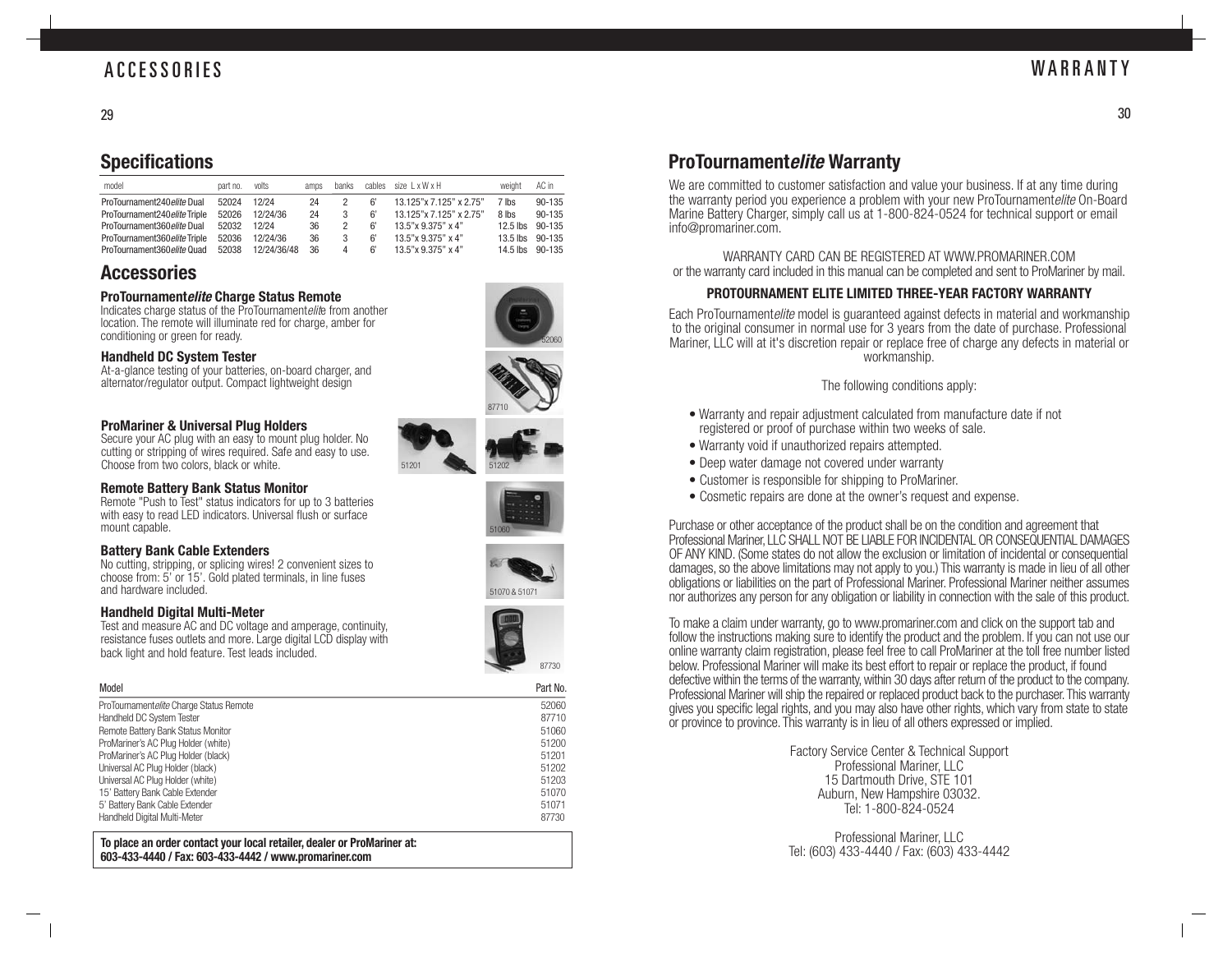# **Pro**Mariner<sup>™</sup> SÉRIE DE QUALITÉ PROFESSIONNELLE



### **Chargeur de batterie marine**

**ProMar** Digital Chargement haute performance à l'intérieur



### **Manuel du propriétaire et guide d'installation**

| <b>Modèle</b>                 | $N^\circ$ de pièce | <b>Volts</b> | <b>Ampères</b> |   | <b>Bancs Câbles</b> | <b>Dimensions</b>           | Entrée AC  |
|-------------------------------|--------------------|--------------|----------------|---|---------------------|-----------------------------|------------|
| ProTournament240 elite Dual   | 52024              | 12/24        | 24             |   | 1.5m                | 33.3 cm x 18 cm x 7 cm      | 90-135     |
| ProTournament240 elite Triple | 52026              | 12/24/36     | 24             | 3 | 1.5 m               | 33.3 cm x 18 cm x 7 cm      | 90-135     |
| ProTournament360eliteDual     | 52032              | 12/24        | 36             | 2 | 1.5 m               | 34.3 cm x 23.8 cm x 10.2 cm | $90 - 135$ |
| ProTournament360 elite Triple | 52036              | 12/24/36     | 36             | 3 | 1.5 <sub>m</sub>    | 34.3 cm x 23.8 cm x 10.2 cm | $90 - 135$ |
| ProTournament360elite Quad    | 52038              | 12/24/36/48  | 36             | 4 | 1.5 m               | 34,3 cm x 23,8 cm x 10,2 cm | 90-135     |

#### **AVIS IMPORTANT**

Veuillez conserver et lire toutes les instructions de sécurité, d'utilisation et d'installation avant d'installer ou d'appliquer la tension du secteur à votre chargeur de batterie nautique embarqué ProMariner ProTournamentelite

#### La satisfaction du client est notre priorité!

**Veuillez ne pas retourner cet appareil au détaillant ni au concessionnaire pour une demande d'entretien ou de garantie. Veuillez appeler notre Service d'aide à la clientèle au 800-824-0524 de 8 h 30 à 17 h heure de l'Est pour toute demande de garantie, de service ou d'assistance à l'installation. Merci – Service à la clientèle ProMariner**

Numéro de modèle : Numéro de série : Date d'achat :

Pour une utilisation avec des batteries à électrolyte liquide ou gélifié. Ne pas utiliser avec des batteries AGM (Absorbed Glass Matt) ou de grande capacité 4D ou 8D.

# **Pro**Mariner<sup>™</sup>

### **Visitez ProMariner en ligne sur le site www.promariner.com, pour un choix complet de produits marins de grande qualité...**

#### **En voici quelques-uns :**

Série ProMar1 – Chargeurs de batterie étanches pour nautisme de plaisance Série ProSport – Chargeurs de batterie à usage intensif pour nautisme de plaisance Série ProTournamentelite – Chargeurs de batterie professionnels pour la compétition nautique Série ProNauticP – Chargeurs de batterie pour la navigation de plaisance et de croisière Série ProIsoCharge – Isolateurs chargeurs numériques sans chute de tension Chargeurs numériques mobiles de chargement en transit Mainteneurs de batterie Supports de fiche secteur Isolateurs de batterie Isolateurs galvaniques et systèmes contrôlés Produits anticorrosion Jumelles nautiques étanches Une ligne complète de multimètres portatifs

Support technique et service à la clientèle en ligne

#### Consultez notre site fréquemment, nous ajoutons de nouveaux produits en permanence pour satisfaire votre plaisir de naviguer!

Professional Mariner, LLC

15 Dartmouth Drive, STE 101 Auburn, New Hampshire 03032 TÉL: 1-603-433-4440 TÉLÉCOPIE: 1-603-433-4442 www.promariner.com

Fabriqué en Chine

**Certifications :**

Certifié conforme à UL STD. 1236 Certifié à CSA STD. C22.2 No. 107.2 FCC Class A Listé CEC Conçu et fabriqué conformément à ABYC A-31



Caractéristiques sujettes à modifications sans avertissement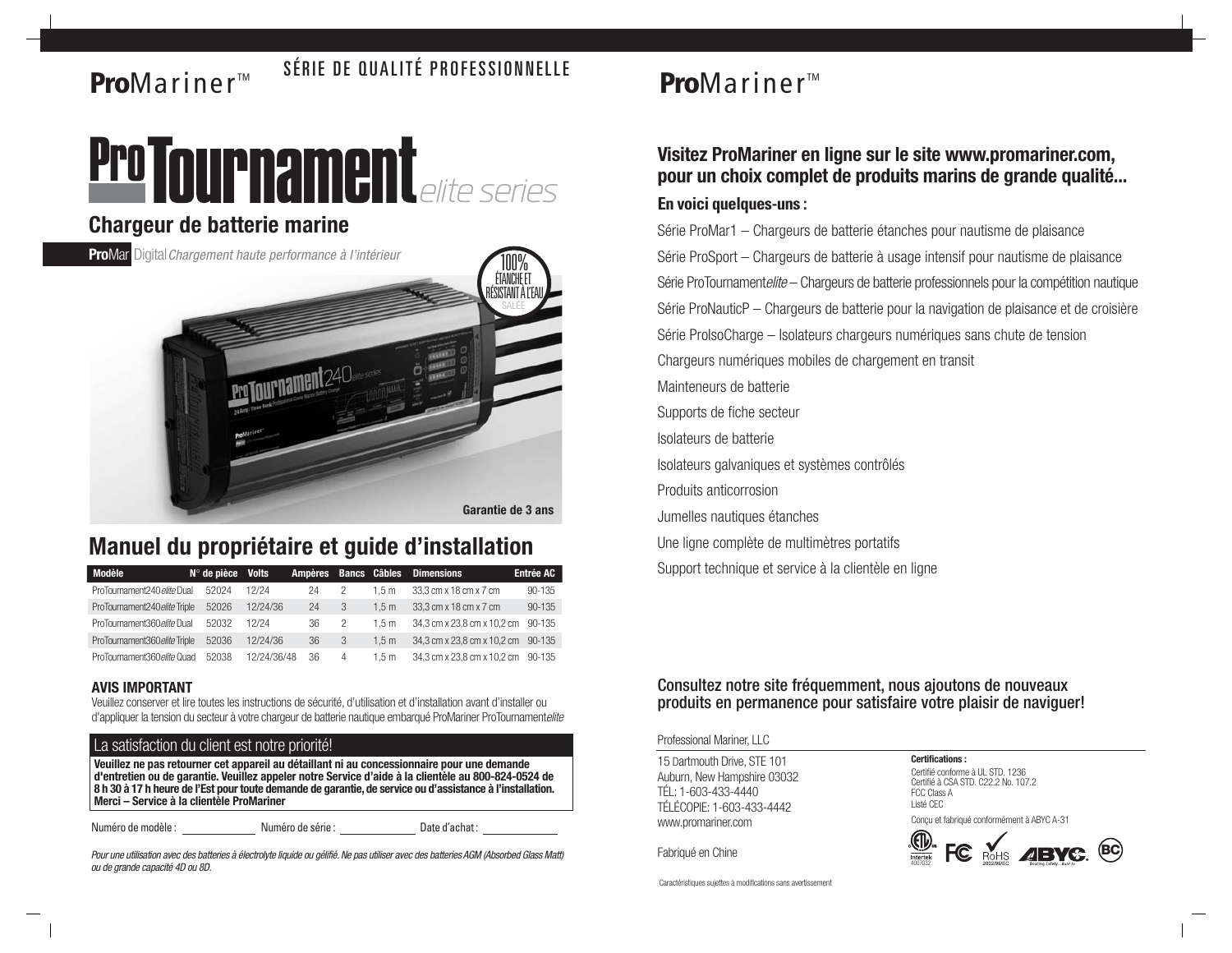### INTRODUCTION

### **Table des matières**

| Introduction                          | 34        |
|---------------------------------------|-----------|
| Instructions sécuritaires importantes | $35 - 40$ |
| Présentation générale                 | $41 - 42$ |
| Fonctionnement général                | $42 - 45$ |
| Installation                          | 46-48     |
| Schémas de raccordement               | 49-57     |
| Chargement des batteries              | 58        |
| Télécommandes en option               | 59        |
| Entretien                             | 60        |
| Dépannage                             | $61 - 62$ |
| Accessoires                           | 63        |
| Garantie                              | 64        |

#### **Remarque importante concernant l'utilisation du chargeur :**

Une fois votre nouveau ProTournamentelite installé et correctement branché aux batteries, vous êtes prêt à le brancher sur le secteur.

Veuillez noter que le ProTournamentelite dispose d'une fonction d'autovérification qui analyse aussi les branchements de la batterie et les batteries pour déterminer si les batteries du bateau sont capables d'être chargées correctement. L'autovérification est automatique et a lieu à chaque fois que l'appareil est branché sur une prise 110 V c.a.. L'autovérification peut prendre jusqu'à 2 minutes pour s'effectuer.

Pendant l'autovérification, le voyant de mode de charge rouge clignote. Lorsque la procédure est terminée, que tout est branché correctement et que les batteries sont valides (OK) et disposent d'une tension supérieure à 2 V c.c., alors le chargeur enregistre et allume le voyant vert de validité du système (System Check OK) suivi par l'allumage fixe (non clignotant) du voyant DEL rouge de mode de charge qui indique que les batteries sont en cours de chargement.

Si le chargeur n'entre pas en mode de charge, indiqué par l'allumage fixe (non clignotant) du voyant rouge de mode de charge et que le voyant DEL de validité du système (System Check OK) n'est pas allumé en vert fixe, alors un voyant rouge DEL d'anomalie de banc de batterie s'allume identifiant la ou les batteries qui présentent soit un défaut de câblage, par exemple un branchement de mauvaise qualité, un fusible de câble c.c. grillé, un câble c.c. câblé en polarité inverse, un câble de batterie reliant de multiples batteries en série, soit une batterie dont la tension est inférieure à 2 V c.c.. Dans tous les cas, se reporter à la section de dépannage à la page 61-62 du présent manuel.

### **Introduction**

Toute l'équipe de ProMariner vous remercie et vous félicite pour votre achat récent du chargeur de batterie nautique embarqué ProTournamentelite.

Le chargeur le plus rapide avec le plus de fonctionnalités dans sa catégorie. Spécialement conçu pour offrir des performances de charge maximale et pour prolonger la vie de la batterie. Soyez le premier à l'eau et restez y plus longtemps avec la technologie testée en compétition qui offre : une charge de 100 % à la fin du processus de charge en plusieurs phases, une sortie de chargement de 100 % avec une alimentation aussi basse que 90 V c.a. et un chargeur 50 % plus léger et 2 à 3 fois plus rapide que les chargeurs conventionnels.

Donnez à vos batteries ce qu'elles exigent avec les trois (3) profils de charge (sélectionnables numériquement) à « performance adaptée » en 5 phases du ProTournamentelite. Grâce à l'utilisation de 100 % de l'intensité de charge disponible, la technologie de chargement Distributed-On-Demand™ du ProTournament*elite* distribue en permanence sa sortie de charge complète à la combinaison de batteries connectée dessus en fonction de l'état de décharge de chaque batterie.

#### **Ayez l'avantage avec notre ensemble de fonctionnalités Professional Performance elite:**

#### **Refroidissement forcé par induction (modèles 360elite seulement)**

Pour réduire la température de fonctionnement et bénéficier d'une durée de charge plus rapide.

### **Affichage numérique à DEL avec moniteur d'état de batterie à mode double** Écran à DEL intuitif avec indicateurs de mode de charge et état du niveau de charge en temps réel

avec une fonctionnalité de poussoir test lors de la navigation pour afficher le pourcentage de la puissance de batterie restante.

#### **3 profils de charge à performance adaptée sélectionnables**

Les profils comprennent : Batteries standard à électrolyte liquide/AGM, HP AGM1 pour les batteries AGM plomb pur comme les batteries OPTIMA Blue Top Marine, HP AGM 2 pour les batteries AGM plomb pur comme les batteries marines Odyssey.

#### **Port de connexion étanche pour indicateur d'état à distance en option**

Un indicateur d'état de la charge à DEL tricolore en option peut être placé jusqu'à 3,65 m (12 pi) du chargeur.

#### **Chargement numérique en 5 phases avec compensation de température**

Analyse les connexions et la capacité d'une batterie à accepter la charge, chargement avancé à grand débit, conditionnement, maintien automatique (mode économiseur d'énergie) et mode de reconditionnement automatique mensuel d'entreposage qui surveille automatiquement la température et ajuste la sortie de chargement en conséquence.

#### **Indicateurs de validité du système et d'anomalie de batterie individuelle**

La technologie évoluée élimine la perte de temps du dépannage en indiquant clairement que le système et les branchements de batteries sont valides (OK) ou si une anomalie est présente sur un banc spécifique de batteries.

#### **Sécurité intégrée et précâblé pour une installation facile**

Résistant aux chocs, conception en aluminium extrudé économisant l'espace, double fusible c.c. en ligne pour le propulseur électrique et les batteries de servitude, protection contre la surtension, la surcharge, la surchauffe, la polarité inversée et l'inflammation.

**Garantie de 3 ans**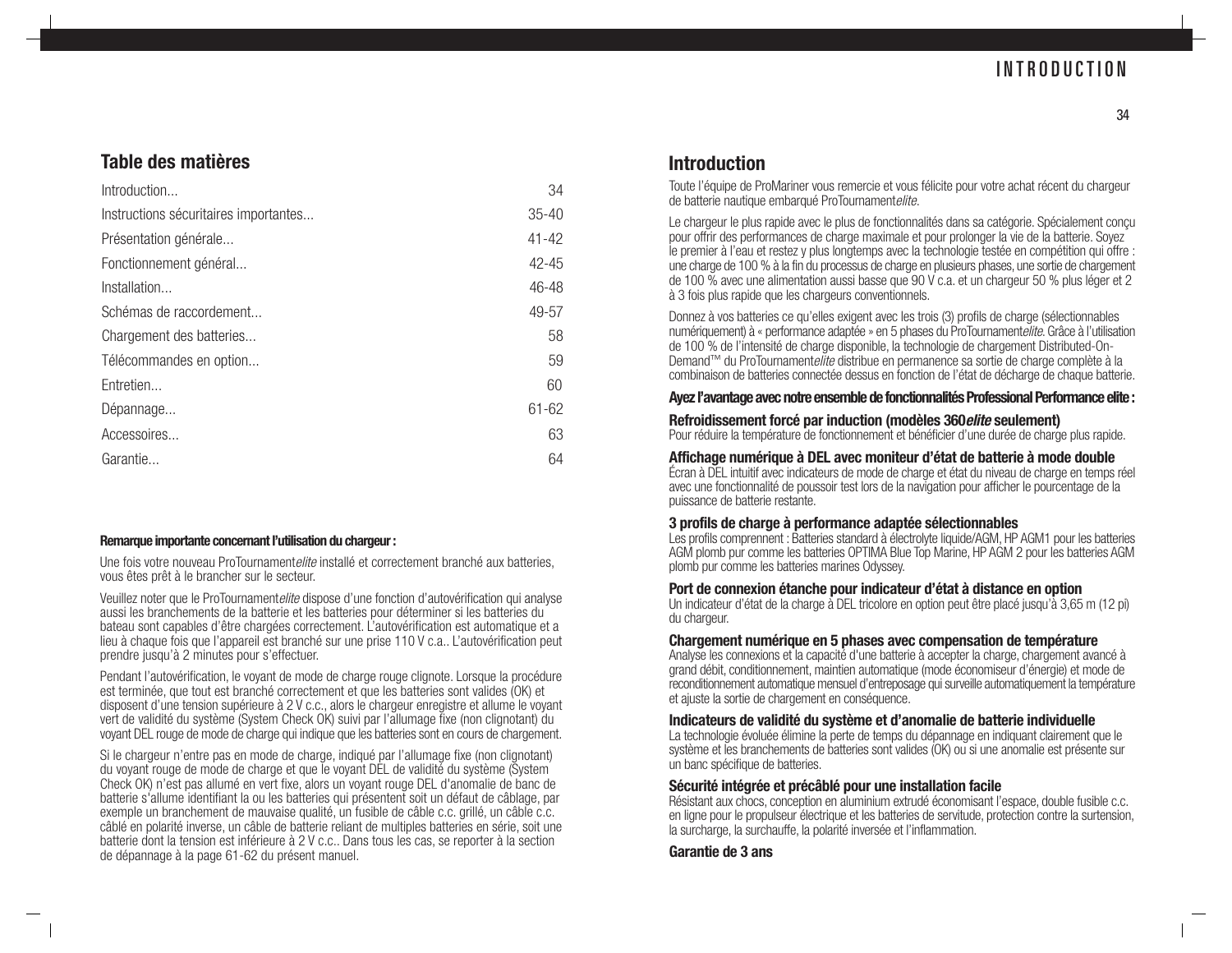### CONSIGNES DE SÉCURITÉ

36

### **Instructions sécuritaires importantes**

### CONSERVER CES INSTRUCTIONS

Ce manuel contient des consignes de sécurité et de fonctionnement importantes pour le chargeur de batterie nautique embarqué ProTournamentelite.

**ATTENTION** – Pour réduire le risque de blessure, charger uniquement des batteries rechargeables au plomb : des batteries normales (à électrolyte liquide), AGM et des batteries haute performance AGM. Les autres types de batteries risquent d'éclater et de provoquer des blessures.

L'utilisation d'accessoires non recommandés ou non vendus par ProMariner peut entraîner un risque d'incendie, de choc électrique ou de blessure.

LES CONNEXIONS EXTERNES AU CHARGEUR DOIVENT ÊTRE CONFORMES À LA RÉGLEMENTATION ÉLECTRIQUE DE LA GARDE CÔTIÈRE DES ÉTATS-UNIS (33CFR183, SUB PART 1).

Avant de brancher les batteries ou d'appliquer l'alimentation secteur, lire toutes les instructions ainsi que les inscriptions de mise en garde sur le chargeur de batterie, les câbles et les batteries.

### **AVERTISSEMENT**

Pour réduire le risque de blessure pour l'utilisateur ou de dommage à la propriété, l'utilisateur doit lire et comprendre le manuel d'instructions et tous les avertissements apposés sur le chargeur et les batteries avant l'utilisation.

### **AVERTISSEMENT**

RISQUE DE MÉLANGE DE GAZ EXPLOSIF. Lire le manuel d'instructions avant d'utiliser le chargeur.

- 1. Connecter et déconnecter les fils de la batterie uniquement lorsque le cordon d'alimentation est déconnecté.
- 2. Ne pas trop charger la batterie se reporter au Manuel d'instructions.
- 3. NE PAS fumer, ne pas utiliser d'allumette ni provoquer d'étincelle à proximité de la batterie.
- 4. Utiliser dans un lieu bien ventilé.

5. Se reporter au manuel de l'utilisateur pour des informations plus détaillées.

### **ATTENTION**

#### Risque de choc électrique. **Connecter seulement sur des prises protégées par un disjoncteur de fuite de terre relié à la terre.**

Ne pas exposer le branchement du cordon d'alimentation CA à la pluie ou à la neige. si les cordons d 'alimentation ou les fils/câbles devenaient endommagés, renvoyer immédiatement l'appareil complet à ProMariner pour vérification/réparation avant utilisation.

### **AVERTISSEMENT**

- 1. ATTENTION RISQE DE MÉLANGE DE GAZ EXPLOSIF
- a. TRAVAILLER À PROXIMITÉ D'UNE BATTERIE À ÉLECTROLYTE LIQUIDE EST DANGEREUX. LES BATTERIES PRODUISENT DES GAZ EXPLOSIFS DURANT LEUR UTILISATION NORMALE. POUR CETTE RAISON, IL EST EXTRÊMEMENT IMPORTANT DE SUIVRE LES INSTRUCTIONS À CHAQUE UTILISATION DU CHARGEUR.
- b. Pour réduire le risque d'explosion d'une batterie, suivre les présentes instructions et celles indiquées sur la batterie.

### **Instructions sécuritaires importantes**

- 2. Utiliser le chargeur pour charger une batterie au PLOMB-ACIDE uniquement. Il n'est pas destiné à alimenter un système électrique à très basse tension ou pour charger des piles sèches. Les piles sèches risquent d'éclater et de provoquer des blessures et des dommages à la propriété.
- 3. NE JAMAIS fumer, ne pas utiliser d'allumette ni provoquer d'étincelle à proximité de la batterie.
- 4. NE JAMAIS charger une batterie gelée, endommagée ou qui fuit.
- 5. Étudiez toutes les précautions spécifiques du fabricant concernant les batteries telles que l'enlèvement ou non des bouchons de cellules pendant la charge et le taux de charge recommandé.
- 6. L'utilisation d'un accessoire non recommandé ou qui n'est pas vendu par ProMariner peut entraîner un risque d'incendie, de choc électrique ou de blessures.
- 7. Afin de réduire le risque d'endommager la fiche et le cordon d'alimentation, tirer sur la fiche plutôt que sur le cordon pour déconnecter le chargeur.
- 8. N'utiliser un cordon prolongateur qu'en cas d'absolue nécessité. L'utilisation d'un cordon prolongateur inapproprié peut entraîner un risque d'incendie et de choc électrique. Si un cordon prolongateur doit être utilisé, vérifier que :
	- a. la fiche du cordon prolongateur comporte le même nombre de broches que la fiche du chargeur et que les broches sont de mêmes forme et taille.
	- b. seul un cordon prolongateur correctement câblé en bon état électrique est utilisé.
	- c. seul un cordon prolongateur de classe industrielle / à usage industriel homologué UL ou CAS et mis à la terre est utilisé. Avant l'utilisation, s'assurer que le cordon prolongateur <sup>n</sup>'est pas endommagé, que les broches ne sont pas tordues et qu'il ne présente aucune coupure. Remplacer s'il est endommagé. **Toujours brancher en premier le cordon prolongateur à la fiche du chargeur. Après avoir connecté le cordon prolongateur au chargeur, brancher le cordon prolongateur sur une prise 120 V c.a. à proximité et protégée par un disjoncteur de fuite de terre.** Consulter les recommandations du fabriquant ci-après quant à la dimension appropriée des cordons prolongateurs avec mise à la terre homologués UL ou CAS.

i. Jusqu'à 15 m de longueur, utiliser un cordon prolongateur à 3 fils de calibre 14 AWG.

ii. Entre 15 m et 30 m de longueur, utiliser un cordon prolongateur à 3 fils de calibre 12 AWG.

iii. Entre 30 m et 45 m de longueur, utiliser un cordon prolongateur à 3 fils de calibre 10 AWG.

- 9. Ne pas utiliser le chargeur en cas d'endommagement ou d'une mauvaise isolation des câbles a.c. et c.c., des pinces de chargement, des porte-fusibles cc. et/ou des cosses rondes du mainteneur. Renvoyer le chargeur à ProMariner pour le faire réparer/vérifier immédiatement.
- 10. Ne pas utiliser le chargeur s'il a subi un coup violent, un impact direct, si on l'a laissé tomber ou s'il a été endommagé de toute autre manière. Renvoyer le chargeur à ProMariner pour le faire réparer/vérifier immédiatement.
- 11. Ne pas démonter le chargeur. Un remontage incorrect peut entraîner un risque de décharge électrique ou d'incendie. Si une vérification ou une réparation est nécessaire, communiquer avec le service à la clientèle de ProMariner en composant le 1-800-824-0524 entre 8 h 30 et 17 h (HNE) du lundi au vendredi, ou via www.promariner.com. Toute tentative non autorisée à entretenir, réparer ou modifier l'appareil peut entraîner un risque de choc électrique, un incendie ou une explosion et annule la garantie.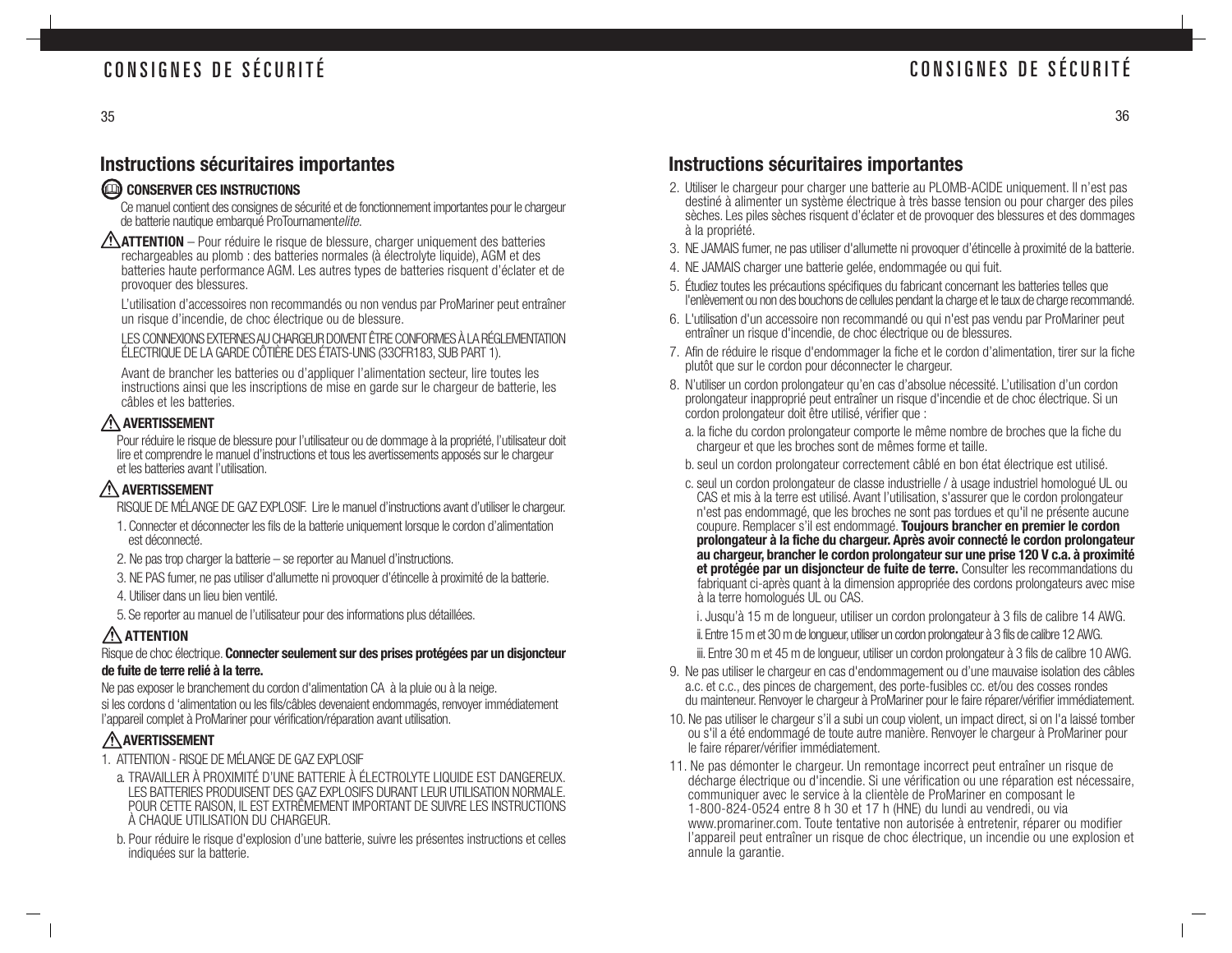#### 37

### **Instructions sécuritaires importantes**

- 12. Pour réduire le risque de choc électrique, débrancher le chargeur de la prise avant tout entretien ou nettoyage.
- 13. Ne pas exposer le cordon d'alimentation c.a. à la pluie ni à la neige.
- 14. **INSTRUCTIONS DE BRANCHEMENT ET DE MISE À LA TERRE DU CORDON D'ALIMENTATION**
	- a. Le chargeur doit être mis à la terre pour réduire le risque de choc électrique. Le chargeur est muni d'un cordon électrique comprenant un conducteur et une fiche de mise à la terre. **La fiche doit être branchée sur une prise 120 V c.a. protégée par un disjoncteur de fuite de terre** qui est correctement installée et mise à la terre conformément à tous les codes et règlements locaux.

#### **DANGER**

Ne jamais modifier le cordon c.a. ni la fiche fournie – si elle ne convient pas à la prise, faire installer une prise adéquate par un électricien qualifié. Une connexion incorrecte peut entraîner un risque de choc électrique.

b. Ce chargeur de batterie est destiné à être utilisé sur un circuit nominal de 120 volts et dispose d'une fiche de mise à la terre qui ressemble à celle illustrée sur la figure A. Un adaptateur temporaire, qui ressemble à l'adaptateur illustré sur la figure B peut être utilisé pour raccorder cette fiche à une prise à deux pôles comme le montre la figure B, si une prise correctement mise à la terre n'est pas disponible. **L'adaptateur temporaire ne doit être utilisé que jusqu'à ce qu'une prise correctement protégée par un disjoncteur de fuite de terre mis à la terre soit installée par un électricien qualifié.**

#### **DANGER**

Avant d'utiliser l'adaptateur comme illustré, s'assurer que la vis centrale de la plaque de la prise est reliée à la terre. La languette ou la patte rigide de couleur verte s'étendant de l'adaptateur doit être connectée à une prise de terre - s'assurer qu'elle est correctement reliée à la terre. Si nécessaire, remplacer la vis d'origine de la plaque de sortie avec une vis plus longue qui fixera la languette ou la patte de l'adaptateur à la plaque de recouvrement de la prise et procéder au raccordement à la terre de la prise protégée par le disjoncteur de fuite de terre.



L'utilisation d'un adaptateur n'est pas autorisée au Canada. Si une prise de mise à la terre n'est pas disponible, ne pas utiliser cet appareil jusqu'à ce que la prise appropriée, protégée par un disjoncteur de fuite à la terre, soit installée par un électricien qualifié.

### **Instructions sécuritaires importantes**

### 15. **PRÉCAUTIONS PERSONNELLES**

### **ATTENTION**

- a. Prévoir la présence d'une personne dans l'environnement proche ou à portée de voix qui puisse venir en aide lors d'un travail à proximité d'une batterie au plomb.
- b. Veiller à disposer de suffisamment de savon, d'eau et de bicarbonate de soude à portée de la main en cas de contact de l'acide de la batterie avec la peau, les vêtements ou les yeux.
- c. Prévoir une protection vestimentaire, oculaire et des mains adéquate. Éviter de se toucher les yeux lors du travail à proximité d'une batterie.
- d. Si l'acide de batterie entre en contact avec la peau ou les vêtements, laver immédiatement avec de l'eau et du savon. Si l'acide pénètre dans les yeux, rincer immédiatement et abondamment avec de l'eau froide pendant 15 minutes au moins et obtenir des soins médicaux immédiatement.
- e. NE JAMAIS fumer près de la batterie ou du moteur et éviter toute étincelle ou flammenue à proximité de ces derniers.
- f. Faire preuve d'une grande prudence afin de réduire le risque de chute d'un outil métallique sur la batterie. Une chute d'outil peut provoquer une étincelle ou court-circuiter la batterie ou tout autre matériel électrique, ce qui peut entraîner une explosion ou un incendie.
- g. Enlever tout objet personnel en métal, notamment les bagues, bracelets, colliers, montres et bijoux lorsqu'on travaille à proximité d'une batterie. Une batterie peut provoquer un courant de court-circuit suffisamment élevé pour souder une bague ou tout autre objet métallique, avec pour conséquence des brûlures graves.
- h. Utiliser le chargeur pour charger une batterie au PLOMB-ACIDE uniquement. Le chargeur <sup>n</sup>'est pas conçu pour alimenter un système électrique basse tension autre que celui d'une applicationde démarrage de moteur. Ne pas utiliser le chargeur de batterie pour charger des batteries de piles sèches qui sont couramment utilisées dans les appareils électroménagers. Ces batteries risquent d'éclater et de provoquer des blessures et des dommages à la propriété.
- i. NE JAMAIS charger une batterie gelée.
- j. Tenir toute personne, les enfants et les animaux de compagnie à l'écart des batteries et du chargeur pendant l'utilisation pour éviter des blessures graves, la mort, un incendie ou une explosion.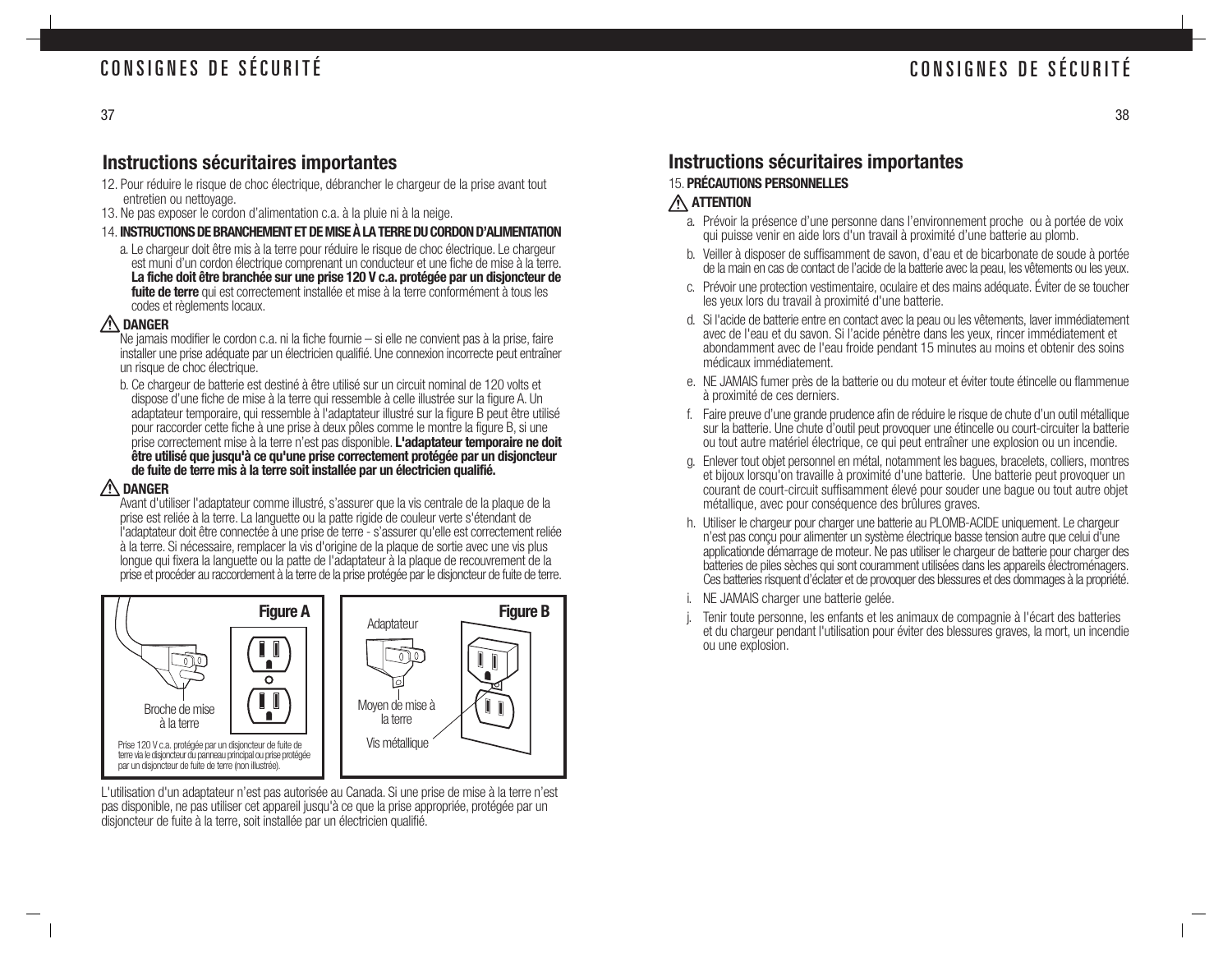### **Instructions sécuritaires importantes**

### 16. **PRÉPARATION AVANT DE CHARGER UNE BATTERIE**

### **ATTENTION**

- a. S'il est nécessaire d'enlever une batterie d'un bateau pour la charger, **toujours enlever de la batterie la borne de terre négative en premier.** Vérifier que tous les accessoires du bateau sont débranchés pour ne pas provoquer d'arc électrique. S'assurer que la zone autour du chargeur et des batteries est bien ventilée pendant le chargement des batteries. Les gaz peuvent être évacués à l'aide d'un morceau de carton ou d'autres matériaux non métalliques utilisés comme éventail.
- b. S'assurer que la zone autour du chargeur et de la batterie est bien ventilée pendant la charge de la batterie.

Si l'électrolyte entre en contact avec les yeux, ouvrir les yeux au maximum et rincer abondamment avec de l'eau fraîche et propre pendant 15 minutes au moins. Obtenir rapidement des soins médicaux.

En cas d'ingestion d'électrolyte, boire de grandes quantités d'eau ou de lait. NE PAS faire vomir. Obtenir rapidement des soins médicaux.

Neutraliser avec du bicarbonate de soude tout électrolyte renversé sur un véhicule ou sur la zone de travail. Après avoir neutralisé, rincer et nettoyer la zone contaminée avec de l'eau.

- c. Nettoyage des bornes de la batterie. Faire preuve de prudence pour éviter tout contact d'un élément corrodé avec les yeux.
- d. Dans les batteries noyées dotées de capuchons amovibles, AJOUTER UNIQUEMENT DE L'EAU DISTILLÉE dans chaque cellule jusqu'à ce que l'électrolyte atteigne les niveaux spécifiés par le fabricant de la batterie. Ne pas trop remplir. Pour une batterie sans entretien qui n'est pas dotée de capuchons amovibles, notamment les batteries à soupape, respecter toutes les instructions du fabricant sur la recharge.
- e. Respecter toutes les mises en garde, tous les avertissements et toutes les instructions spécifiques du fabricant pendant la charge et les taux de charge recommandés. Ne jamais charger une batterie qui n'a pas de capuchons à évents de sécurité.
- f. Ne pas trop charger une batterie en sélectionnant un réglage pour un type de batterie incorrect ou en essayant de charger une batterie autre qu'une batterie 12 volts telle que définie par les types de batteries 12 volts spécifiées dans ce manuel.

#### **Toujours retirer le cordon prolongateur de la prise 120 V c.a. en premier quand le chargement est terminé, puis débrancher le chargeur pour assurer une déconnexion complète.**

### **Emplacement du chargeur et précautions de connexion c.c.**

#### 17. **EMPLACEMENT DU CHARGEUR ATTENTION**

- a.Placer le chargeur aussi loin de la batterie que possible.
- b.Ne jamais placer le chargeur directement sous la batterie à charger ou au-dessus de cette dernière. Les gaz ou les fluides qui s'échappent de la batterie peuvent entraîner la corrosion du chargeur ou l'endommager.
- c.Ne pas faire fonctionner le chargeur dans un espace clos et/ou ne pas gêner la ventilation.
- d.Ne jamais laisser l'acide de la batterie couler sur le chargeur lors de la mesure de la densité de l'électrolyte ou du remplissage d'une batterie.
- e.Ne pas poser une batterie sur un chargeur.
- f. Ne pas installer sur ou sur les surfaces combustibles.

### 18. **PRÉCAUTIONS DE CONNEXION C.C.**

### **ATTENTION**

a.Mettre les interrupteurs du chargeur hors circuit et retirer le cordon C. A. de la prise avant de mettre et d'enlever les câbles de cordon C.C. s'assurer que les câbles ne se touchent pas.

### **AVIS IMPORTANT : NOTIFICATION DE LA FCC CLASSE A PARTIE 15**

Le chargeur de batterie nautique embarqué a été conçu et vérifié conformément aux exigences de la réglementation FCC classe A partie 15. Ces règlements assurent une protection adéquate contre le brouillage préjudiciable lors de l'utilisation commerciale. Si, en milieu résidentiel, un brouillage de la réception TV ou radio est constaté, il suffit de débrancher l'appareil ProMariner de son alimentation secteur pour vérifier si le chargeur de batterie provoque le brouillage. Pour diminuer le brouillage, l'utilisateur final peut explorer les méthodes suivantes :

1) Choisir un circuit d'alimentation secteur différent pour alimenter le chargeur de batterie nautique embarqué.

2) Vérifier que la prise de courant est correctement mise à la terre.

3) Repositionner l'antenne de réception.

4) Acheter un filtre de ligne secteur séparé.

5) Changer le chargeur de place de telle manière qu'il soit à l'endroit le plus éloigné des appareils domestiques de réception : TV, radio, etc.

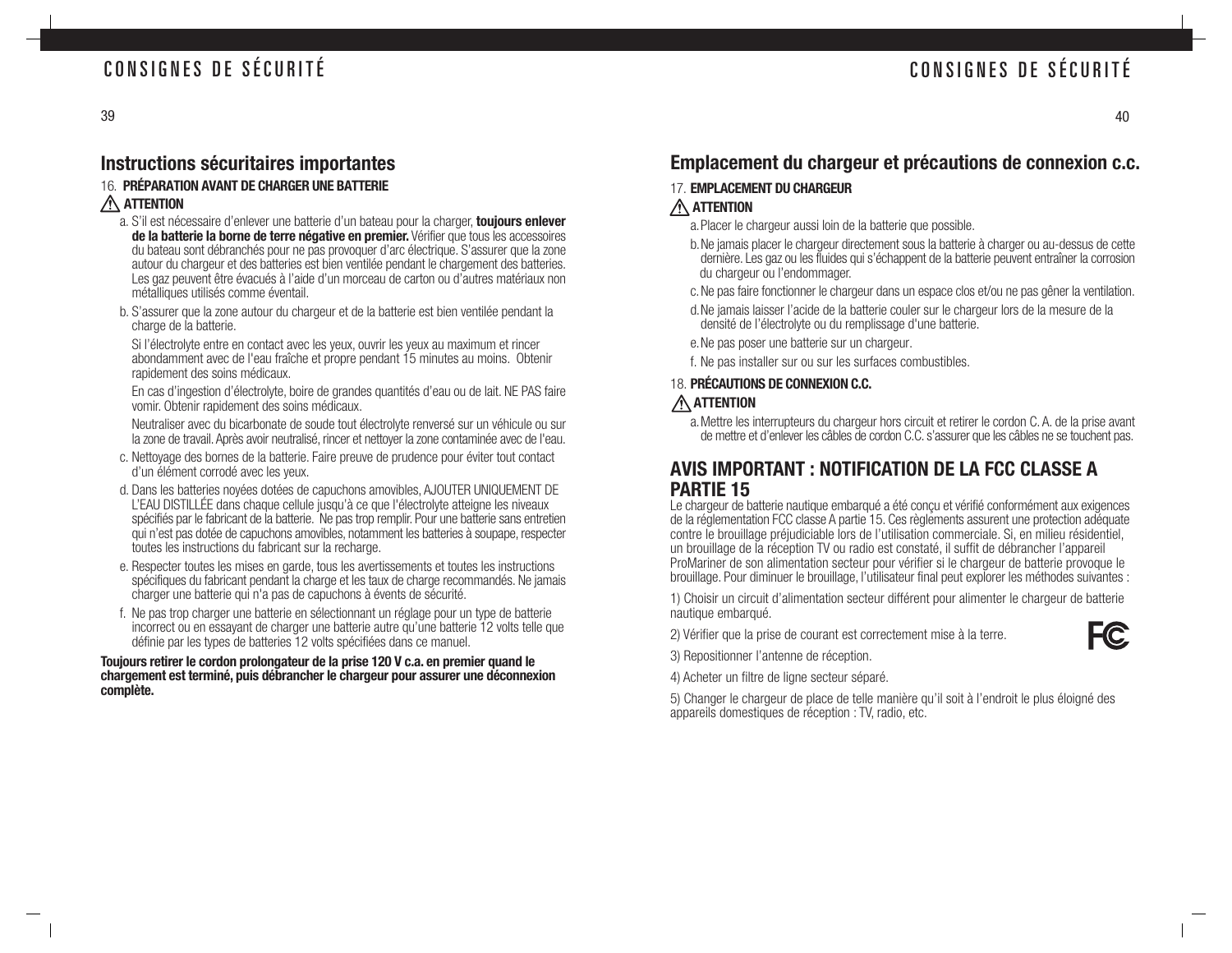### PRÉSENTATION GÉNÉRALE

### **Présentation Générale**

Le chargeur ProTournamentelite est un chargeur de batterie embarqué doté d'une électronique évoluée et du chargement multiphase entièrement automatique. Le chargeur ProTournamentelite est précâblé pour faciliter son installation et conçu 100 % étanche pour des applications en eau douce ou salée. Le processus de charge multiphase du ProTournamentelite offre cinq modes de fonctionnement qui comprennent: démarrage du diagnostic, chargement, conditionnement, auto maintien et reconditionnement automatique de chaque batterie lors de l'entreposage. Ce dernier processus est reconnu pour son aptitude à prolonger la vie des batteries et charge complètement les batteries chaque fois que l'alimentation secteur est appliquée. Le ProTournamentelite accroît la puissance et la performance tout en améliorant la durabilité et le transfert de chaleur.

La technologie de chargement Distributed-On-Demand™ ProTournamentelite détecte et répartit automatiquement 100 % de l'intensité de chargement disponible en proportion de l'état de décharge de chaque batterie connectée. Chaque sortie du chargeur de batterie est entièrement isolée. Les voyants DEL bien visibles du ProTournamentelite permettent de déterminer d'un coup d'œil : l'état de l'alimentation secteur, le type de batterie, ainsi que l'état du chargement, de la batterie et du chargeur. L'afficheur d'état à DEL comprend aussi l'indication de toute anomalie ou défaillance pouvant être détectée sur chacune des batteries branchées sur le chargeur. Cette indication peut être observée sur le dessus de l'appareil une fois celui-ci installé.

Observations : Les chargeurs de batteries nautiques embarqués ProTournamentelite sont conçus pour toute combinaison de batteries des groupes 24, 27, 30 et 31. Chaque câble de sortie c.c. du chargeur doit être branché sur une (1) batterie 12 V c.c. (même si les batteries sont configurées pour des propulseurs électriques ou des applications de systèmes 24 V c.c. ou 36 V c.c.).

| Important : La paire de fils rouge et noir à l'intérieur d'une même gaine de câble DOIT ALLER <u>À LA MÊME BATTERIE 12 Vc.c</u>                                           |                |                                                                        |                                           |
|---------------------------------------------------------------------------------------------------------------------------------------------------------------------------|----------------|------------------------------------------------------------------------|-------------------------------------------|
| Chaque câble du chargeur<br>doit être branché à 1 batterie,<br>tel qu'illustré. Observer le noir<br>$au(-)$ et le rouge $au(+)$ . Effectuer<br>cela pour chaque batterie. | gaine de câble | $noir(-)$<br>Batterie de<br>groupe 24 à 31<br>seulement<br>rouge $(+)$ | dessus<br>콩<br>鸟<br>Batterie <sup>®</sup> |

Lors du branchement sur une batterie de démarrage de moteur, brancher uniquement le câble de banc de batterie MARQUÉ : « FOR ENGINE BATTERY, USE THIS BANK CABLE ONLY » (pour une batterie de moteur utiliser uniquement ce câble de banc).

#### Conseil d'application :

Dans le cas d'une application utilisant des batteries de grande capacité 4D ou 8D, se reporter au site Web de ProMariner à www.promariner.com et consulter notre assortiment de chargeurs câblés ProNauticP pour le choix d'un modèle approprié à ce groupe dimensionnel de batterie.

Plus spécifiquement, il n'est pas nécessaire de retirer les câbles de mise en série ou en parallèle pour l'utilisation du chargeur ProTournamentelite. Se reporter aux schémas de câblage pour ces systèmes dans la section d'installation du présent manuel.

Remarque : Le ProTournamentelite **doit être branché aux batteries pour pouvoir fonctionner**. Il ne fonctionne pas comme alimentation 12 V.

### **Fonctionnement de la technologie Distributed On-Demand™**

La technologie de chargement Distributed-On-Demand™ du ProTournament*elite* garantit que 100 % de l'intensité de chargement disponible est entièrement utilisée pour satisfaire la demande de chaque batterie embarquée. Par exemple, si votre batterie de démarrage moteur n'a besoin que de 2 ampères de la part du ProTournament240elite, les 6 ampères inutilisés sont automatiquement répartis par Distributed-On-Demand™ aux batteries de servitude ou de moteur électrique, procurant 11 ampères à chacune de vos batteries à cycle profond pour une charge plus rapide.



### **Fonctionnement général**

Installer le chargeur de batterie nautique embarqué ProTournamentelite en respectant les consignes d'installation du présent manuel.

Vérifier que le chargeur et les batteries sont correctement ventilés. **Brancher le cordon prolongateur sans présence d'alimentation secteur sur le chargeur de batterie ProTournamentelite et brancher le cordon prolongateur sur une prise 120 V c.a. à proximité et protégée par un disjoncteur de fuite de terre.**

Le chargeur de batterie ProTournamentelite, une fois correctement branché, chargera automatiquement les batteries tout en les conditionnant et en allongeant leur durée de vie. Toujours laisser le chargeur branché pour réduire l'accumulation de sulfate, ce qui permet aux batteries de rester complètement chargées et entretenues jusqu'à la prochaine sortie de pêche.

La conception du ProTournamentelite incorpore un nouveau mode de reconditionnement d'entreposage qui stimule et reconditionne les batteries embarquées pendant 3 heures une fois par mois et qui, une fois cette tâche accomplie, reprend son mode normal d'entretien automatique. Pendant le mode de reconditionnement d'entreposage, la DEL de maintien automatique reste verte et la DEL de mode de reconditionnement d'entreposage clignote de manière graduelle, indiquant que les batteries sont en cours de reconditionnement et qu'elles sont complètement chargées pendant ce processus.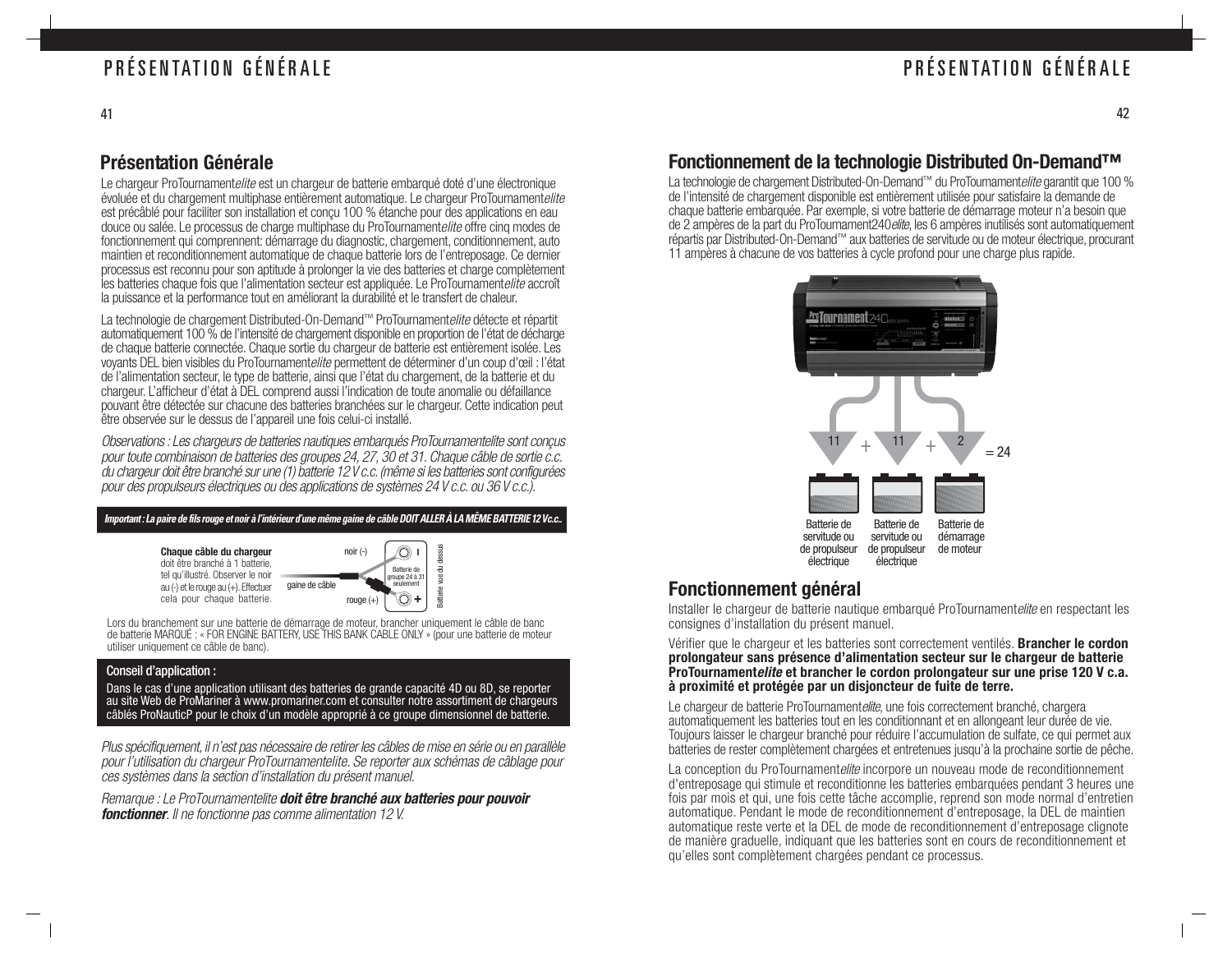### PRÉSENTATION GÉNÉRALE

### PRÉSENTATION GÉNÉRALE

#### **Afficheur d'état DEL du ProTournamentelite - Fonctionnement et affichage**



Le ProTournamentelite comprend plusieurs DEL pour l'état de fonctionnement et jusqu'à 4 DEL d'anomalie de banc de batterie en fonction du modèle.

- 1. **DEL bleue d'alimentation secteur (AC Power)** S'allume lorsque l'alimentation secteur est appliquée.
- 2. **DEL de type de batterie** S'allume en vert pour les batteries à électrolyte liquide/AGM, HP AGM 1 ou HP AGM 2.

#### 3. **DEL de validité du système (System Check OK)**

Après l'application de l'alimentation secteur, le ProToumamentelite s'autovérifie et analyse les branchements de batterie ainsi que les batteries. Si toutes les vérifications sont positives (OK), la DEL verte s'allume. Cela peut prendre jusqu'à 2 minutes. Si elle clignote, le chargeur s'est arrêté en raison d'une surchauffe et redémarre lorsqu'il s'est refroidi.

#### 4. **DEL de mode de chargement (Charge Mode)**

| Chargement<br>(charging)                                          | La DEL rouge clignote pendant les modes d'autovérification et d'analyse<br>de la batterie (approximativement de 1 à 2 minutes) et reste rouge<br>fixe pendant le chargement. |
|-------------------------------------------------------------------|------------------------------------------------------------------------------------------------------------------------------------------------------------------------------|
| Conditionnement (Conditioning)                                    | La DEL ambre est allumée pendant le mode de conditionnement.                                                                                                                 |
| Entretien automatique<br>(Auto maintain)                          | La DEL verte s'allume et reste allumée lorsque les batteries sont<br>complètement chargées et automatiquement entretenues jusqu'à ce<br>que le bateau soit réutilisé.        |
| Reconditionnement automatique<br>d'entreposage (Auto recondition) | La DEL verte clignote de manière graduelle lorsque le mode de<br>reconditionnement fonctionne une fois par mois.                                                             |

#### **5. Moniteur d'état de batterie à mode double**

Mode 1 (par défaut) - pourcentage d'achèvement de charge au cours du processus de charge Pendant ce mode lorsque le ProTournamentelite est connecté à l'alimentation secteur, le moniteur d'état de la batterie à mode double affiche automatiquement le pourcentage (%) de l'état de charge de chaque batterie pendant le processus de charge jusqu'à ce que toutes les batteries atteignent 100 %.

Mode 2 - Appuyer pour tester le pourcentage de charge restant

Pendant ce mode, utiliser le bouton poussoir (push-to-test) lorsque le ProTournamentelite N'EST PAS branché sur le secteur pour afficher le pourcentage de charge restante pour l'utilisation sur l'eau.

#### **6. DEL d'état d'anomalie de banc de batterie (Battery Bank Trouble Status)**

Les DEL rouges individuelles s'allument indiquant un problème de câblage ou une anomalie sur l'une des batteries branchées au chargeur ProTournamentelite. Se reporter à la page 61-62 pour des informations plus détaillées.

#### **7. Indication de vérification du ventilateur (modèles 360 seulement)**

Les modèles à 2, 3 et 4 bancs du ProTournament360elite (36 A) disposent d'une fonction de refroidissement par induction forcée alimentée par un ventilateur. Si à tout moment le ventilateur se bloque ou ne fonctionne pas, la DEL d'indication de vérification du ventilateur « Check Fan » s'allume en rouge. Se reporter à la page 61-62 pour des informations de dépannage plus détaillées.

#### **Fonctionnement après l'application de l'alimentation secteur à un chargeur ProTournamentelite connecté à des batteries déchargées**

(L'exemple suivant s'applique au réglage d'origine pour les batteries normales [à électrolyte liquide] et AGM.) Quand l'alimentation est appliquée, le ProTournamentelite effectue une autovérification de l'électronique du chargeur de batterie ainsi que des batteries branchées au chargeur de batterie.

Pendant la phase de démarrage de l'autovérification, la DEL de type de batterie est allumée et la DEL rouge de charge clignote pour indiquer que l'appareil est en mode d'autovérification. Quand la procédure est terminée et si aucune anomalie n'a été détectée, le voyant de validité du système (System Check OK) s'allume en vert et la DEL de chargement du ProTournamentelite s'allume (ON) en rouge fixe, indiquant que le processus de chargement est amorcé.

Remarque : Si une anomalie est détectée, la DEL de banc individuelle s'allume en rouge et le processus de chargement peut ne pas commencer, en fonction de l'emplacement de l'anomalie. Se reporter à la page 61-62 pour des informations de dépannage plus détaillées.

#### **Si aucune anomalie de batterie n'a été détectée, la DEL verte de validité du système (System Check OK) s'allume et les séquences suivantes s'enchaînent :**

La DEL rouge de type de batterie (réglage d'origine pour des batteries normales [à électrolyte liquide] / AGM) s'allume.

La DEL rouge de mode de charge s'allume, indiquant que le chargeur a commencé son processus de chargement multiphase.

Quand le processus de charge est approximativement achevé à 80 %, le voyant rouge de mode de charge s'éteint et la DEL ambre de conditionnement s'allume, indiquant que le mode de conditionnement jusqu'à 100 % est activé.

Lorsque les 100 % de charge sont atteints, la DEL rouge de chargement et la DEL ambre de conditionnement sont éteintes et la DEL verte d'entretien automatique (auto maintain) s'allume, indiquant que les batteries sont complètement chargées.

### **Description du chargement multiphase**

**Étape 1 - Contrôle de validité du système (Système OK) et analyse batteries** Pendant cette phase, la DEL rouge « charge » du ProTournamentelite clignote, indiquant que le ProTournamentelite, outre le fait de contrôler si chaque batterie peut être chargée, analyse tous les branchements de batteries. Quand la procédure est terminée, le voyant de validité du système (Système Check OK) s'allume en vert, et la phase 2 de chargement commence.

**Phase 2 – Chargement :** Pendant ce mode, le voyant de chargement « Charging » est allumé en rouge fixe. La Série ProTournamentelite utilise toute l'intensité de chargement disponible (en fonction de la température) jusqu'à ce que la tension de la batterie atteigne 14,8 V c.c. (réglage d'origine pour batterie à électrolyte liquide/AGM).

**Phase 3 – Conditionnement :** Pendant ce mode, le voyant ambre d'état de conditionnement « Conditioning » est allumé. Les batteries gardent une tension de 14,8 V c.c. (réglage d'origine défini en usine pour les batteries à électrolyte liquide/AGM) pour terminer le chargement tout en conditionnant chaque batterie branchée. Une fois le chargement terminé. ProTournamentelite passe en mode d'entretien automatique (auto maintain).

**Phase 4 – Entretien automatique (Mode économie d'énergie) :** Pendant ce mode, le voyant DEL vert entretien automatique (« auto maintain ») reste allumé ainsi que le voyant DEL bleu d'alimentation (« Power ») indiquant que les phases 2 et 3 (chargement et conditionnement, respectivement) sont terminées. Le ProTournamentelite passe alors en mode entretien automatique (mode économie d'énergie) contrôlant et effectuant un entretien automatique des batteries lorsqu'il est nécessaire de maintenir une charge pleine.

**Phase 5 – Mode de reconditionnement d'entreposage :** Pendant ce mode, le voyant vert du ProTournament*elite* de mode de reconditionnement d'entreposage « Storage Recondition Mode » clignote lentement de manière graduelle. Ce mode indique que pendant la durée de l'entreposage des batteries/du bateau, le ProTournamentelite reconditionne automatiquement toutes les batteries jusqu'à 3 heures une fois par mois, allongeant leur durée de vie et optimisant la puissance fournie durant l'utilisation nautique.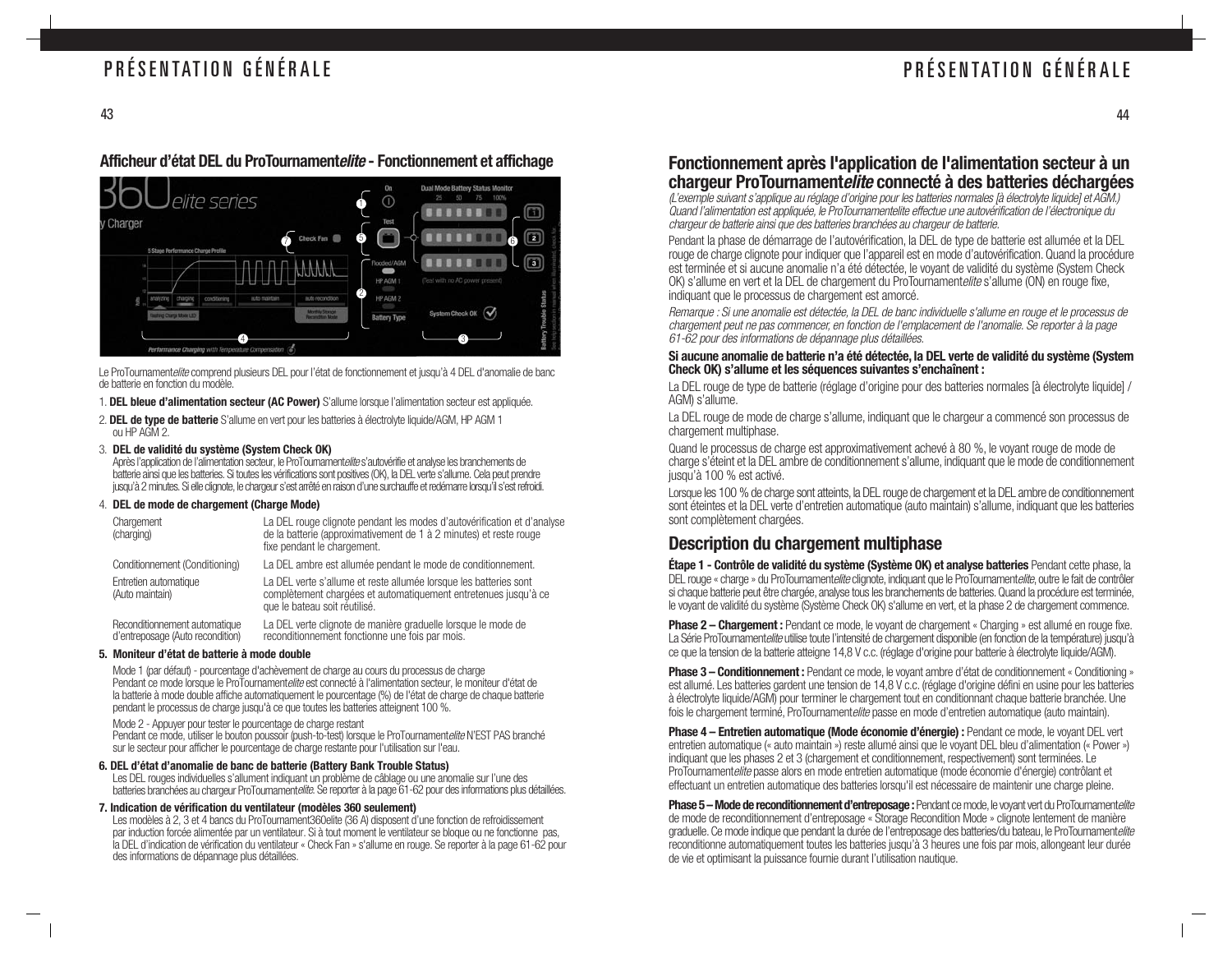

### **Sélection d'un profil de chargement et compréhension des types de batterie**

Le chargeur de batterie est équipé d'un sélecteur de type de batterie programmable par l'utilisateur qui est réglé d'origine pour les batteries normales (à électrolyte liquide) / AGM (Absorbed Glass Mat).

Pour régler le chargeur pour des batteries HP AGM 1 ou HP AGM 2, il suffit de retirer le bouchon de programmation noir et de le remplacer par le bouchon de programmation correspondant aux batteries HP AGM. Le bouchon bleu HP AGM 1 est recommandé pour les batteries AGM au plomb pur comme les batteries nautiques OPTIMA Blue Top. Le bouchon rouge HP AGM Odyssey Marine. À chaque reprogrammation ou changement de bouchon, appliquer du silicone de qualité nautique sur le filetage du bouchon en cours d'installation.

### **Compréhension des types de batterie et réglages du chargeur**

Il existe trois types principaux de batteries actuellement sur le marché : normale (à électrolyte liquide), AGM (Absorbed Glass Mat), AGM HP (haute performance). Habituellement, les batteries les plus couramment utilisées sont les batteries normales à électrolyte liquide. Ci-dessous sont indiqués les 3 profils de chargement adaptés au niveau de l'absorption et de l'entretien du ProTournamentelite.

| Bouchon | Type de batterie                                                                                                                    | Profil de chargement                                  |
|---------|-------------------------------------------------------------------------------------------------------------------------------------|-------------------------------------------------------|
| Noir    | Normale (à électrolyte liquide) - avec ou sans<br>bouchons de remplissage<br>AGM (Absorbed Glass Mat) - Scellée                     | Absorption 14,8V<br>Entretien automatique 12,8-13,4V  |
| Bleu    | AGM Haute Performance 1 (Absorbed Glass Mat)<br>Scellée. Batteries AGM au plomb pur comme les<br>batteries nautique OPTIMA Blue Top | Absorption 14,8V<br>Entretien automatique 13,0-13,6V  |
| Rouge   | AGM Haute Performance 2 (Absorbed Glass Mat)<br>Scellée. Batteries AGM au plomb pur comme les<br>batteries Odyssey Marine           | Absorption 14,8V<br>Entretien automatique 12,9-13,5Vn |

REMARQUE : Les batteries AGM (Absorbed Glass Mat) ne sont pas des batteries Gel (à électrolyte gélifié). Les batteries Gel ont besoin d'un profil de charge complètement différent. Le ProTournamentelite N'ACCEPTE PAS les batteries Gel. Les batteries AGM standard peuvent accepter le même profil de chargement que les batteries normales (à électrolyte liquide).

Remarque : En cas de doute sur le type de batterie en votre possession, nous vous recommandons de communiquer avec le fabricant de la ou des batteries.

### **Installation**

Tous les chargeurs de batterie ProTournamentelite sont conçus pour être installés à bord de façon permanente, et doivent être installés avec les ailettes placées horizontalement.

Toujours installer le chargeur dans un compartiment pouvant être correctement ventilé pendant l'utilisation.

NE PAS mélanger les types de batteries embarquées. Toutes les batteries doivent avoir le même âge et être en bon état de fonctionnement.

NE PAS effectuer de branchements électriques au chargeur de batterie ou aux batteries avant d'avoir exécuté les étapes suivantes :

#### **10 Étapes faciles d'installation :**

1. Choisir un emplacement d'installation qui permette une ventilation à l'air libre avec un minimum de 8 po (20 cm) d'espace dégagé autour du chargeur de batterie et devant. Ouvrir tous les compartiments batterie et moteur et ventiler pendant 15 minutes au moins avant de commencer l'installation du chargeur de batterie. Vérifier que tous les câbles de batterie peuvent atteindre chacune des batteries

Ne pas installer le chargeur dans des endroits revêtus de moquette, tapissés, en vinyle ou vernis. S'assurer que l'endroit où est placé le ProTournamentelite est accessible et que les voyants sont visibles. Installer cet appareil sur une surface dure.

Remarque : Pour les installations nécessitant des prolongateurs de câbles c.c. du chargeur de batterie, veuillez appeler votre détaillant ou concessionnaire ou lui rendre visite pour acheter des prolongateurs de câble c.c. de chargeur de batterie de 1,5 m (5 pi) ou de 4,5 m (15 pi) ProMariner. Nos prolongateurs de câble novateurs sont munis de fusibles adaptés et ne nécessitent pas de couper ni de dénuder de fils. Si vous rencontrez un problème pour vous procurer cet accessoire, appelez ProMariner au 1 800-824-0524.

2. Utiliser le chargeur ProTournamentelite comme gabarit, ou le gabarit en papier inclus pour marquer la position de chaque trou de montage. Garantir que les vis de montage ne percent pas ou ne dépassent pas la paroi d'un réservoir opérationnel, d'un réservoir de carburant ou d'huile ou le fond du bateau.

3. À l'aide d'un foret de 1/8 po (3,15 mm), percer les avant-trous aux (4) endroits marqués décrits à l'étape 2. Appliquer du joint en silicone dans chaque emplacement de montage pour rendre étanches les trous de vis.

4. Placer le chargeur sur les trous de montage et le fixer à l'aide d'un tournevis électrique et 4 vis de qualité nautique ou des vis en acier inoxydable numéro 10 x 1 po (25,4 mm). (vis de montage non incluses)



Avant-trous de 1/8 po (3,15 mm) avec joint en silicone

#### **AVIS IMPORTANT**

Vérifier que la surface sur laquelle est monté le chargeur est suffisante en ce qui concerne la solidité et l'épaisseur pour le maintenir en place avec les vis de montage choisies.

Maintenir un espace libre de tout obstacle de 20 cm (8 po) autour du chargeur de batterie nautique embarqué ProTournamentelite.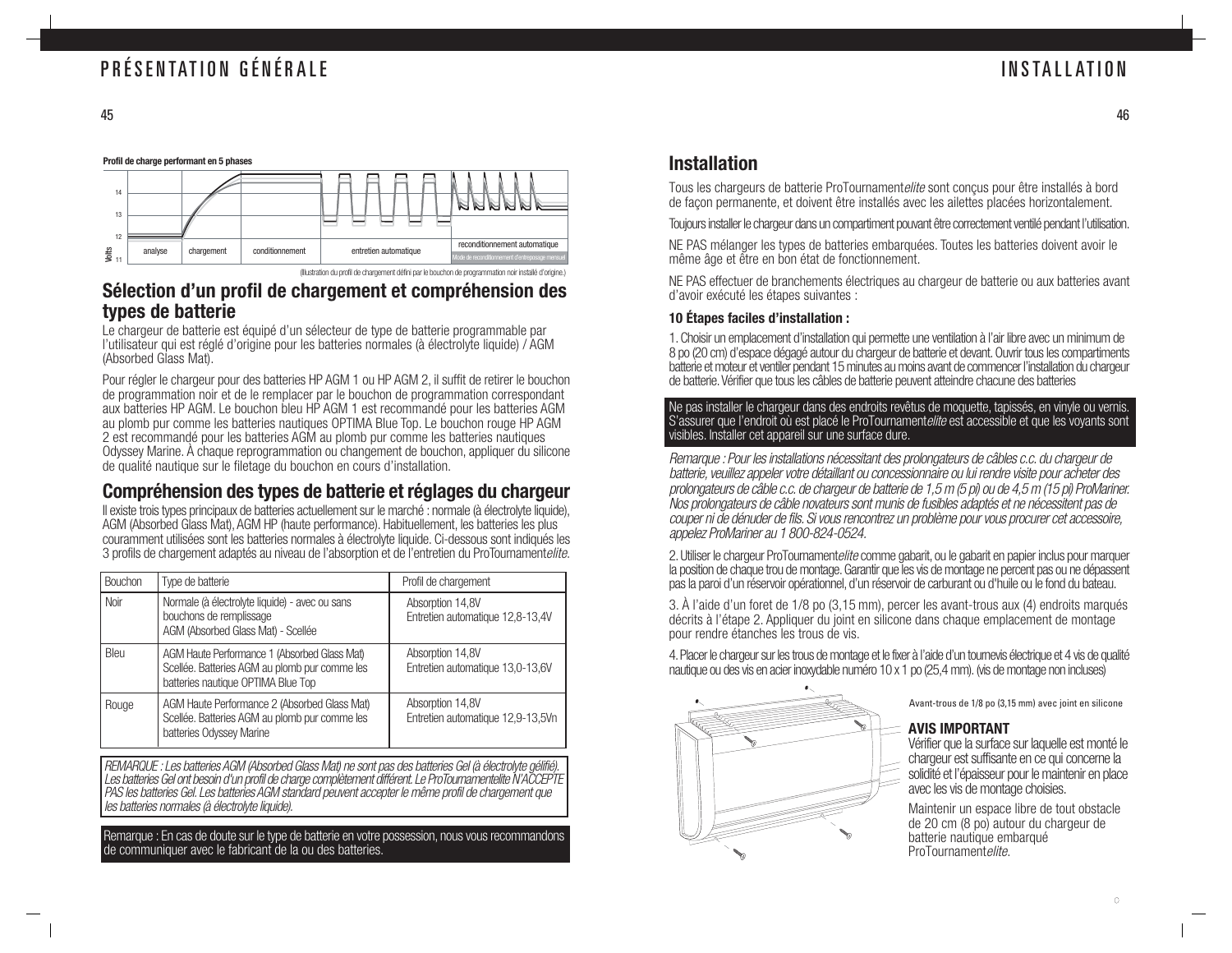### INSTALLATION

### **Installation**

Pour une installation sur un bateau en aluminium, il est recommandé d'installer le chargeur ProTournamentelite sur un panneau en bois ou en fibre de verre et non directement sur la coque en aluminium.

5. En avance, préparer chaque batterie en nettoyant chaque borne avec une brosse métallique jusqu'à obtenir une surface brillante.

6. Faire passer les câbles à l'écart d'objets acérés et les maintenir en place séparément à l'aide d'attaches de câble. Enrouler le câble excédentaire, ne pas couper ni raccourcir la longueur des câbles car ils sont munis de fusibles intégrés situés à 4 po (10 cm) de l'extrémité de chaque câble positif (rouge). En outre, tous les fils sont munis de fusibles, sauf un des fils négatif (noir). Ces fusibles protègent le chargeur et les câbles de sortie dans l'éventualité d'un court-circuit de câblage. Il est recommandé d'utiliser des attaches de câble ou des serrecâbles pour amenuiser les efforts de tension sur les câbles et réduire le risque de dommages aux câbles ou aux branchements.

7. Brancher les câbles de sortie c.c. comme illustré sur la pages 49-57. Vérifier que le fil noir est branché comme illustré sur le côté négatif de la batterie et que le fil rouge est branché sur le côté positif de la batterie.

Avis important : Le chargeur ProTournamentelite ne fonctionnera pas correctement s'il n'est pas branché correctement à chaque batterie. Rappel : le ProTournamentelite ainsi que chaque câble de banc c.c. gainé doivent être correctement branchés aux « batteries 12 V individuelles ». Le nombre de câbles de banc c.c. gainés doit être égal au nombre de batteries devant être branchées individuellement. Exemple : un chargeur 3 bancs ProTournamentelite 20 Three Bank doit être branché à 3 batteries 12 V individuelles, comme illustré dans les pages 49- 57. Il suffit de choisir l'illustration qui comporte le même nombre de câbles de sortie de banc que le chargeur de batterie ProTournamentelite dont on dispose et de câbler exactement comme illustré (choisir l'illustration qui correspond à l'application) pour une utilisation correcte du chargeur.

8. Vérifier que tous les branchements c.c. sont corrects, serrés et exempts de corrosion.

9. Placer le cordon d'alimentation secteur à l'air libre sur le bateau, à au moins 21 po (54 cm) du chargeur, des batteries et des tuyaux de remplissage du carburant.

10. En premier lieu, brancher un cordon prolongateur à usage industriel homologué UL au chargeur de batterie. **Après avoir branché le cordon prolongateur au chargeur, brancher le cordon prolongateur dans une prise 120 V c.a. à proximité et protégée par un disjoncteur de fuite de terre.** Toujours retirer le cordon prolongateur de la prise 120 V c.a. en premier quand le chargement est terminé, et seulement après débrancher le chargeur. Le branchement est maintenant terminé et les batteries sont en cours de chargement. Observer les voyants DEL.

### **4 étapes pour câbler correctement un chargeur ProTournamentelite**

ÉTAPE 1 : Il suffit de choisir l'illustration qui comporte le même nombre de câbles de sortie de banc que le chargeur de batterie ProTournamentelite dont on dispose et de câbler exactement comme illustré (choisir l'illustration qui correspond à l'application) pour une utilisation correcte du chargeur.

ÉTAPE 2 : Ne pas retirer les câbles de mise en série ou en parallèle des batteries et qui les relient les unes aux autres. Les chargeurs ProTournamentelite sont conçus avec des sorties isolées. Les câbles de mise en série ou en parallèle n'ont pas besoin d'être retirés.

### **Installation**

ÉTAPE 3 : Le chargeur ProTournamentelite ne fonctionnera pas correctement s'il n'est pas branché correctement à chaque batterie. Rappel : le ProTournamentelite ainsi que chaque câble de banc c.c. gainé doivent être correctement branchés aux « batteries 12 V individuelles ». Le nombre de câbles de banc c.c. gainés doit être égal au nombre de batteries devant être branchées individuellement. Exemple : un chargeur trois bancs ProTournament240elite 3 Bank doit être branché à 3 batteries 12 V individuelles, comme illustré sur les pages 49 à 57. Sélectionner la configuration de batterie / moteur de propulseur électrique correspondant à l'illustration nécessaire du câblage spécifique à votre chargeur.

ÉTAPE 4 : Un câblage incorrect entraîne une polarité inverse ou une tension inverse élevée. Si cela se produit, le chargeur ProTournamentelite étant conçu pour ne pas en être affecté, la seule conséquence sera que le chargeur se « déconnectera en interne » et ne fournira « pas de tension de sortie » jusqu'à ce que la polarité inverse (due à la connexion d'un fil « rouge » + à une borne de batterie négative -) et ou la tension inverse élevée (due à un câble de banc réparti sur deux batteries) soient corrigées grâce à utilisation des schémas de câblage illustrés dans les pages 49 à 57. Dans le cas d'un branchement d'une polarité inverse ou d'un branchement incorrect de batterie ou si une sortie n'est pas branchée à une batterie, la DEL rouge d'anomalie de banc de batterie correspondante s'allumera, identifiant la batterie et le branchement de câble à l'origine de l'anomalie. Se reporter à la page 61-62 pour des informations plus détaillées.

#### **Installation**

Lors du branchement de chaque câble gainé du chargeur de batterie, vérifier qu'il est branché seulement<br>à **une batterie 12 V c.c.** et observer la polarité ainsi que les couleurs de tous les branchements.

- Fil rouge = branchement de batterie  $+$  (positif)
- 
- Fil noir = branchement de batterie (négatif) Le fil noir ne doit jamais être branché à une borne munie de fils rouges. Uniquement de fils noirs.

**Important : La paire de fils rouge et noir à l'intérieur d'une même gaine de câble DOIT ALLER À LA MÊME BATTERIE 12 Vc.c..**

#### **Chaque câble du chargeur**

doit être branché à 1 batterie, tel qu'illustré. Observer le noir au (-) et le rouge au (+). Effectuer



Lors du branchement sur une batterie de démarrage de moteur, brancher uniquement le câble de banc de batterie MARQUÉ : « FOR ENGINE BATTERY, USE THIS BANK CABLE ONLY » (pour une batterie de moteur utiliser uniquement ce câble de banc).

#### Conseil d'application :

Dans le cas d'une application utilisant des batteries de grande capacité 4D ou 8D, se reporter au site Web de ProMariner à www.promariner.com et consulter notre assortiment de chargeurs câblés ProNauticP pour le choix d'un modèle approprié à ce groupe dimensionnel de batterie.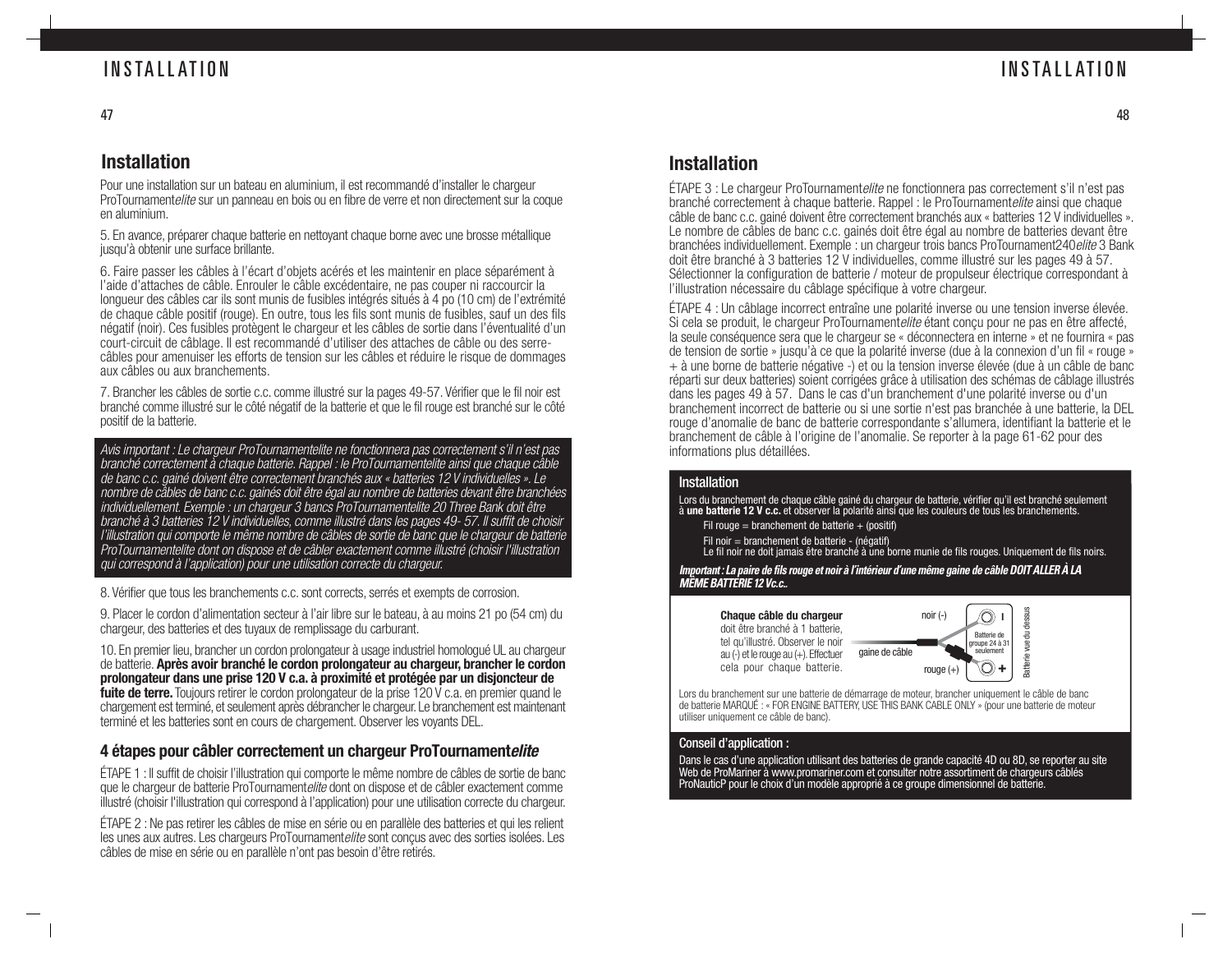### SCHÉMAS DE RACCORDEMENT

### **Câblage typique**



Deux batteries 12 V c.c. branchées avec une barrette de mise en série pour un propulseur électrique 24 V c.c.

#### Installation

Lors du branchement de chaque câble gainé du chargeur de batterie, vérifier qu'il est branché seulement<br>à **une batterie 12 V c.c.** et observer la polarité ainsi que les couleurs de tous les branchements.

Fil rouge = branchement de batterie + (positif)

Fil noir = branchement de batterie - (négatif) Le fil noir ne doit jamais être branché à une borne munie de fils rouges. Seulement de fils noirs.

**Important : La paire de fils rouge et noir à l'intérieur d'une même gaine de câble DOIT ALLER À LA MÊME BATTERIE 12 V c.c..**

Remarque 1 : Un câble de banc ne se branche pas sur plus d'une batterie

Remarque 2 : Le ProTounamentelite est conçu pour être utilisé avec les batteries des groupes 24, 27, 30 et 31

### **Câblage typique**

#### Fig 2. ProTournament240elite et ProTournament360elite Dual pour 2 batteries de 12 V

Configuration avec (2) batteries 12 V c.c., pour une batterie de démarrage de moteur 12 V c.c. et une batterie de moteur de propulseur électrique ou une batterie de servitude.



#### Installation

Lors du branchement de chaque câble gainé du chargeur de batterie, vérifier qu'il est branché seulement<br>à **une batterie 12 V c.c.** et observer la polarité ainsi que les couleurs de tous les branchements.

- Fil rouge = branchement de batterie  $+$  (positif)
- 
- Fil noir = branchement de batterie (négatif) Le fil noir ne doit jamais être branché à une borne munie de fils rouges. Seulement de fils noirs.

**Important : La paire de fils rouge et noir à l'intérieur d'une même gaine de câble DOIT ALLER À LA MÊME BATTERIE 12 V c.c..**

Remarque 1 : Un câble de banc ne se branche pas sur plus d'une batterie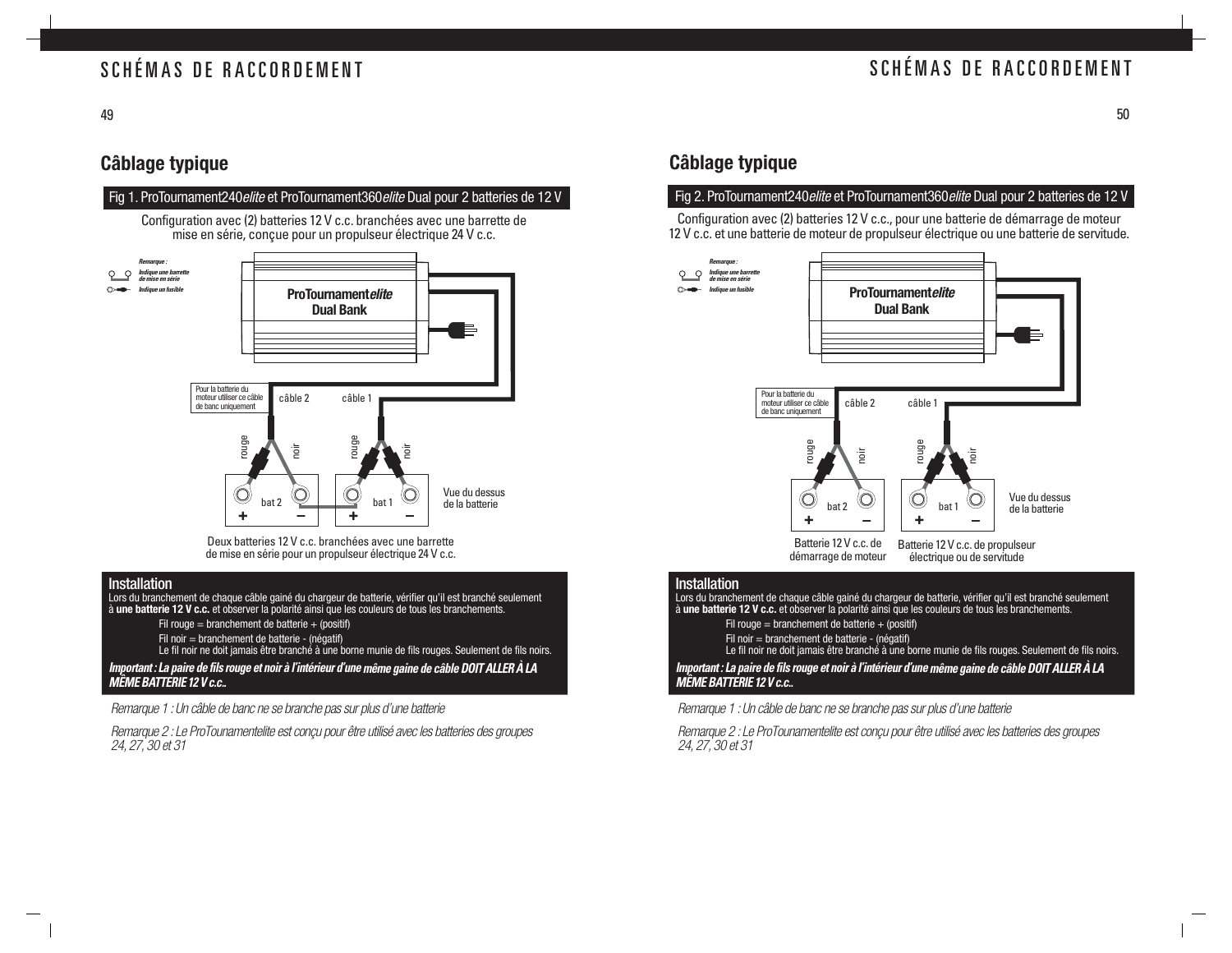### SCHÉMAS DE RACCORDEMENT

51

### **Câblage typique**



#### **Installation** Installation

Lors du branchement de chaque câble gainé du chargeur de batterie, vérifier qu'il est branché seulement<br>à **une batterie 12 V c.c.** et observer la polarité ainsi que les couleurs de tous les branchements.

- Fil rouge = branchement de batterie  $+$  (positif)
- 
- Fil noir = branchement de batterie (négatif) Le fil noir ne doit jamais être branché à une borne munie de fils rouges. Seulement de fils noirs.

### **Important : La paire de fils rouge et noir à l'intérieur d'une même gaine de câble DOIT ALLER À LA MÊME BATTERIE 12 V c.c..**

Remarque 1 : Un câble de banc ne se branche pas sur plus d'une batterie

Remarque 2 : Le ProTounamentelite est conçu pour être utilisé avec les batteries des groupes 24, 27, 30 et 31

### **Câblage typique**

#### Fig. 4 ProTournament240 elite et ProTournament360 elite Dual pour 3 batteries de 12 V

Configuration avec (2) batteries 12 V c.c. branchées avec une barrette de mise en série, conçue pour une batterie de propulseur électrique 24 V c.c. plus une batterie 12 V c.c. de démarrage de moteur



Batterie 12 V c.c. de démarrage de moteur

Deux batteries 12 V c.c. branchées avec une barrette de mise en série pour un propulseur électrique 24 V c.c.

#### **Installation**

Lors du branchement de chaque câble gainé du chargeur de batterie, vérifier qu'il est branché seulement<br>à **une batterie 12 V c.c.** et observer la polarité ainsi que les couleurs de tous les branchements.

Fil rouge = branchement de batterie + (positif)

Fil noir = branchement de batterie - (négatif) Le fil noir ne doit jamais être branché à une borne munie de fils rouges. Seulement de fils noirs.

**Important : La paire de fils rouge et noir à l'intérieur d'une même gaine de câble DOIT ALLER À LA MÊME BATTERIE 12 V c.c..**

Remarque 1 : Un câble de banc ne se branche pas sur plus d'une batterie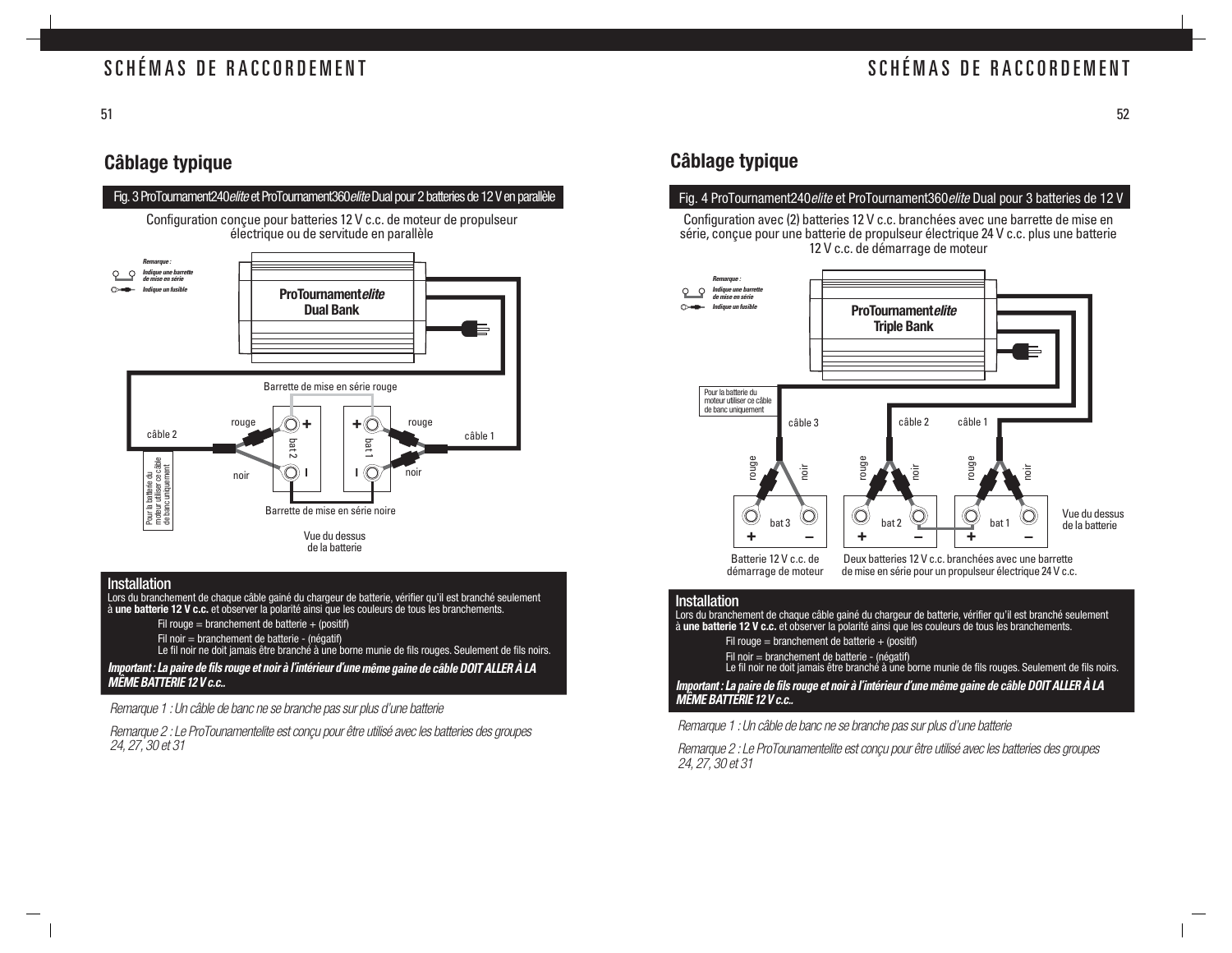### SCHÉMAS DE RACCORDEMENT

53

### **Câblage typique**



#### Installation

Lors du branchement de chaque câble gainé du chargeur de batterie, vérifier qu'il est branché seulement<br>à **une batterie 12 V c.c.** et observer la polarité ainsi que les couleurs de tous les branchements.

- Fil rouge = branchement de batterie  $+$  (positif)
- 
- Fil noir = branchement de batterie (négatif) Le fil noir ne doit jamais être branché à une borne munie de fils rouges. Seulement de fils noirs.

### **Important : La paire de fils rouge et noir à l'intérieur d'une même gaine de câble DOIT ALLER À LA MÊME BATTERIE 12 V c.c..**

Remarque 1 : Un câble de banc ne se branche pas sur plus d'une batterie

Remarque 2 : Le ProTounamentelite est conçu pour être utilisé avec les batteries des groupes 24, 27, 30 et 31

### **Câblage typique**

#### Fig. 6 ProTournament240 elite et ProTournament360 elite Triple pour 3 batteries de 12 V

Configuration typique conçue pour banc 12 V c.c. de propulseur électrique / de servitude et 2 batteries de démarrage de moteur



#### **Installation**

Lors du branchement de chaque câble gainé du chargeur de batterie, vérifier qu'il est branché seulement à **une batterie 12 V c.c.** et observer la polarité ainsi que les couleurs de tous les branchements.

- Fil rouge = branchement de batterie + (positif)
- 
- Fil noir = branchement de batterie (négatif) Le fil noir ne doit jamais être branché à une borne munie de fils rouges. Seulement de fils noirs.

**Important : La paire de fils rouge et noir à l'intérieur d'une même gaine de câble DOIT ALLER À LA MÊME BATTERIE 12 V c.c..**

Remarque 1 : Un câble de banc ne se branche pas sur plus d'une batterie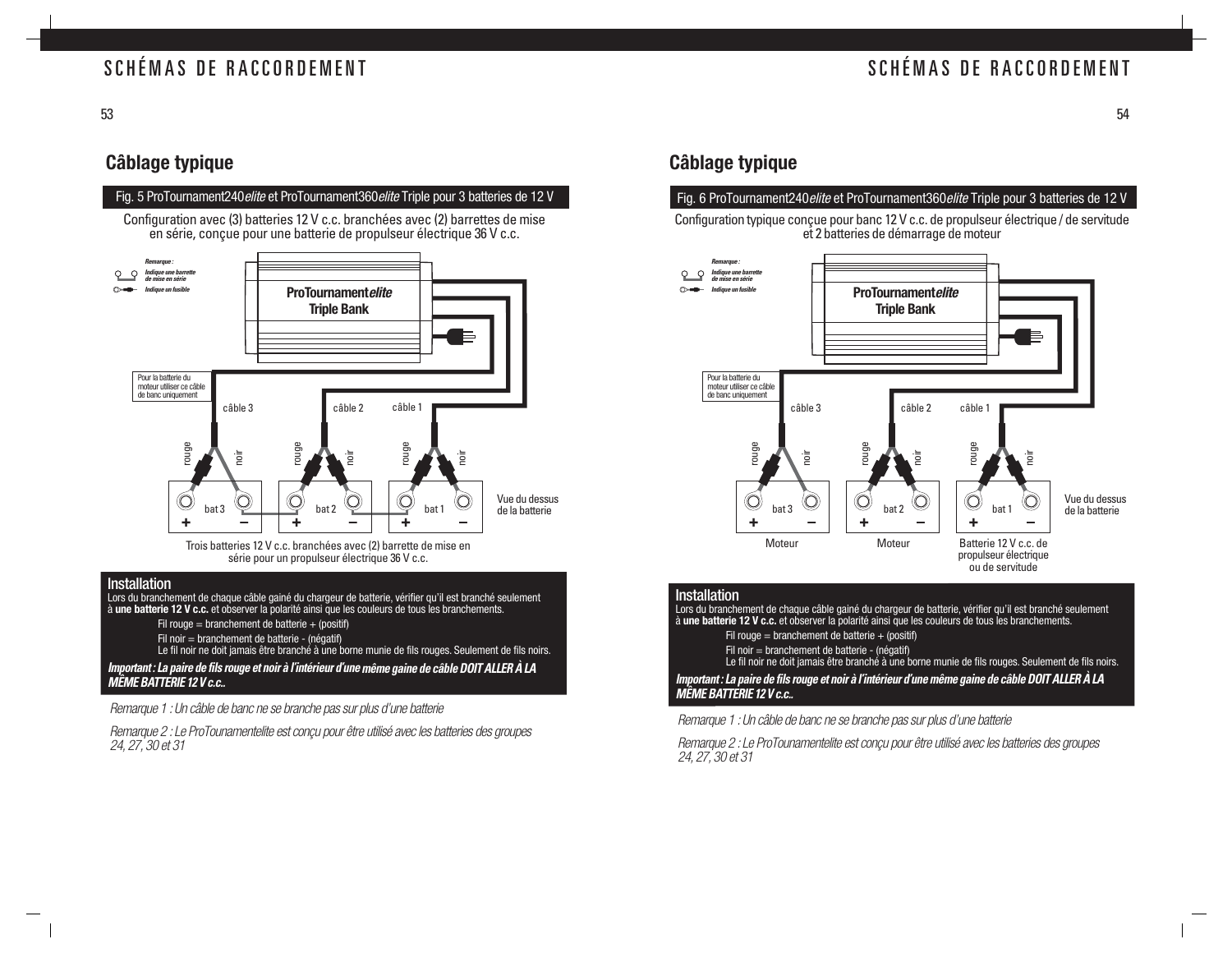### SCHÉMAS DE RACCORDEMENT

55

### **Câblage typique**

#### Fig. 7 ProTournament360elite Quad pour 4 batteries de 12 V

Configuration avec (3) batteries 12 V c.c. branchées avec une barrette de mise en série, conçue pour une batterie de propulseur électrique 36 V c.c. plus une batterie 12 V c.c. de démarrage de moteur



#### **Installation**

Lors du branchement de chaque câble gainé du chargeur de batterie, vérifier qu'il est branché seulement à **une batterie 12 V c.c.** et observer la polarité ainsi que les couleurs de tous les branchements.

Fil rouge = branchement de batterie + (positif)

Fil noir = branchement de batterie - (négatif)

Le fil noir ne doit jamais être branché à une borne munie de fils rouges. Seulement de fils noirs.

**Important : La paire de fils rouge et noir à l'intérieur d'une même gaine de câble DOIT ALLER À LA MÊME BATTERIE 12 V c.c..**

Remarque 1 : Un câble de banc ne se branche pas sur plus d'une batterie

Remarque 2 : Le ProTounamentelite est conçu pour être utilisé avec les batteries des groupes 24, 27, 30 et 31

### **Câblage typique**

#### Fig. 8 ProTournament360elite Quad pour 4 batteries de 12 V

Configuration typique conçue pour banc 24 V c.c. de propulseur électrique / de servitude et 2 batteries de démarrage de moteur



#### **Installation**

Lors du branchement de chaque câble gainé du chargeur de batterie, vérifier qu'il est branché seulement à **une batterie 12 V c.c.** et observer la polarité ainsi que les couleurs de tous les branchements.

Fil rouge = branchement de batterie + (positif)

Fil noir = branchement de batterie - (négatif)

Le fil noir ne doit jamais être branché à une borne munie de fils rouges. Seulement de fils noirs.

**Important : La paire de fils rouge et noir à l'intérieur d'une même gaine de câble DOIT ALLER À LA MÊME BATTERIE 12 V c.c..**

Remarque 1 : Un câble de banc ne se branche pas sur plus d'une batterie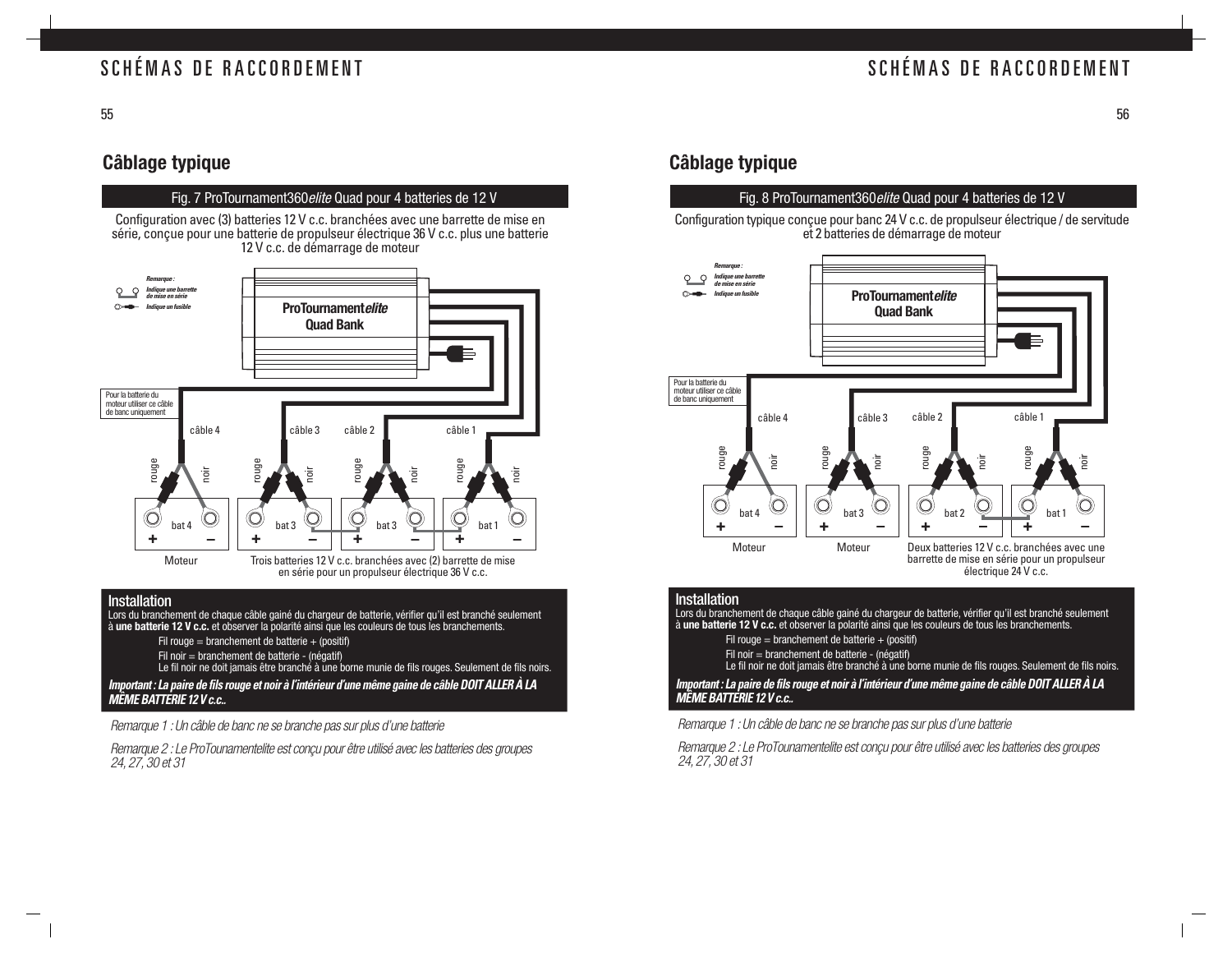### **Câblage typique**

Fig. 9 ProTournament360elite Quad pour 4 batteries de 12 V

Configuration avec (4) batteries 12 V c.c. branchées avec (3) barrettes de mise en série, conçue pour une batterie de propulseur électrique 48 V c.c.



Quatre batteries 12 V c.c. branchées avec (3) barrette de mise en série pour un propulseur électrique 48 V c.c.

#### Installation

Lors du branchement de chaque câble gainé du chargeur de batterie, vérifier qu'il est branché seulement<br>à **une batterie 12 V c.c.** et observer la polarité ainsi que les couleurs de tous les branchements.

- Fil rouge = branchement de batterie  $+$  (positif)
- Fil noir = branchement de batterie (négatif)
- Le fil noir ne doit jamais être branché à une borne munie de fils rouges. Seulement de fils noirs.

**Important : La paire de fils rouge et noir à l'intérieur d'une même gaine de câble DOIT ALLER À LA MÊME BATTERIE 12 V c.c..**

Remarque 1 : Un câble de banc ne se branche pas sur plus d'une batterie

Remarque 2 : Le ProTounamentelite est conçu pour être utilisé avec les batteries des groupes 24, 27, 30 et 31

### **Chargement des batteries**

Le chargeur ProTournamentelite est conçu pour charger, conditionner, entretenir et reconditionner les batteries. Veuillez suivre ces étapes chaque fois que vous utilisez votre chargeur ProTournamentelite :

1. Ouvrir tous les compartiments de batterie et ventiler pendant au moins 15 minutes avant de brancher le chargeur sur l'alimentation secteur. Pendant le chargement des batteries, vérifier que le compartiment de batterie reste ouvert pour permettre la ventilation à l'air libre.

2. Vérifier que tous les branchements c.c. sont serrés et propres. Suivre les recommandations du fabricant en ce qui concerne les bouchons de batterie (desserrer le cas échéant). Une fois votre nouveau ProTournamentelite installé et correctement branché aux batteries, vous êtes prêt à le brancher sur le secteur.

3. En premier lieu, brancher un cordon prolongateur à usage industriel homologué UL au chargeur de batterie ProTournamentelite. **Après avoir branché le cordon prolongateur au chargeur, brancher le cordon prolongateur sur une prise 120 V c.a. à proximité et protégée par un disjoncteur de fuite de terre.**

4. Lorsque les batteries sont déchargées, et que le ProTournamentelite est réglé d'origine pour des batteries normales (à électrolyte liquide)/AGM, on peut observer le mode d'autovérification du ProTournamentelite (DEL rouge clignotante de mode de chargement), l'allumage de la DEL bleue d'alimentation secteur, suivi par l'allumage de la DEL rouge de type de batterie. Une fois la DEL verte de validité du système (System Check OK) allumée, le voyant rouge fixe de mode de chargement indiquant que le processus de chargement a commencé s'allume.

Remarque : Le ProTournamentelite possède une fonction d'autovérification intégrée pour garantir que toutes les batteries sont correctement branchées. L'autovérification est automatique et a lieu à chaque fois que l'appareil est branché sur une prise 110 V c.a.. L'autovérification peut prendre jusqu'à 2 minutes pour s'effectuer. Pendant l'autovérification, la DEL clignote pour indiquer le mode d'autovérification. Si tout est branché correctement et que les batteries sont valides (OK), le voyant de validité du système (System Check OK) <sup>s</sup>'allume en vert et le ProTournamentelite passe en mode de chargement indiqué par une DEL rouge fixe.

Si le chargeur n'entre pas en mode de charge et qu'une DEL rouge d'anomalie est allumée, vérifier que les batteries disposent d'une tension supérieure à 2 V c.c. et se reporter à la section de dépannage, page 61-62.

5. Le processus à plusieurs phases de charge est terminé lorsque la DEL verte pour la phase d'entretien automatique est allumée, indiquant que vos batteries sont entièrement chargées et sont en cours d'entretien automatique avec le mode économie d'énergie (Energy Saver Mode) qui surveille les batteries et entretient automatiquement les batteries uniquement lorsque cela s'avère nécessaire pour maintenir un état de charge complet.

6. Pour utiliser le bateau, retirer d'abord le cordon prolongateur de la prise munie d'un disjoncteur de fuite de terre, puis débrancher le chargeur.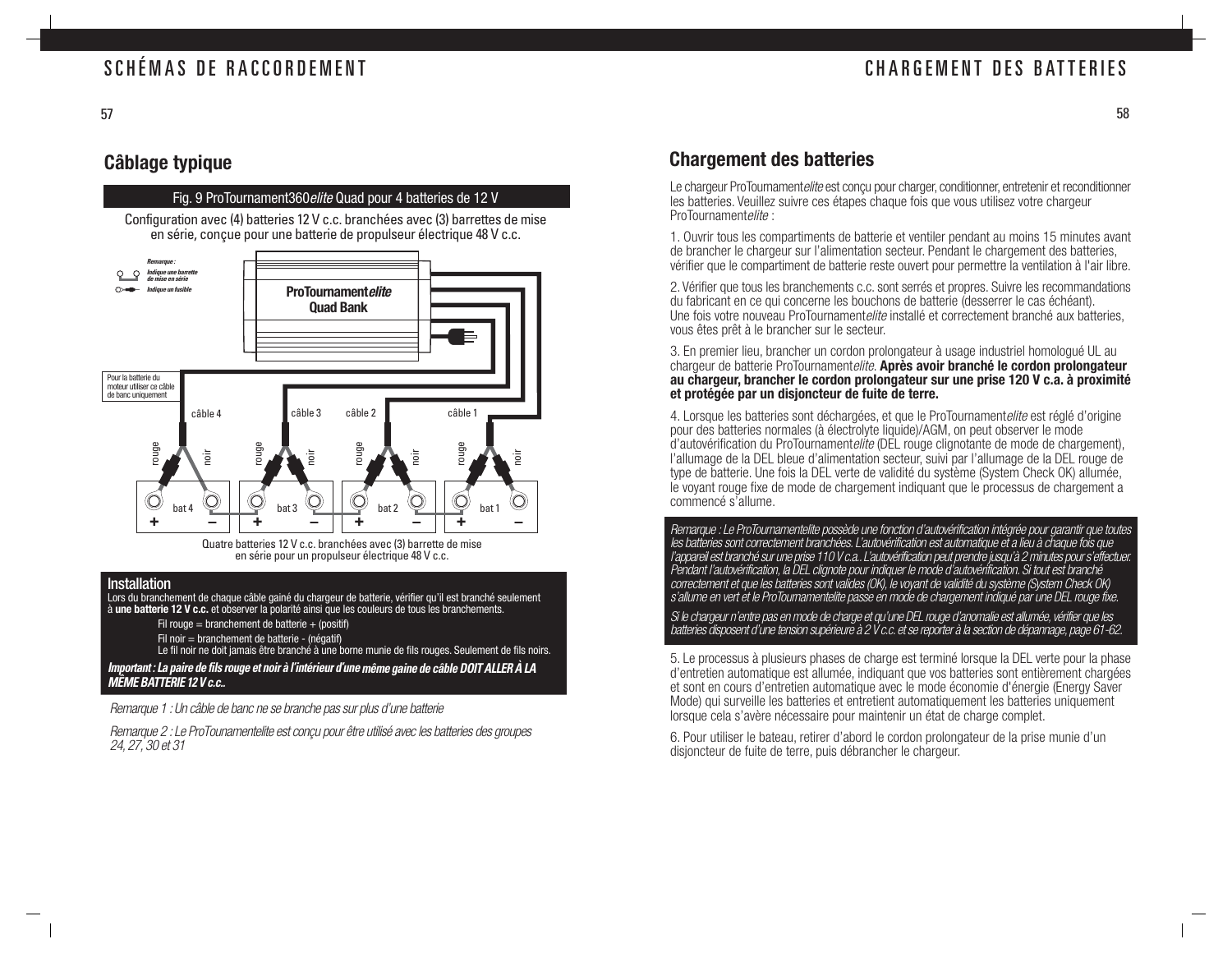### **Moniteur déporté d'état de la charge ProTournamentelite en option**

Consulter le détaillant ou le concessionnaire local pour le moniteur déporté d'état de la charge du ProTournamentelite. Le moniteur déporté tricolore est facile à installer grâce au connecteur rapide rotatif pré-câblé sur les chargeurs ProTournamentelite. La conception innovante dispose d'une DEL d'indication de l'état de charge, ainsi que d'un halo lumineux correspondant au mode de charge actuel (rouge pour la charge, ambre pour le conditionnement et vert pour prêt)

### **Moniteur optionnel de l'état des bancs de batterie**

Consulter le détaillant ou le concessionnaire local pour le moniteur déporté d'état des bancs de batterie ProMariner. Le moniteur déporté est facile à installer et se branche directement sur les batteries du bateau. Une fois installé, il suffit de maintenir enfoncé le bouton-poussoir de test et d'observer l'indicateur de niveau de chargement pour chaque batterie (possibilité de surveiller jusqu'à trois batteries).

**Remarque : L'alimentation secteur au chargeur et au moteur du bateau doit être arrêtée lors de l'utilisation du moniteur déporté de l'état de bancs de batterie.**

![](_page_31_Picture_8.jpeg)

### **Guide d'entretien périodique**

| Article:          | <b>Branchements de batterie</b>                                                                                                                                                                                                                      |
|-------------------|------------------------------------------------------------------------------------------------------------------------------------------------------------------------------------------------------------------------------------------------------|
| <b>Processus:</b> | Nettoyer et serrer tous les branchements de batterie. Suivre les<br>instructions du fabricant pour nettoyer une batterie. En cas de besoin,<br>nettoyer toutes les bornes de batterie avec une brosse métallique et<br>serrer tous les branchements. |
| <b>Fréquence:</b> | Mensuelle                                                                                                                                                                                                                                            |

| Article:          | Électrolyte de batterie                                                                                                                                                |
|-------------------|------------------------------------------------------------------------------------------------------------------------------------------------------------------------|
| <b>Processus:</b> | Pour les batteries à électrolyte liquide, selon les instructions du<br>fabricant, contrôler et maintenir les niveaux corrects d'eau distillée<br>dans chaque batterie. |
| <b>Fréquence:</b> | Mensuelle                                                                                                                                                              |

| Article:          | Câblage de sortie c.c.                                                                                                                                     |
|-------------------|------------------------------------------------------------------------------------------------------------------------------------------------------------|
| <b>Processus:</b> | Inspecter visuellement tous les câbles pour repérer coupures et<br>abrasions. Communiquer avec ProMariner si le chargeur a besoin<br>d'un nouveau câblage. |
| <b>Fréquence:</b> | Mensuelle                                                                                                                                                  |

| Article:          | Cordon d'alimentation secteur et inspection des pièces de montage                                                                                                                   |
|-------------------|-------------------------------------------------------------------------------------------------------------------------------------------------------------------------------------|
| <b>Processus:</b> | Inspecter visuellement le cordon d'alimentation secteur. Confirmer que<br>la broche de terre est présente et que toutes les broches de la fiche<br>sont en bon état et non tordues. |
|                   | Vérifier toutes les pièces de montage pour garantir leur serrage. Serrer<br>au besoin.                                                                                              |
| <b>Fréquence:</b> | Mensuelle                                                                                                                                                                           |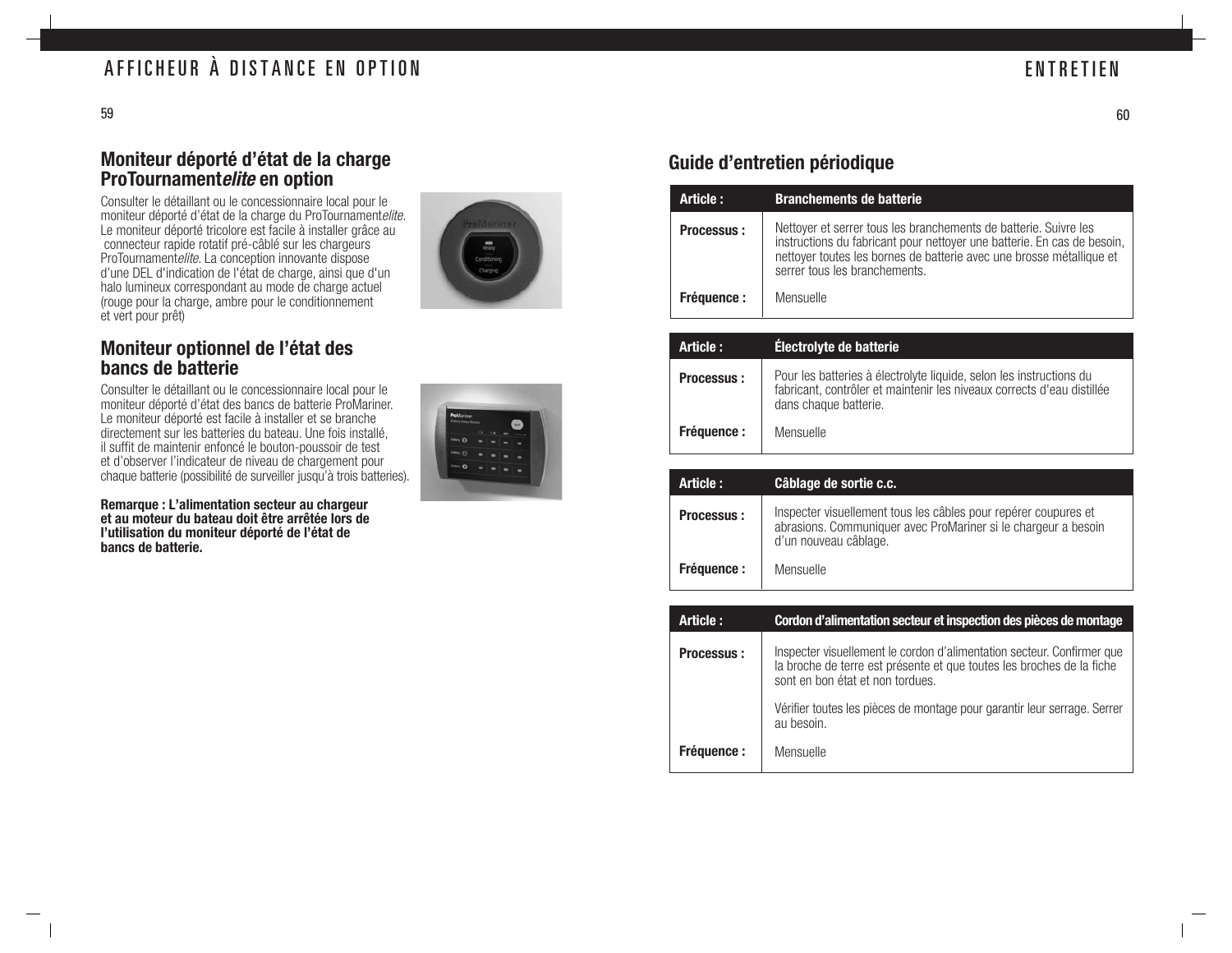### DÉPANNAGE

#### 53

### **Dépannage**

#### **Pas de DEL bleue d'alimentation secteur (AC Power) ni de voyant de mode de chargement ni de DEL de type de batterie**

Vérifier un possible défaut d'alimentation à la prise 120 V c.a. Vérifier que le disjoncteur de fuite de terre n'a pas disjoncté. Vérifier avec un multimètre ou une lampe test de 120 V c.a. que la tension c.a. est présente à l'extrémité du cordon prolongateur. Vérifier que tous les câbles du chargeur sont installés avec les branchements correctement polarisés sur chaque batterie et que tous les branchements sont propres et correctement serrés. Rétablir l'alimentation secteur si elle n'était pas présente. Vérifier que tous les câbles du chargeur sont installés avec les branchements correctement polarisés sur chaque batterie et que tous les branchements sont propres et correctement serrés. Attendre 2 minutes pendant que l'autovérification s'effectue. Si l'alimentation secteur est présente, si tous les branchements sont corrects et si les DEL ne s'allument pas, communiquer avec ProMariner au 1 800 824- 0524, de 8 h 30 à 17 h heure de l'Est. Si la période de garantie de 2 ans depuis la date d'achat du ProTournamentelite n'est pas achevée, consulter le site www.promariner.com, où sont disponibles les imprimés de retour et les instructions de notre service à la clientèle.

## **Le voyant vert de validité du système (System Check OK) est ÉTEINT et une DEL rouge d'état d'anomalie de banc de batterie est ALLUMÉE.**

Identifier le banc de batterie correspondant à la DEL allumée, débrancher l'alimentation secteur et vérifier le banc de batterie indiqué, par ex. 1, 2, 3 (spécifique au modèle). La DEL indique qu'une anomalie est présente. Les anomalies les plus courantes et les actions possibles pour que le voyant rouge d'état d'anomalie de banc de batterie ne s'allume pas sont listées cidessous (rebrancher l'alimentation secteur après toutes les corrections) :

**Branchements de batterie de mauvaise qualité** – Vérifier que tous les branchements sont serrés et propres

**Fusible de câble c.c. grillé** – Vérifier que tous les fusibles sont fonctionnels avec un ohmmètre numérique ou avec un testeur de continuité et inspecter visuellement les câbles c.c. de batterie du ProTournamente lite pour s'assurer qu'il n'ont pas été abîmés ou court-circuités en aucune facon.

**Polarité inverse** – Vérifier que tous les branchements de câble sont codés par couleur, branchés correctement et que chaque câble de banc est branché à une batterie 12 V où :  $(+)$  = rouge et  $(-)$  = noir.

**Tension de batterie trop faible pour le chargement** – avec un voltmètre numérique, vérifier que la tension de la batterie est supérieure à 2 V c.c. (si ce n'est pas le cas, faire charger la batterie en dehors du bateau et la faire tester par le concessionnaire de batterie local pour garantir une performance optimale lors de l'utilisation du bateau).

**Tension d'entrée de batterie trop élevée** – Vérifier et s'assurer qu'un câble de banc n'a pas été réparti sur 2 batteries branchées en série pour du 24 V c.c.. Si c'est le cas, corriger en se servant des schémas des pages 49 à 57.

### **Dépannage**

#### **Le voyant vert de validité du système (System Check OK) est ÉTEINT et une DEL rouge d'état**

Ceci est l'indication d'une batterie complètement déchargée qui peut avoir besoin de plus de temps de chargement ou d'une batterie défaillante. Pour déterminer le problème, il suffit de réactiver l'alimentation secteur et d'essayer un autre cycle de charge. Si la DEL d'anomalie clignote à nouveau après le processus complet de charge, enlever la batterie et la faire tester par le revendeur local de batterie.

#### **La DEL d'indication de vérification du ventilateur (Check Fan) est ALLUMÉE après l'autovérification**

Avec le chargeur débranché de l'alimentation secteur et des batteries, vérifier si le ventilateur est bloqué ou si des objets étrangers empêchent la fonction du ventilateur. S'il n'y a pas d'obstruction visuelle, contactez ProMariner au 1-800-824-0524 pour obtenir de l'aide.

### **La ou les batteries ne chargent pas, la DEL BLEUE d'alimentation secteur et les DEL ROUGES de chargement et de type de batterie sont ALLUMÉES**

Vérifier que tous les câbles du chargeur sont installés avec les branchements correctement polarisés sur chaque batterie et que tous les branchements sont propres et correctement serrés. Vérifier que les voyants DEL d'état d'anomalie de banc sont éteintes. Le chargeur étant en marche, relever la tension c.c. de chaque batterie. Si un des relevés est inférieur à 13 V c.c., procéder de la façon suivante :

A. Débrancher l'alimentation secteur de la prise 120 V c.a.

B. Se reporter aux pages 49 à 57 du présent manuel et vérifier que le modèle de chargeur ProTournamentelite est branché correctement comme illustré sur les schémas d'installation.

C. Après avoir accompli l'étape B ci-dessus, brancher le chargeur sur l'alimentation secteur et examiner l'affichage DEL. Le chargeur doit être en mode chargement (le voyant d'état de chargement doit être rouge). Après l'achèvement d'un cycle complet de chargement de 10 à 12 heures ou plus pour une batterie très déchargée ou complètement à plat, le voyant DEL du mode entretien automatique doit être vert.

Remarque: Si un voltmètre numérique est disponible, il suffit de l'utiliser et d'effectuer des mesures de tension sur chaque batterie 12 V au lieu d'attendre la fin d'un cycle de chargement complet. S'il indique que la tension continue d'augmenter alors que la DEL rouge d'état de chargement est allumée, cela signifie que le chargeur est correctement branché et qu'il charge efficacement.